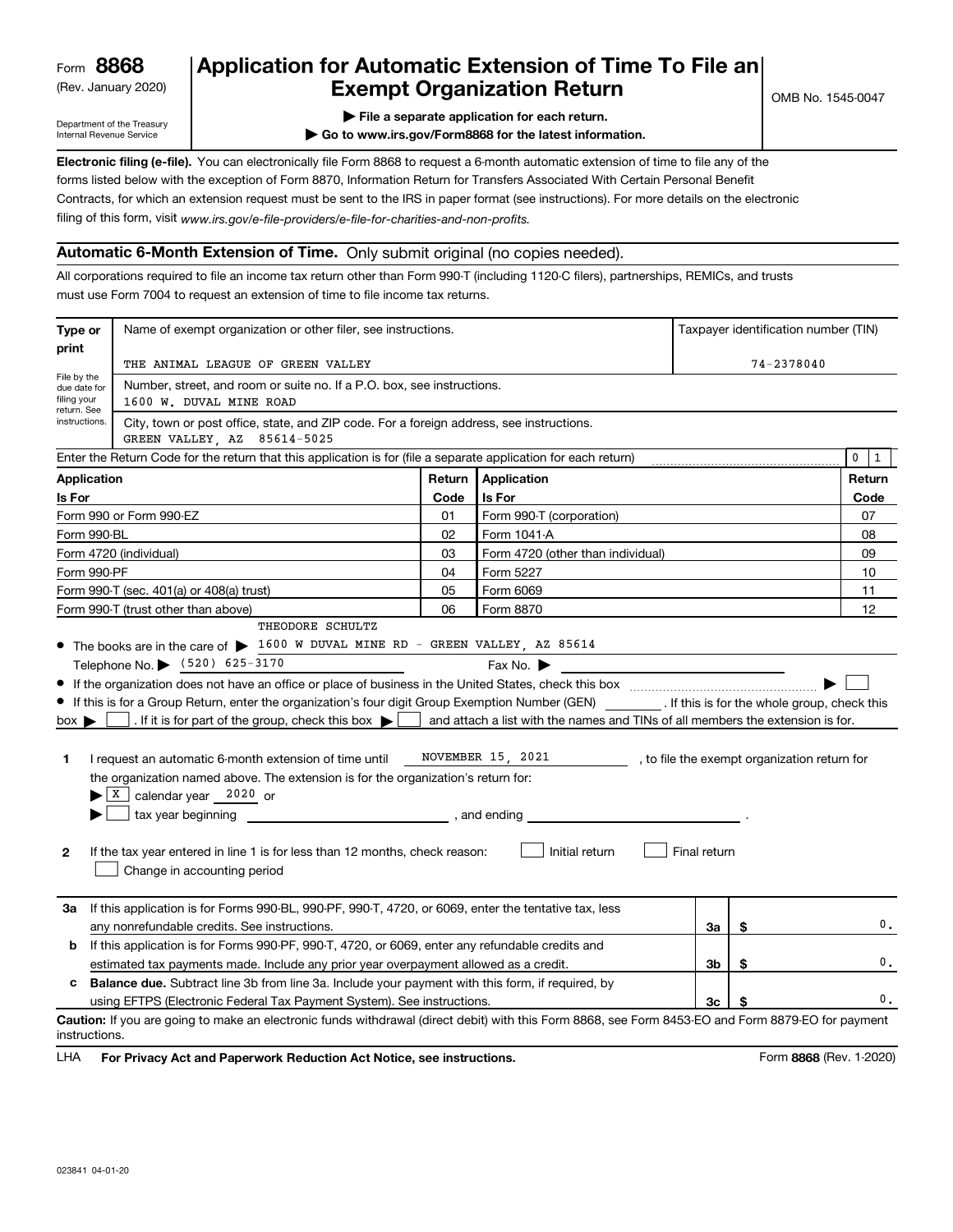| Form 8879-EO                                                                     | <b>IRS e-file Signature Authorization</b><br>for an Exempt Organization      |                                                                                                                                                                                                                                                                                                                                                                                                                                                                                                                                                                                                                                                                                                                                                                                                                                                                                                                                                                                                                                                                                                                                           | OMB No. 1545-0047          |                                                   |  |
|----------------------------------------------------------------------------------|------------------------------------------------------------------------------|-------------------------------------------------------------------------------------------------------------------------------------------------------------------------------------------------------------------------------------------------------------------------------------------------------------------------------------------------------------------------------------------------------------------------------------------------------------------------------------------------------------------------------------------------------------------------------------------------------------------------------------------------------------------------------------------------------------------------------------------------------------------------------------------------------------------------------------------------------------------------------------------------------------------------------------------------------------------------------------------------------------------------------------------------------------------------------------------------------------------------------------------|----------------------------|---------------------------------------------------|--|
| Department of the Treasury                                                       |                                                                              | Do not send to the IRS. Keep for your records.                                                                                                                                                                                                                                                                                                                                                                                                                                                                                                                                                                                                                                                                                                                                                                                                                                                                                                                                                                                                                                                                                            |                            | 2020                                              |  |
| Internal Revenue Service<br>Name of exempt organization or person subject to tax |                                                                              | Go to www.irs.gov/Form8879EO for the latest information.                                                                                                                                                                                                                                                                                                                                                                                                                                                                                                                                                                                                                                                                                                                                                                                                                                                                                                                                                                                                                                                                                  |                            | Taxpayer identification number                    |  |
|                                                                                  |                                                                              |                                                                                                                                                                                                                                                                                                                                                                                                                                                                                                                                                                                                                                                                                                                                                                                                                                                                                                                                                                                                                                                                                                                                           |                            |                                                   |  |
| THE ANIMAL LEAGUE OF GREEN VALLEY                                                |                                                                              |                                                                                                                                                                                                                                                                                                                                                                                                                                                                                                                                                                                                                                                                                                                                                                                                                                                                                                                                                                                                                                                                                                                                           | 74-2378040                 |                                                   |  |
| Name and title of officer or person subject to tax<br>TED SCHULTZ                |                                                                              |                                                                                                                                                                                                                                                                                                                                                                                                                                                                                                                                                                                                                                                                                                                                                                                                                                                                                                                                                                                                                                                                                                                                           |                            |                                                   |  |
| TREASURER                                                                        |                                                                              |                                                                                                                                                                                                                                                                                                                                                                                                                                                                                                                                                                                                                                                                                                                                                                                                                                                                                                                                                                                                                                                                                                                                           |                            |                                                   |  |
| Part I                                                                           | Type of Return and Return Information (Whole Dollars Only)                   |                                                                                                                                                                                                                                                                                                                                                                                                                                                                                                                                                                                                                                                                                                                                                                                                                                                                                                                                                                                                                                                                                                                                           |                            |                                                   |  |
| 1a Form 990 check here $\blacktriangleright$   X                                 |                                                                              | Check the box for the return for which you are using this Form 8879-EO and enter the applicable amount, if any, from the return. If you<br>check the box on line 1a, 2a, 3a, 4a, 5a, 6a, or 7a below, and the amount on that line for the return being filed with this form was<br>blank, then leave line 1b, 2b, 3b, 4b, 5b, 6b, or 7b, whichever is applicable, blank (do not enter -0-). But, if you entered -0- on the<br>return, then enter -0- on the applicable line below. Do not complete more than one line in Part I.<br><b>b</b> Total revenue, if any (Form 990, Part VIII, column (A), line 12) $\ldots$ 1. $\ldots$ 1. $\ldots$ 1. $\frac{1}{399}$ , 840.                                                                                                                                                                                                                                                                                                                                                                                                                                                                  |                            |                                                   |  |
| 2a Form 990-EZ check here                                                        |                                                                              |                                                                                                                                                                                                                                                                                                                                                                                                                                                                                                                                                                                                                                                                                                                                                                                                                                                                                                                                                                                                                                                                                                                                           |                            |                                                   |  |
| 3a Form 1120-POL check here                                                      |                                                                              |                                                                                                                                                                                                                                                                                                                                                                                                                                                                                                                                                                                                                                                                                                                                                                                                                                                                                                                                                                                                                                                                                                                                           |                            |                                                   |  |
| 4a Form 990-PF check here                                                        |                                                                              |                                                                                                                                                                                                                                                                                                                                                                                                                                                                                                                                                                                                                                                                                                                                                                                                                                                                                                                                                                                                                                                                                                                                           |                            |                                                   |  |
| 5a Form 8868 check here                                                          |                                                                              |                                                                                                                                                                                                                                                                                                                                                                                                                                                                                                                                                                                                                                                                                                                                                                                                                                                                                                                                                                                                                                                                                                                                           |                            | 5b _____________________                          |  |
| 6a Form 990-T check here                                                         |                                                                              |                                                                                                                                                                                                                                                                                                                                                                                                                                                                                                                                                                                                                                                                                                                                                                                                                                                                                                                                                                                                                                                                                                                                           |                            |                                                   |  |
| 7a Form 4720 check here<br>  Part II                                             |                                                                              | Declaration and Signature Authorization of Officer or Person Subject to Tax                                                                                                                                                                                                                                                                                                                                                                                                                                                                                                                                                                                                                                                                                                                                                                                                                                                                                                                                                                                                                                                               |                            |                                                   |  |
| PIN: check one box only                                                          |                                                                              | to receive from the IRS (a) an acknowledgement of receipt or reason for rejection of the transmission, (b) the reason for any delay in<br>processing the return or refund, and (c) the date of any refund. If applicable, I authorize the U.S. Treasury and its designated Financial<br>Agent to initiate an electronic funds withdrawal (direct debit) entry to the financial institution account indicated in the tax preparation<br>software for payment of the federal taxes owed on this return, and the financial institution to debit the entry to this account. To revoke<br>a payment, I must contact the U.S. Treasury Financial Agent at 1-888-353-4537 no later than 2 business days prior to the payment<br>(settlement) date. I also authorize the financial institutions involved in the processing of the electronic payment of taxes to receive<br>confidential information necessary to answer inquiries and resolve issues related to the payment. I have selected a personal<br>identification number (PIN) as my signature for the electronic return and, if applicable, the consent to electronic funds withdrawal. |                            |                                                   |  |
| X                                                                                | lauthorize REGIER CARR & MONROE, L.L.P., CPA'S                               |                                                                                                                                                                                                                                                                                                                                                                                                                                                                                                                                                                                                                                                                                                                                                                                                                                                                                                                                                                                                                                                                                                                                           | to enter my PIN            | 85614                                             |  |
|                                                                                  |                                                                              | <b>ERO</b> firm name                                                                                                                                                                                                                                                                                                                                                                                                                                                                                                                                                                                                                                                                                                                                                                                                                                                                                                                                                                                                                                                                                                                      |                            | Enter five numbers, but<br>do not enter all zeros |  |
|                                                                                  | PIN on the return's disclosure consent screen.                               | as my signature on the tax year 2020 electronically filed return. If I have indicated within this return that a copy of the return is being filed with<br>a state agency(ies) regulating charities as part of the IRS Fed/State program, I also authorize the aforementioned ERO to enter my<br>As an officer or person subject to tax with respect to the organization, I will enter my PIN as my signature on the tax year 2020<br>electronically filed return. If I have indicated within this return that a copy of the return is being filed with a state agency(ies)<br>regulating charities as part of the IRS Fed/State program, I will enter my PIN on the return's disclosure consent screen.                                                                                                                                                                                                                                                                                                                                                                                                                                   |                            |                                                   |  |
| Signature of officer or person subject to tax<br>Part III                        | <b>Certification and Authentication</b>                                      |                                                                                                                                                                                                                                                                                                                                                                                                                                                                                                                                                                                                                                                                                                                                                                                                                                                                                                                                                                                                                                                                                                                                           | Date $\blacktriangleright$ |                                                   |  |
|                                                                                  | <b>ERO's EFIN/PIN.</b> Enter your six-digit electronic filing identification |                                                                                                                                                                                                                                                                                                                                                                                                                                                                                                                                                                                                                                                                                                                                                                                                                                                                                                                                                                                                                                                                                                                                           |                            |                                                   |  |
|                                                                                  | number (EFIN) followed by your five-digit self-selected PIN.                 | 86412585711<br>Do not enter all zeros                                                                                                                                                                                                                                                                                                                                                                                                                                                                                                                                                                                                                                                                                                                                                                                                                                                                                                                                                                                                                                                                                                     |                            |                                                   |  |
| IRS e-file Providers for Business Returns.                                       |                                                                              | I certify that the above numeric entry is my PIN, which is my signature on the 2020 electronically filed return indicated above. I confirm<br>that I am submitting this return in accordance with the requirements of Pub. 4163, Modernized e-File (MeF) Information for Authorized                                                                                                                                                                                                                                                                                                                                                                                                                                                                                                                                                                                                                                                                                                                                                                                                                                                       |                            |                                                   |  |
| ERO's signature REGIER CARR & MONROE, LLP                                        |                                                                              | Date $\blacktriangleright$                                                                                                                                                                                                                                                                                                                                                                                                                                                                                                                                                                                                                                                                                                                                                                                                                                                                                                                                                                                                                                                                                                                | 08/24/21                   |                                                   |  |
|                                                                                  |                                                                              | <b>ERO Must Retain This Form - See Instructions</b><br>Do Not Submit This Form to the IRS Unless Requested To Do So                                                                                                                                                                                                                                                                                                                                                                                                                                                                                                                                                                                                                                                                                                                                                                                                                                                                                                                                                                                                                       |                            |                                                   |  |

LHA For Paperwork Reduction Act Notice, see instructions.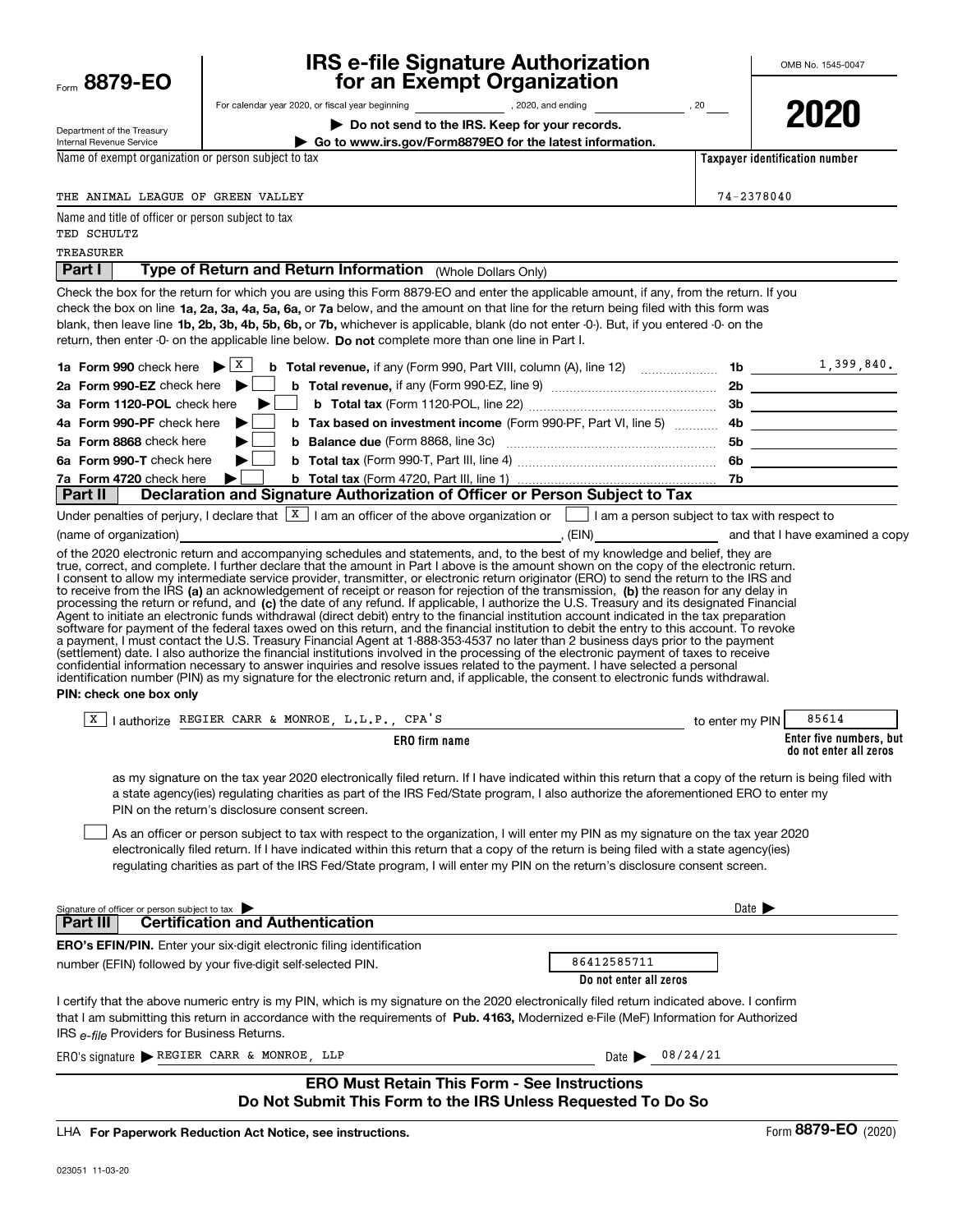| Form |  |
|------|--|

Department of the Treasury Internal Revenue Service

## **Return of Organization Exempt From Income Tax** EXTENDED TO NOVEMBER 15, 2021

**Under section 501(c), 527, or 4947(a)(1) of the Internal Revenue Code (except private foundations) 2020**

**| Do not enter social security numbers on this form as it may be made public.**

**| Go to www.irs.gov/Form990 for instructions and the latest information. Inspection**

OMB No. 1545-0047 **Open to Public** 

|                              | A For the 2020 calendar year, or tax year beginning                                                                                                            | and ending |                                                     |                                          |
|------------------------------|----------------------------------------------------------------------------------------------------------------------------------------------------------------|------------|-----------------------------------------------------|------------------------------------------|
| В<br>Check if<br>applicable: | <b>C</b> Name of organization                                                                                                                                  |            | D Employer identification number                    |                                          |
| Address<br>change            | THE ANIMAL LEAGUE OF GREEN VALLEY                                                                                                                              |            |                                                     |                                          |
| Name<br>change               | Doing business as                                                                                                                                              |            | 74-2378040                                          |                                          |
| Initial<br>return            | Number and street (or P.O. box if mail is not delivered to street address)                                                                                     | Room/suite | <b>E</b> Telephone number                           |                                          |
| Final<br>return/             | 1600 W. DUVAL MINE ROAD                                                                                                                                        |            | $(520)625 - 3170$                                   |                                          |
| termin-<br>ated              | City or town, state or province, country, and ZIP or foreign postal code                                                                                       |            | G Gross receipts \$                                 | 2,072,381.                               |
| Amended<br>Ireturn           | GREEN VALLEY, AZ 85614-5025                                                                                                                                    |            | $H(a)$ is this a group return                       |                                          |
| Applica-<br>tion             | F Name and address of principal officer: THEODORE SCHULTZ                                                                                                      |            | for subordinates?                                   | $ Y$ es $ X $ No                         |
| pending                      | SAME AS C ABOVE                                                                                                                                                |            | $H(b)$ Are all subordinates included? $\Box$ Yes    | ∣No                                      |
|                              | Tax-exempt status: $X$ 501(c)(3)<br>$4947(a)(1)$ or<br>$501(c)$ (<br>$\mathcal{L}$ (insert no.)                                                                | 527        |                                                     | If "No," attach a list. See instructions |
|                              | J Website: FITTP://WWW.TALGV.ORG/                                                                                                                              |            | $H(c)$ Group exemption number $\blacktriangleright$ |                                          |
|                              | K Form of organization: X Corporation<br>Trust<br>Association<br>Other $\blacktriangleright$                                                                   |            | L Year of formation: 1984                           | M State of legal domicile: AZ            |
| Part I                       | Summary                                                                                                                                                        |            |                                                     |                                          |
| 1                            | Briefly describe the organization's mission or most significant activities: SEE SCHEDULE O                                                                     |            |                                                     |                                          |
|                              |                                                                                                                                                                |            |                                                     |                                          |
| 2                            | Check this box $\blacktriangleright$ $\blacksquare$ if the organization discontinued its operations or disposed of more than 25% of its net assets.            |            |                                                     |                                          |
| З                            | Number of voting members of the governing body (Part VI, line 1a)                                                                                              |            | 3                                                   | 9                                        |
| 4                            |                                                                                                                                                                |            | $\overline{\mathbf{4}}$                             | 9                                        |
| 5                            |                                                                                                                                                                | 5          | 0                                                   |                                          |
| 6                            |                                                                                                                                                                | 6          | 450                                                 |                                          |
| Activities & Governance      |                                                                                                                                                                | 7a         | $\mathbf{0}$ .                                      |                                          |
|                              |                                                                                                                                                                |            | 7b                                                  | $\mathbf{0}$ .                           |
|                              |                                                                                                                                                                |            | <b>Prior Year</b><br>1,625,947.                     | <b>Current Year</b><br>1,310,368.        |
| 8                            | Contributions and grants (Part VIII, line 1h)                                                                                                                  |            | 54,866.                                             | 44,292.                                  |
| Revenue<br>9                 | Program service revenue (Part VIII, line 2g)                                                                                                                   |            | 5,134.                                              | 23, 141.                                 |
| 10                           |                                                                                                                                                                |            | 63.296.                                             | 22,039.                                  |
| 11<br>12                     | Other revenue (Part VIII, column (A), lines 5, 6d, 8c, 9c, 10c, and 11e)<br>Total revenue - add lines 8 through 11 (must equal Part VIII, column (A), line 12) |            | 1,749,243.                                          | 1,399,840.                               |
| 13                           | Grants and similar amounts paid (Part IX, column (A), lines 1-3)                                                                                               |            | 0.                                                  | $\mathbf{0}$ .                           |
| 14                           |                                                                                                                                                                |            | 0.                                                  | $\mathbf{0}$ .                           |
| 15                           | Salaries, other compensation, employee benefits (Part IX, column (A), lines 5-10)                                                                              |            | $\mathbf{0}$ .                                      | $\mathbf{0}$ .                           |
|                              |                                                                                                                                                                |            | $\mathbf{0}$ .                                      | $\mathbf{0}$ .                           |
|                              | <b>b</b> Total fundraising expenses (Part IX, column (D), line 25)<br>$\blacktriangleright$ , and the set of $\blacktriangleright$                             | 0.         |                                                     |                                          |
| Expenses                     |                                                                                                                                                                |            | 1,317,108.                                          | 975.215.                                 |
| 18                           | Total expenses. Add lines 13-17 (must equal Part IX, column (A), line 25) [                                                                                    |            | 1,317,108.                                          | 975.215.                                 |
| 19                           |                                                                                                                                                                | 432,135.   | 424.625.                                            |                                          |
| ۆە                           |                                                                                                                                                                |            | <b>Beginning of Current Year</b>                    | <b>End of Year</b>                       |
| 2                            | <b>20</b> Total assets (Part X, line 16)                                                                                                                       |            | 4,027,683.                                          | 4, 414, 265.                             |
|                              | 21 Total liabilities (Part X, line 26)                                                                                                                         |            | 83,468.                                             | 26.391.                                  |
| 22                           |                                                                                                                                                                |            | 3,944,215.                                          | 4,387,874.                               |
| Part II                      | <b>Signature Block</b>                                                                                                                                         |            |                                                     |                                          |

Under penalties of perjury, I declare that I have examined this return, including accompanying schedules and statements, and to the best of my knowledge and belief, it is true, correct, and complete. Declaration of preparer (other than officer) is based on all information of which preparer has any knowledge.

| Sign     | Signature of officer                                                                                     |                                               |                                                                 |  |  |  |  |  |  |  |  |  |
|----------|----------------------------------------------------------------------------------------------------------|-----------------------------------------------|-----------------------------------------------------------------|--|--|--|--|--|--|--|--|--|
| Here     | THEODORE SCHULTZ TREASURER<br>Type or print name and title                                               |                                               |                                                                 |  |  |  |  |  |  |  |  |  |
| Paid     | Print/Type preparer's name<br>SUSAN M. VOS, CPA/CFE                                                      | Preparer's signature<br>SUSAN M. VOS, CPA/CFE | Date<br>PTIN<br>Check<br>P01709931<br>08/24/21<br>self-employed |  |  |  |  |  |  |  |  |  |
| Preparer | Firm's name REGIER CARR & MONROE, L.L.P., CPA'S                                                          |                                               | 48-0573184<br>Firm's $EIN \blacktriangleright$                  |  |  |  |  |  |  |  |  |  |
| Use Only | 4801 E. BROADWAY BLVD., SUITE 501<br>Firm's address $\blacktriangleright$                                |                                               |                                                                 |  |  |  |  |  |  |  |  |  |
|          | TUCSON, AZ 85711<br>Phone no. 520-624-8229                                                               |                                               |                                                                 |  |  |  |  |  |  |  |  |  |
|          | x<br>No<br>Yes<br>May the IRS discuss this return with the preparer shown above? See instructions<br>000 |                                               |                                                                 |  |  |  |  |  |  |  |  |  |

032001 12-23-20 LHA **For Paperwork Reduction Act Notice, see the separate instructions. Form 990 (2020)**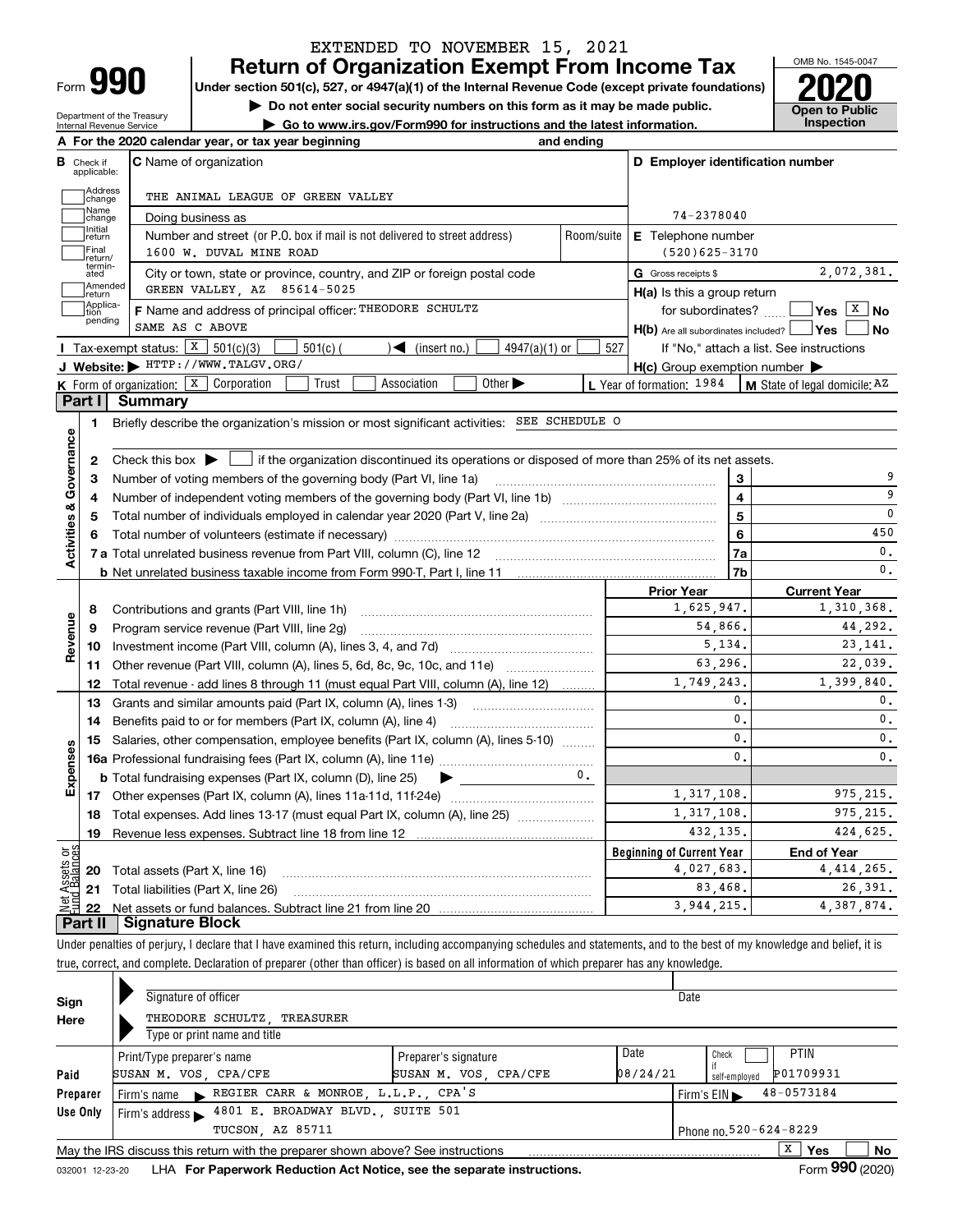|              | THE ANIMAL LEAGUE OF GREEN VALLEY<br>Form 990 (2020)                                                                                         | 74-2378040 | Page 2                                       |
|--------------|----------------------------------------------------------------------------------------------------------------------------------------------|------------|----------------------------------------------|
|              | <b>Part III   Statement of Program Service Accomplishments</b>                                                                               |            |                                              |
|              |                                                                                                                                              |            |                                              |
| 1.           | Briefly describe the organization's mission:                                                                                                 |            |                                              |
|              | TO PROMOTE AND PROVIDE FOR THE HUMANE TREATMENT OF COMPANION ANIMALS                                                                         |            |                                              |
|              | IN THE GREATER GREEN VALLEY/SAHUARITA AREA. THE LEAGUE ACCEPTS AS                                                                            |            |                                              |
|              | MANY UNWANTED OR ABANDONED ANIMALS AS ITS SPACE PERMITS, WITH THE GOAL                                                                       |            |                                              |
|              | OF FINDING EACH PET ITS FOREVER HOME.                                                                                                        |            |                                              |
| $\mathbf{2}$ | Did the organization undertake any significant program services during the year which were not listed on the                                 |            |                                              |
|              | prior Form 990 or 990-EZ?                                                                                                                    |            | $\sqrt{\mathsf{Yes}}$ $\sqrt{\mathsf{X}}$ No |
|              | If "Yes," describe these new services on Schedule O.                                                                                         |            |                                              |
|              |                                                                                                                                              |            | $\sqrt{\frac{X}{N}}$ No                      |
| 3            | Did the organization cease conducting, or make significant changes in how it conducts, any program services?                                 |            |                                              |
|              | If "Yes," describe these changes on Schedule O.                                                                                              |            |                                              |
| 4            | Describe the organization's program service accomplishments for each of its three largest program services, as measured by expenses.         |            |                                              |
|              | Section 501(c)(3) and 501(c)(4) organizations are required to report the amount of grants and allocations to others, the total expenses, and |            |                                              |
|              | revenue, if any, for each program service reported.                                                                                          |            |                                              |
| 4a           | $\begin{array}{ccc} \text{(Code:} & \text{ } & \text{)} & \text{(Expenses $}\ \end{array}$                                                   |            |                                              |
|              | ANIMAL CARE SERVICES:                                                                                                                        |            |                                              |
|              | PROVIDE CARE FOR AS MANY UNWANTED ANIMALS AS WE HAVE SPACE FOR UNTIL                                                                         |            |                                              |
|              | HOMES ARE FOUND FOR THEM. TOOK IN 368 CATS AND 404 DOGS. ADOPTED OUT                                                                         |            |                                              |
|              | 376 CATS AND 344 DOGS.                                                                                                                       |            |                                              |
|              |                                                                                                                                              |            |                                              |
|              |                                                                                                                                              |            |                                              |
|              |                                                                                                                                              |            |                                              |
|              |                                                                                                                                              |            |                                              |
|              |                                                                                                                                              |            |                                              |
|              |                                                                                                                                              |            |                                              |
|              |                                                                                                                                              |            |                                              |
|              |                                                                                                                                              |            |                                              |
| 4b           | $\left(\text{Code:}\ \_\_\_\_\_\_\\right)$ $\left(\text{Expenses $}\ \!\!\!\!\right)$                                                        |            |                                              |
|              | FINANCIAL ASSISTANCE:                                                                                                                        |            |                                              |
|              | SPENT \$225,609 ASSISTING FINANCIALLY DISTRESSED PEOPLE CARE FOR THEIR                                                                       |            |                                              |
|              | PETS' SPAY-NEUTER, VETERINARY AND PHARMACEUTICALS NEEDS.                                                                                     |            |                                              |
|              |                                                                                                                                              |            |                                              |
|              |                                                                                                                                              |            |                                              |
|              |                                                                                                                                              |            |                                              |
|              |                                                                                                                                              |            |                                              |
|              |                                                                                                                                              |            |                                              |
|              |                                                                                                                                              |            |                                              |
|              |                                                                                                                                              |            |                                              |
|              |                                                                                                                                              |            |                                              |
|              |                                                                                                                                              |            |                                              |
|              |                                                                                                                                              |            |                                              |
| 4с           | (Code: ) (Expenses \$<br>$\int$ (Revenue \$) (Revenue \$)                                                                                    |            |                                              |
|              |                                                                                                                                              |            |                                              |
|              |                                                                                                                                              |            |                                              |
|              |                                                                                                                                              |            |                                              |
|              |                                                                                                                                              |            |                                              |
|              |                                                                                                                                              |            |                                              |
|              |                                                                                                                                              |            |                                              |
|              |                                                                                                                                              |            |                                              |
|              |                                                                                                                                              |            |                                              |
|              |                                                                                                                                              |            |                                              |
|              |                                                                                                                                              |            |                                              |
|              |                                                                                                                                              |            |                                              |
|              |                                                                                                                                              |            |                                              |
|              |                                                                                                                                              |            |                                              |
| 4d           | Other program services (Describe on Schedule O.)                                                                                             |            |                                              |
|              | (Expenses \$<br>(Revenue \$<br>including grants of \$                                                                                        |            |                                              |
|              | 858,582.<br>4e Total program service expenses                                                                                                | $\sim$     |                                              |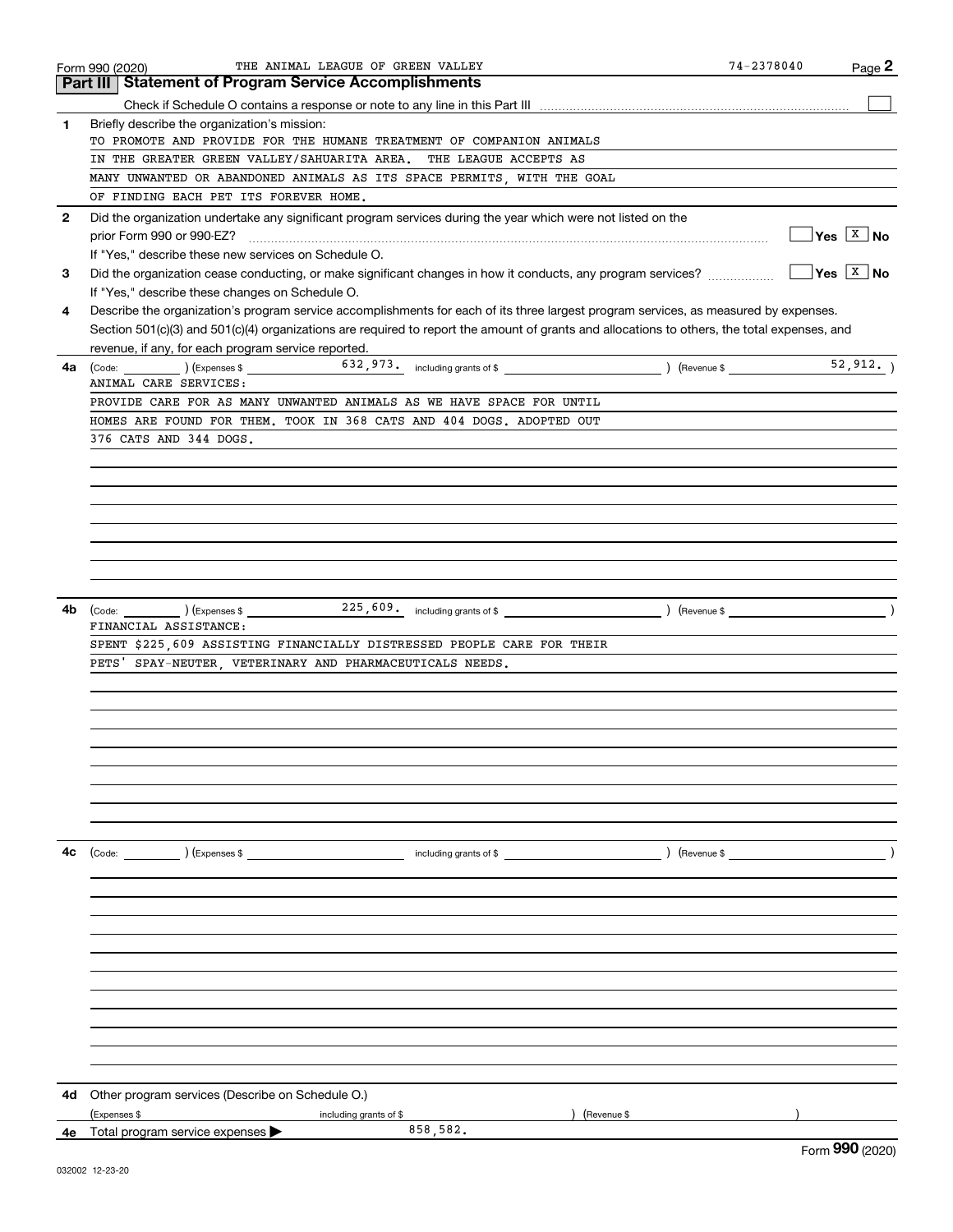Form 990 (2020) THE ANIMAL LEAGUE OF GREEN VALLEY 74–2378040 Page

**Yes No 1** Is the organization described in section 501(c)(3) or 4947(a)(1) (other than a private foundation)? **23456789** Did the organization report an amount in Part X, line 21, for escrow or custodial account liability, serve as a custodian for **101112a** Did the organization obtain separate, independent audited financial statements for the tax year? If "Yes," complete **1314a**Did the organization maintain an office, employees, or agents outside of the United States? ~~~~~~~~~~~~~~~~**151617181912345678910Section 501(c)(3) organizations.** Did the organization engage in lobbying activities, or have a section 501(h) election in effect **a** Did the organization report an amount for land, buildings, and equipment in Part X, line 10? If "Yes," complete Schedule D, **bcd** Did the organization report an amount for other assets in Part X, line 15, that is 5% or more of its total assets reported in **efb** Was the organization included in consolidated, independent audited financial statements for the tax year? **11a11b11c11d11e11f12a12b1314a14b151617181920a20b21b20 a** *If "Yes," complete Schedule H* Did the organization operate one or more hospital facilities? ~~~~~~~~~~~~~~~~~ **21b** If "Yes" to line 20a, did the organization attach a copy of its audited financial statements to this return? \_\_\_\_\_\_\_\_\_\_\_\_\_\_\_\_\_\_\_\_\_\_ *If "Yes," complete Schedule A* ~~~~~~~~~~~~~~~~~~~~~~~~~~~~~~~~~~~~~~~~~~~~~~~ Is the organization required to complete Schedule B, Schedule of Contributors? …………………………………………………… *If "Yes," complete Schedule C, Part I* public office? ~~~~~~~~~~~~~~~~~~~~~~~~~~~~~~~~~~~~ *If "Yes," complete Schedule C, Part II* during the tax year? ~~~~~~~~~~~~~~~~~~~~~~~~~~~~~~~~~ *If "Yes," complete Schedule C, Part III* similar amounts as defined in Revenue Procedure 98-19? ~~~~~~~~~~~~~~ *If "Yes," complete Schedule D, Part I* provide advice on the distribution or investment of amounts in such funds or accounts? *If "Yes," complete Schedule D, Part II* the environment, historic land areas, or historic structures? ~~~~~~~~~~~~~~ *If "Yes," complete* Did the organization maintain collections of works of art, historical treasures, or other similar assets? *Schedule D, Part III* ~~~~~~~~~~~~~~~~~~~~~~~~~~~~~~~~~~~~~~~~~~~~~~~~~~~~ *If "Yes," complete Schedule D, Part IV* ~~~~~~~~~~~~~~~~~~~~~~~~~~~~~~~~~~~~~~~~~~~ or in quasi endowments? If "Yes," c*omplete Schedule D, Part V* ………………………………………………………………………… *Part VI* ~~~~~~~~~~~~~~~~~~~~~~~~~~~~~~~~~~~~~~~~~~~~~~~~~~~~~~~~~~ *If "Yes," complete Schedule D, Part VII* assets reported in Part X, line 16? ~~~~~~~~~~~~~~~~~~~~~~~~~ assets reported in Part X, line 16? If "Yes," c*omplete Schedule D, Part VIII* ……………………………………………………………… Part X, line 16? *If "Yes," complete Schedule D, Part IX ………………………………………………………………………*……… Did the organization report an amount for other liabilities in Part X, line 25? If "Yes," c*omplete Schedule D, Part X* ……………… the organization's liability for uncertain tax positions under FIN 48 (ASC 740)? If "Yes," complete Schedule D, Part X ............ *Schedule D, Parts XI and XII* ~~~~~~~~~~~~~~~~~~~~~~~~~~~~~~~~~~~~~~~~~~~~~~~~ If "Yes," and if the organization answered "No" to line 12a, then completing Schedule D, Parts XI and XII is optional *www.* ls the organization a school described in section 170(b)(1)(A)(ii)? *If "Yes," complete Schedule E* \_\_\_\_\_\_\_\_\_\_\_\_\_\_\_\_\_\_\_\_\_\_\_\_\_\_\_\_\_\_\_\_\_ or more? *If "Yes," complete Schedule F, Parts I and IV ……………………………………………………………………*…………………… foreign organization? *If "Yes," complete Schedule F, Parts II and IV ………………………………………………………………*…… *If "Yes," complete Schedule F, Parts III and IV* or for foreign individuals? ~~~~~~~~~~~~~~~~~~~~~~~~~~ column (A), lines 6 and 11e? *If "Yes," complete Schedule G, Part I* ………………………………………………………………………… *If "Yes," complete Schedule G, Part II* 1c and 8a? ~~~~~~~~~~~~~~~~~~~~~~~~~~~~~~~~~~~~~ Did the organization report more than \$15,000 of gross income from gaming activities on Part VIII, line 9a? If "Yes," *complete Schedule G, Part III* ~~~~~~~~~~~~~~~~~~~~~~~~~~~~~~~~~~~~~~~~~~~~~~~ domestic government on Part IX, column (A), line 1? If "Yes," complete Schedule I, Parts I and II …………………………………… Did the organization engage in direct or indirect political campaign activities on behalf of or in opposition to candidates for Is the organization a section 501(c)(4), 501(c)(5), or 501(c)(6) organization that receives membership dues, assessments, or Did the organization maintain any donor advised funds or any similar funds or accounts for which donors have the right to Did the organization receive or hold a conservation easement, including easements to preserve open space, amounts not listed in Part X; or provide credit counseling, debt management, credit repair, or debt negotiation services? Did the organization, directly or through a related organization, hold assets in donor-restricted endowments If the organization's answer to any of the following questions is "Yes," then complete Schedule D, Parts VI, VII, VIII, IX, or X as applicable. Did the organization report an amount for investments - other securities in Part X, line 12, that is 5% or more of its total Did the organization report an amount for investments - program related in Part X, line 13, that is 5% or more of its total Did the organization's separate or consolidated financial statements for the tax year include a footnote that addresses Did the organization have aggregate revenues or expenses of more than \$10,000 from grantmaking, fundraising, business, investment, and program service activities outside the United States, or aggregate foreign investments valued at \$100,000 Did the organization report on Part IX, column (A), line 3, more than \$5,000 of grants or other assistance to or for any Did the organization report on Part IX, column (A), line 3, more than \$5,000 of aggregate grants or other assistance to Did the organization report a total of more than \$15,000 of expenses for professional fundraising services on Part IX, Did the organization report more than \$15,000 total of fundraising event gross income and contributions on Part VIII, lines Did the organization report more than \$5,000 of grants or other assistance to any domestic organization or **3Part IV Checklist of Required Schedules** XXXXXXXXXXXXXXXX $\overline{\mathbf{x}}$ XXXXXXXXXXX

Form (2020) **990**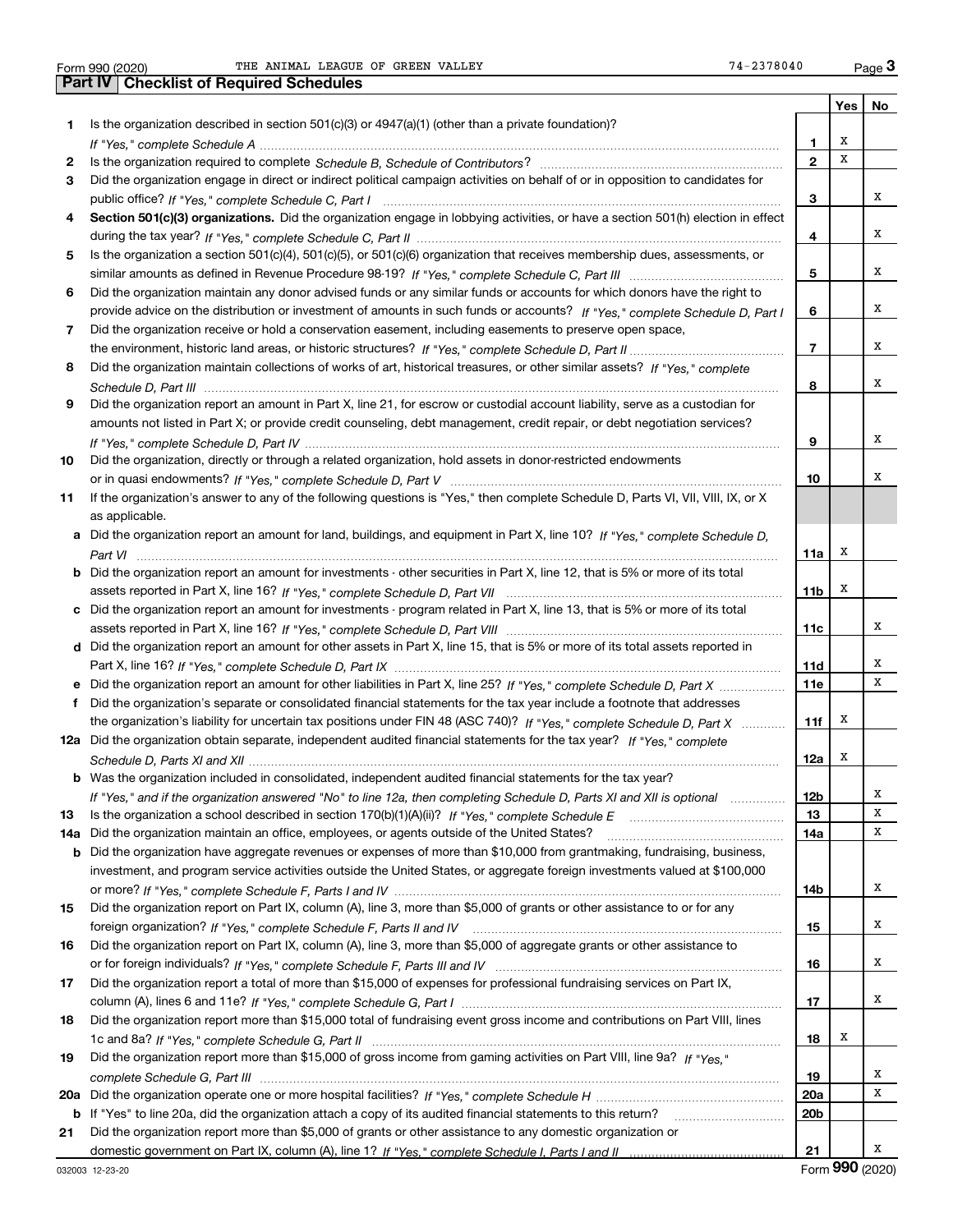*(continued)*

|               |                                                                                                                              |            | Yes | No |
|---------------|------------------------------------------------------------------------------------------------------------------------------|------------|-----|----|
| 22            | Did the organization report more than \$5,000 of grants or other assistance to or for domestic individuals on                |            |     |    |
|               |                                                                                                                              | 22         |     | х  |
| 23            | Did the organization answer "Yes" to Part VII, Section A, line 3, 4, or 5 about compensation of the organization's current   |            |     |    |
|               | and former officers, directors, trustees, key employees, and highest compensated employees? If "Yes." complete               |            |     |    |
|               |                                                                                                                              | 23         |     | х  |
|               | 24a Did the organization have a tax-exempt bond issue with an outstanding principal amount of more than \$100,000 as of the  |            |     |    |
|               | last day of the year, that was issued after December 31, 2002? If "Yes," answer lines 24b through 24d and complete           |            |     |    |
|               |                                                                                                                              | 24a        |     | х  |
|               | <b>b</b> Did the organization invest any proceeds of tax-exempt bonds beyond a temporary period exception?                   | 24b        |     |    |
|               | c Did the organization maintain an escrow account other than a refunding escrow at any time during the year to defease       |            |     |    |
|               |                                                                                                                              | 24c        |     |    |
|               |                                                                                                                              | 24d        |     |    |
|               | 25a Section 501(c)(3), 501(c)(4), and 501(c)(29) organizations. Did the organization engage in an excess benefit             |            |     |    |
|               |                                                                                                                              | 25a        |     | х  |
|               | b Is the organization aware that it engaged in an excess benefit transaction with a disqualified person in a prior year, and |            |     |    |
|               | that the transaction has not been reported on any of the organization's prior Forms 990 or 990-EZ? If "Yes," complete        |            |     |    |
|               | Schedule L, Part I                                                                                                           | 25b        |     | х  |
| 26            | Did the organization report any amount on Part X, line 5 or 22, for receivables from or payables to any current              |            |     |    |
|               | or former officer, director, trustee, key employee, creator or founder, substantial contributor, or 35%                      |            |     |    |
|               |                                                                                                                              | 26         |     | х  |
| 27            | Did the organization provide a grant or other assistance to any current or former officer, director, trustee, key employee,  |            |     |    |
|               | creator or founder, substantial contributor or employee thereof, a grant selection committee member, or to a 35% controlled  |            |     |    |
|               | entity (including an employee thereof) or family member of any of these persons? If "Yes," complete Schedule L, Part III     | 27         |     | х  |
| 28            | Was the organization a party to a business transaction with one of the following parties (see Schedule L, Part IV            |            |     |    |
|               | instructions, for applicable filing thresholds, conditions, and exceptions):                                                 |            |     |    |
| а             | A current or former officer, director, trustee, key employee, creator or founder, or substantial contributor? If             |            |     | х  |
|               |                                                                                                                              | 28a        |     | х  |
|               |                                                                                                                              | 28b        |     |    |
|               | c A 35% controlled entity of one or more individuals and/or organizations described in lines 28a or 28b? If                  |            |     | х  |
|               |                                                                                                                              | 28c<br>29  | x   |    |
| 29<br>30      | Did the organization receive contributions of art, historical treasures, or other similar assets, or qualified conservation  |            |     |    |
|               |                                                                                                                              | 30         |     | х  |
| 31            | Did the organization liquidate, terminate, or dissolve and cease operations? If "Yes," complete Schedule N, Part I           | 31         |     | х  |
| 32            | Did the organization sell, exchange, dispose of, or transfer more than 25% of its net assets? If "Yes," complete             |            |     |    |
|               |                                                                                                                              | 32         |     | х  |
| 33            | Did the organization own 100% of an entity disregarded as separate from the organization under Regulations                   |            |     |    |
|               |                                                                                                                              | 33         |     | Х  |
| 34            | Was the organization related to any tax-exempt or taxable entity? If "Yes," complete Schedule R, Part II, III, or IV, and    |            |     |    |
|               |                                                                                                                              | 34         |     | x  |
|               | 35a Did the organization have a controlled entity within the meaning of section 512(b)(13)?                                  | <b>35a</b> |     | х  |
|               | b If "Yes" to line 35a, did the organization receive any payment from or engage in any transaction with a controlled entity  |            |     |    |
|               |                                                                                                                              | 35b        |     |    |
| 36            | Section 501(c)(3) organizations. Did the organization make any transfers to an exempt non-charitable related organization?   |            |     |    |
|               |                                                                                                                              | 36         |     | х  |
| 37            | Did the organization conduct more than 5% of its activities through an entity that is not a related organization             |            |     |    |
|               |                                                                                                                              | 37         |     | х  |
| 38            | Did the organization complete Schedule O and provide explanations in Schedule O for Part VI, lines 11b and 19?               |            |     |    |
|               | Note: All Form 990 filers are required to complete Schedule O                                                                | 38         | х   |    |
| <b>Part V</b> | <b>Statements Regarding Other IRS Filings and Tax Compliance</b>                                                             |            |     |    |
|               | Check if Schedule O contains a response or note to any line in this Part V                                                   |            |     |    |
|               |                                                                                                                              |            | Yes | No |
|               | 33<br>1a                                                                                                                     |            |     |    |
| b             | $\mathbf{0}$<br>Enter the number of Forms W-2G included in line 1a. Enter -0- if not applicable<br>1 <sub>b</sub>            |            |     |    |
|               | Did the organization comply with backup withholding rules for reportable payments to vendors and reportable gaming           |            |     |    |
|               | (gambling) winnings to prize winners?                                                                                        | 1c         | х   |    |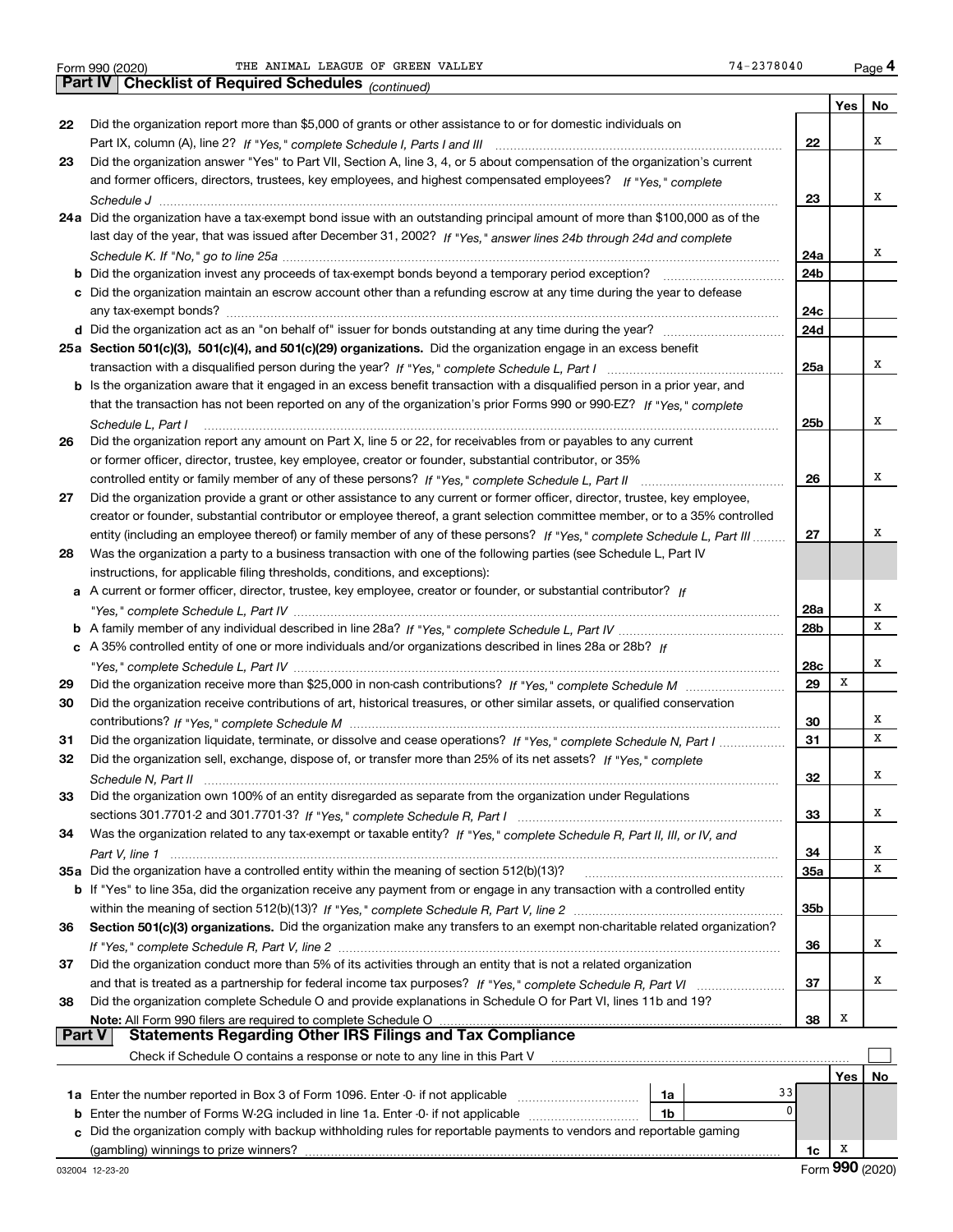|               | 74-2378040<br>THE ANIMAL LEAGUE OF GREEN VALLEY<br>Form 990 (2020)                                                                              |                |     | Page 5 |
|---------------|-------------------------------------------------------------------------------------------------------------------------------------------------|----------------|-----|--------|
| <b>Part V</b> | Statements Regarding Other IRS Filings and Tax Compliance (continued)                                                                           |                |     |        |
|               |                                                                                                                                                 |                | Yes | No     |
|               | 2a Enter the number of employees reported on Form W-3, Transmittal of Wage and Tax Statements,                                                  |                |     |        |
|               | 0<br>filed for the calendar year ending with or within the year covered by this return<br>2a                                                    |                |     |        |
|               |                                                                                                                                                 | 2 <sub>b</sub> |     |        |
|               |                                                                                                                                                 |                |     |        |
| За            | Did the organization have unrelated business gross income of \$1,000 or more during the year?                                                   | 3a             |     | Χ      |
| b             |                                                                                                                                                 | 3b             |     |        |
|               | 4a At any time during the calendar year, did the organization have an interest in, or a signature or other authority over, a                    |                |     |        |
|               | financial account in a foreign country (such as a bank account, securities account, or other financial account)?                                | 4a             |     | х      |
|               | <b>b</b> If "Yes," enter the name of the foreign country                                                                                        |                |     |        |
|               | See instructions for filing requirements for FinCEN Form 114, Report of Foreign Bank and Financial Accounts (FBAR).                             |                |     |        |
| 5a            | Was the organization a party to a prohibited tax shelter transaction at any time during the tax year?                                           | 5a             |     | х      |
| b             |                                                                                                                                                 | 5b             |     | х      |
| с             |                                                                                                                                                 | 5c             |     |        |
| 6а            | Does the organization have annual gross receipts that are normally greater than \$100,000, and did the organization solicit                     |                |     |        |
|               |                                                                                                                                                 | 6a             |     | Χ      |
|               | <b>b</b> If "Yes," did the organization include with every solicitation an express statement that such contributions or gifts                   |                |     |        |
|               | were not tax deductible?                                                                                                                        | 6b             |     |        |
| 7             | Organizations that may receive deductible contributions under section 170(c).                                                                   |                |     |        |
| а             | Did the organization receive a payment in excess of \$75 made partly as a contribution and partly for goods and services provided to the payor? | 7a             |     | х      |
| b             | If "Yes," did the organization notify the donor of the value of the goods or services provided?                                                 | 7b             |     |        |
|               | Did the organization sell, exchange, or otherwise dispose of tangible personal property for which it was required                               |                |     |        |
|               |                                                                                                                                                 | 7c             |     | х      |
| d             | 7d                                                                                                                                              |                |     |        |
| е             | Did the organization receive any funds, directly or indirectly, to pay premiums on a personal benefit contract?                                 | 7e             |     | х      |
| f             | Did the organization, during the year, pay premiums, directly or indirectly, on a personal benefit contract?                                    | 7f             |     | х      |
| g             | If the organization received a contribution of qualified intellectual property, did the organization file Form 8899 as required?                | 7g             |     |        |
| h             | If the organization received a contribution of cars, boats, airplanes, or other vehicles, did the organization file a Form 1098-C?              | 7h             | X   |        |
| 8             | Sponsoring organizations maintaining donor advised funds. Did a donor advised fund maintained by the                                            |                |     |        |
|               | sponsoring organization have excess business holdings at any time during the year?                                                              | 8              |     |        |
| 9             | Sponsoring organizations maintaining donor advised funds.                                                                                       |                |     |        |
| а             | Did the sponsoring organization make any taxable distributions under section 4966?                                                              | 9а             |     |        |
| b             | Did the sponsoring organization make a distribution to a donor, donor advisor, or related person?                                               | 9b             |     |        |
| 10            | Section 501(c)(7) organizations. Enter:                                                                                                         |                |     |        |
| а             | 10a<br>Initiation fees and capital contributions included on Part VIII, line 12 [100] [100] [100] [100] [100] [100] [<br>10 <sub>b</sub>        |                |     |        |
|               | Gross receipts, included on Form 990, Part VIII, line 12, for public use of club facilities                                                     |                |     |        |
| 11            | Section 501(c)(12) organizations. Enter:<br>Gross income from members or shareholders<br>11a                                                    |                |     |        |
| а<br>b        | Gross income from other sources (Do not net amounts due or paid to other sources against                                                        |                |     |        |
|               | 11b                                                                                                                                             |                |     |        |
|               | 12a Section 4947(a)(1) non-exempt charitable trusts. Is the organization filing Form 990 in lieu of Form 1041?                                  | 12a            |     |        |
|               | 12b<br><b>b</b> If "Yes," enter the amount of tax-exempt interest received or accrued during the year <i>manument</i> of                        |                |     |        |
| 13            | Section 501(c)(29) qualified nonprofit health insurance issuers.                                                                                |                |     |        |
| a             | Is the organization licensed to issue qualified health plans in more than one state?                                                            | 13а            |     |        |
|               | Note: See the instructions for additional information the organization must report on Schedule O.                                               |                |     |        |
| b             | Enter the amount of reserves the organization is required to maintain by the states in which the                                                |                |     |        |
|               | 13 <sub>b</sub>                                                                                                                                 |                |     |        |
| с             | 13с                                                                                                                                             |                |     |        |
| 14a           | Did the organization receive any payments for indoor tanning services during the tax year?                                                      | 14a            |     | х      |
|               | <b>b</b> If "Yes," has it filed a Form 720 to report these payments? If "No," provide an explanation on Schedule O                              | 14b            |     |        |
| 15            | Is the organization subject to the section 4960 tax on payment(s) of more than \$1,000,000 in remuneration or                                   |                |     |        |
|               |                                                                                                                                                 | 15             |     | х      |
|               | If "Yes," see instructions and file Form 4720, Schedule N.                                                                                      |                |     |        |
| 16            | Is the organization an educational institution subject to the section 4968 excise tax on net investment income?                                 | 16             |     | x      |
|               | If "Yes," complete Form 4720, Schedule O.                                                                                                       |                |     |        |
|               |                                                                                                                                                 |                |     |        |

Form (2020) **990**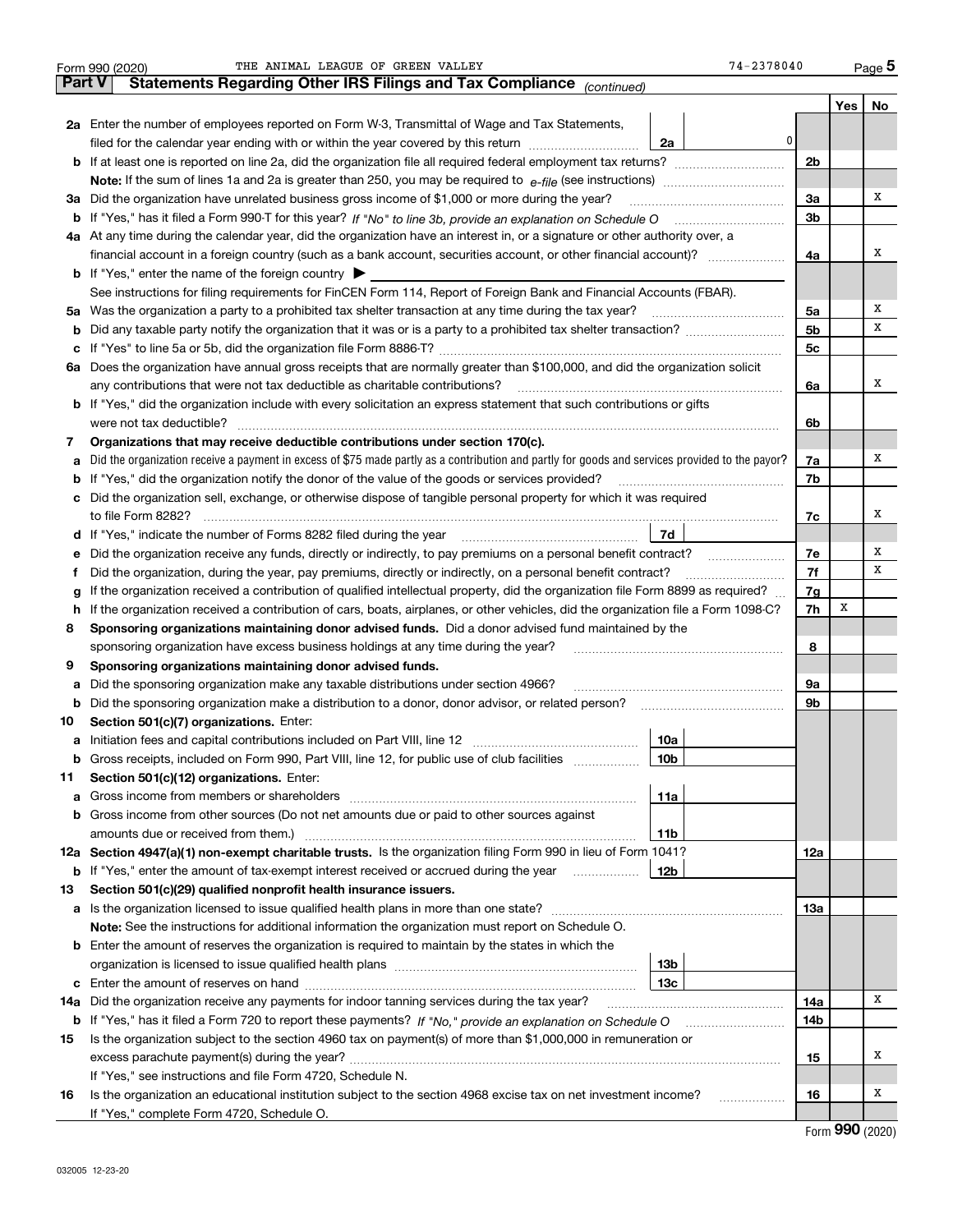|    | THE ANIMAL LEAGUE OF GREEN VALLEY<br>Form 990 (2020)                                                                                                                  |    | 74-2378040 |   |                 |     | <u>Page</u> 6  |
|----|-----------------------------------------------------------------------------------------------------------------------------------------------------------------------|----|------------|---|-----------------|-----|----------------|
|    | Part VI<br>Governance, Management, and Disclosure For each "Yes" response to lines 2 through 7b below, and for a "No" response                                        |    |            |   |                 |     |                |
|    | to line 8a, 8b, or 10b below, describe the circumstances, processes, or changes on Schedule O. See instructions.                                                      |    |            |   |                 |     |                |
|    | Check if Schedule O contains a response or note to any line in this Part VI                                                                                           |    |            |   |                 |     | $\overline{X}$ |
|    | <b>Section A. Governing Body and Management</b>                                                                                                                       |    |            |   |                 |     |                |
|    |                                                                                                                                                                       |    |            |   |                 | Yes | No             |
|    | 1a Enter the number of voting members of the governing body at the end of the tax year                                                                                | 1a |            | 9 |                 |     |                |
|    | If there are material differences in voting rights among members of the governing body, or if the governing                                                           |    |            |   |                 |     |                |
|    | body delegated broad authority to an executive committee or similar committee, explain on Schedule O.                                                                 |    |            |   |                 |     |                |
| b  | Enter the number of voting members included on line 1a, above, who are independent                                                                                    | 1b |            | 9 |                 |     |                |
| 2  | Did any officer, director, trustee, or key employee have a family relationship or a business relationship with any other                                              |    |            |   |                 |     |                |
|    | officer, director, trustee, or key employee?                                                                                                                          |    |            |   | 2               |     | х              |
| 3  | Did the organization delegate control over management duties customarily performed by or under the direct supervision                                                 |    |            |   |                 |     |                |
|    | of officers, directors, trustees, or key employees to a management company or other person?                                                                           |    |            |   | 3               |     | х              |
| 4  | Did the organization make any significant changes to its governing documents since the prior Form 990 was filed?                                                      |    |            |   | 4               |     | х              |
| 5  | Did the organization become aware during the year of a significant diversion of the organization's assets?                                                            |    |            |   | 5               |     | х              |
| 6  | Did the organization have members or stockholders?                                                                                                                    |    |            |   | 6               | х   |                |
| 7a | Did the organization have members, stockholders, or other persons who had the power to elect or appoint one or                                                        |    |            |   |                 |     |                |
|    | more members of the governing body?                                                                                                                                   |    |            |   | 7a              | x   |                |
| b  | Are any governance decisions of the organization reserved to (or subject to approval by) members, stockholders, or                                                    |    |            |   |                 |     |                |
|    | persons other than the governing body?                                                                                                                                |    |            |   | 7b              |     | х              |
| 8  | Did the organization contemporaneously document the meetings held or written actions undertaken during the year by the following:                                     |    |            |   |                 |     |                |
| a  |                                                                                                                                                                       |    |            |   | 8a              | х   |                |
| b  |                                                                                                                                                                       |    |            |   | 8b              | X   |                |
| 9  | Is there any officer, director, trustee, or key employee listed in Part VII, Section A, who cannot be reached at the                                                  |    |            |   |                 |     |                |
|    |                                                                                                                                                                       |    |            |   | 9               |     | х              |
|    | <b>Section B. Policies</b> (This Section B requests information about policies not required by the Internal Revenue Code.)                                            |    |            |   |                 |     |                |
|    |                                                                                                                                                                       |    |            |   |                 | Yes | No             |
|    |                                                                                                                                                                       |    |            |   | 10a             |     | х              |
|    | b If "Yes," did the organization have written policies and procedures governing the activities of such chapters, affiliates,                                          |    |            |   |                 |     |                |
|    | and branches to ensure their operations are consistent with the organization's exempt purposes?                                                                       |    |            |   | 10 <sub>b</sub> |     |                |
|    | 11a Has the organization provided a complete copy of this Form 990 to all members of its governing body before filing the form?                                       |    |            |   | 11a             | X   |                |
| b  | Describe in Schedule O the process, if any, used by the organization to review this Form 990.                                                                         |    |            |   |                 |     |                |
|    |                                                                                                                                                                       |    |            |   | 12a             | х   |                |
| b  |                                                                                                                                                                       |    |            |   | <b>12b</b>      |     | х              |
|    | Did the organization regularly and consistently monitor and enforce compliance with the policy? If "Yes." describe                                                    |    |            |   |                 |     |                |
|    |                                                                                                                                                                       |    |            |   | 12c             |     | Χ              |
|    |                                                                                                                                                                       |    |            |   | 13              |     | X              |
| 14 | Did the organization have a written document retention and destruction policy?                                                                                        |    |            |   | 14              | х   |                |
| 15 | Did the process for determining compensation of the following persons include a review and approval by independent                                                    |    |            |   |                 |     |                |
|    | persons, comparability data, and contemporaneous substantiation of the deliberation and decision?                                                                     |    |            |   |                 |     |                |
| a  | The organization's CEO, Executive Director, or top management official manufactured content of the organization's CEO, Executive Director, or top management official |    |            |   | 15a             |     | x              |
| b  |                                                                                                                                                                       |    |            |   | 15b             |     | х              |
|    | If "Yes" to line 15a or 15b, describe the process in Schedule O (see instructions).                                                                                   |    |            |   |                 |     |                |
|    | 16a Did the organization invest in, contribute assets to, or participate in a joint venture or similar arrangement with a                                             |    |            |   |                 |     |                |
|    | taxable entity during the year?                                                                                                                                       |    |            |   | 16a             |     | х              |
|    | b If "Yes," did the organization follow a written policy or procedure requiring the organization to evaluate its participation                                        |    |            |   |                 |     |                |
|    | in joint venture arrangements under applicable federal tax law, and take steps to safeguard the organization's                                                        |    |            |   |                 |     |                |
|    | exempt status with respect to such arrangements?                                                                                                                      |    |            |   | 16b             |     |                |
|    | <b>Section C. Disclosure</b>                                                                                                                                          |    |            |   |                 |     |                |
| 17 | <b>NONE</b><br>List the states with which a copy of this Form 990 is required to be filed $\blacktriangleright$                                                       |    |            |   |                 |     |                |
| 18 | Section 6104 requires an organization to make its Forms 1023 (1024 or 1024-A, if applicable), 990, and 990-T (Section 501(c)(3)s only) available                      |    |            |   |                 |     |                |
|    | for public inspection. Indicate how you made these available. Check all that apply.                                                                                   |    |            |   |                 |     |                |
|    | $X \mid$ Own website<br>$X$ Upon request<br>Another's website<br>Other (explain on Schedule O)                                                                        |    |            |   |                 |     |                |
| 19 | Describe on Schedule O whether (and if so, how) the organization made its governing documents, conflict of interest policy, and financial                             |    |            |   |                 |     |                |
|    | statements available to the public during the tax year.                                                                                                               |    |            |   |                 |     |                |
| 20 | State the name, address, and telephone number of the person who possesses the organization's books and records                                                        |    |            |   |                 |     |                |
|    | THEODORE SCHULTZ - (520) 625-3170                                                                                                                                     |    |            |   |                 |     |                |
|    | 1600 W DUVAL MINE RD, GREEN VALLEY, AZ<br>85614                                                                                                                       |    |            |   |                 |     |                |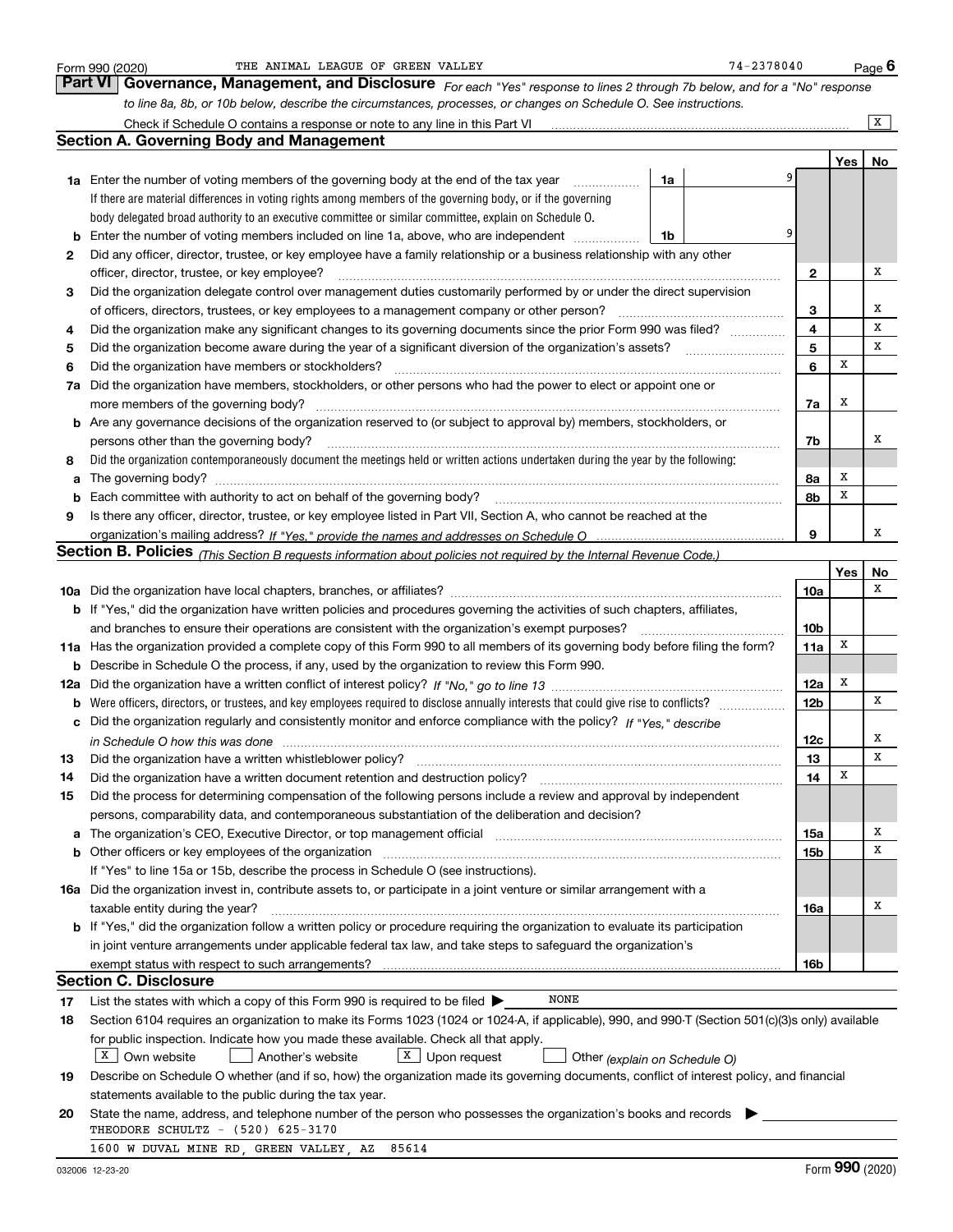$\mathcal{L}^{\text{max}}$ 

# **7Part VII Compensation of Officers, Directors, Trustees, Key Employees, Highest Compensated Employees, and Independent Contractors**

Check if Schedule O contains a response or note to any line in this Part VII

**Section A. Officers, Directors, Trustees, Key Employees, and Highest Compensated Employees**

**1a**  Complete this table for all persons required to be listed. Report compensation for the calendar year ending with or within the organization's tax year. **•** List all of the organization's current officers, directors, trustees (whether individuals or organizations), regardless of amount of compensation.

Enter -0- in columns (D), (E), and (F) if no compensation was paid.

 $\bullet$  List all of the organization's  $\,$ current key employees, if any. See instructions for definition of "key employee."

**•** List the organization's five current highest compensated employees (other than an officer, director, trustee, or key employee) who received reportable compensation (Box 5 of Form W-2 and/or Box 7 of Form 1099-MISC) of more than \$100,000 from the organization and any related organizations.

**•** List all of the organization's former officers, key employees, and highest compensated employees who received more than \$100,000 of reportable compensation from the organization and any related organizations.

**former directors or trustees**  ¥ List all of the organization's that received, in the capacity as a former director or trustee of the organization, more than \$10,000 of reportable compensation from the organization and any related organizations.

See instructions for the order in which to list the persons above.

 $\overline{X}$  Check this box if neither the organization nor any related organization compensated any current officer, director, or trustee.

| (A)                  | (B)               | (C)                            |                                                                  |             |              |                                 |        | (D)             | (E)                           | (F)                   |
|----------------------|-------------------|--------------------------------|------------------------------------------------------------------|-------------|--------------|---------------------------------|--------|-----------------|-------------------------------|-----------------------|
| Name and title       | Average           |                                | Position<br>(do not check more than one                          |             |              |                                 |        | Reportable      | Reportable                    | Estimated             |
|                      | hours per         |                                | box, unless person is both an<br>officer and a director/trustee) |             |              |                                 |        | compensation    | compensation                  | amount of             |
|                      | week<br>(list any |                                |                                                                  |             |              |                                 |        | from<br>the     | from related<br>organizations | other<br>compensation |
|                      | hours for         |                                |                                                                  |             |              |                                 |        | organization    | (W-2/1099-MISC)               | from the              |
|                      | related           |                                |                                                                  |             |              |                                 |        | (W-2/1099-MISC) |                               | organization          |
|                      | organizations     |                                |                                                                  |             |              |                                 |        |                 |                               | and related           |
|                      | below             | Individual trustee or director | Institutional trustee                                            | Officer     | Key employee | Highest compensated<br>employee | Former |                 |                               | organizations         |
|                      | line)             |                                |                                                                  |             |              |                                 |        |                 |                               |                       |
| (1) KAREEN KELL      | 35.00             |                                |                                                                  |             |              |                                 |        |                 |                               |                       |
| <b>DIRECTOR</b>      |                   | X                              |                                                                  |             |              |                                 |        | 0.              | 0.                            | 0.                    |
| (2) BETTY MELBY      | 10.00             |                                |                                                                  |             |              |                                 |        |                 |                               |                       |
| <b>DIRECTOR</b>      |                   | X                              |                                                                  |             |              |                                 |        | 0.              | $\mathbf{0}$ .                | $\mathbf 0$ .         |
| (3) GEORGIA PUTTOCK  | 6.00              |                                |                                                                  |             |              |                                 |        |                 |                               |                       |
| <b>DIRECTOR</b>      |                   | X                              |                                                                  |             |              |                                 |        | 0.              | $\mathbf{0}$                  | 0.                    |
| (4) PAM WHITE        | 15.00             |                                |                                                                  |             |              |                                 |        |                 |                               |                       |
| <b>DIRECTOR</b>      |                   | X                              |                                                                  |             |              |                                 |        | 0               | $\mathbf{0}$                  | 0.                    |
| (5) SHARON KEEL      | 20.00             |                                |                                                                  |             |              |                                 |        |                 |                               |                       |
| <b>DIRECTOR</b>      |                   | X                              |                                                                  |             |              |                                 |        | 0.              | $\mathbf{0}$ .                | $\mathbf 0$ .         |
| (6) KIM EISELE       | 62.00             |                                |                                                                  |             |              |                                 |        |                 |                               |                       |
| PRESIDENT            |                   | X                              |                                                                  | X           |              |                                 |        | $\mathbf{0}$ .  | 0.                            | $\mathbf 0$ .         |
| (7) ROSE WELLIVER    | 20.00             |                                |                                                                  |             |              |                                 |        |                 |                               |                       |
| VICE PRESIDENT       |                   | $\mathbf X$                    |                                                                  | $\mathbf x$ |              |                                 |        | $\mathbf{0}$ .  | $\mathbf{0}$ .                | 0.                    |
| (8) CATHERINE HEWATT | 15.00             |                                |                                                                  |             |              |                                 |        |                 |                               |                       |
| <b>SECRETARY</b>     |                   | X                              |                                                                  | X           |              |                                 |        | 0.              | $\mathbf{0}$ .                | $\mathbf 0$ .         |
| (9) THEODORE SCHULTZ | 6.00              |                                |                                                                  |             |              |                                 |        |                 |                               |                       |
| <b>TREASURER</b>     |                   | $\mathbf x$                    |                                                                  | $\mathbf x$ |              |                                 |        | $\mathbf{0}$ .  | $\mathbf{0}$ .                | $\mathbf 0$ .         |
|                      |                   |                                |                                                                  |             |              |                                 |        |                 |                               |                       |
|                      |                   |                                |                                                                  |             |              |                                 |        |                 |                               |                       |
|                      |                   |                                |                                                                  |             |              |                                 |        |                 |                               |                       |
|                      |                   |                                |                                                                  |             |              |                                 |        |                 |                               |                       |
|                      |                   |                                |                                                                  |             |              |                                 |        |                 |                               |                       |
|                      |                   |                                |                                                                  |             |              |                                 |        |                 |                               |                       |
|                      |                   |                                |                                                                  |             |              |                                 |        |                 |                               |                       |
|                      |                   |                                |                                                                  |             |              |                                 |        |                 |                               |                       |
|                      |                   |                                |                                                                  |             |              |                                 |        |                 |                               |                       |
|                      |                   |                                |                                                                  |             |              |                                 |        |                 |                               |                       |
|                      |                   |                                |                                                                  |             |              |                                 |        |                 |                               |                       |
|                      |                   |                                |                                                                  |             |              |                                 |        |                 |                               |                       |
|                      |                   |                                |                                                                  |             |              |                                 |        |                 |                               |                       |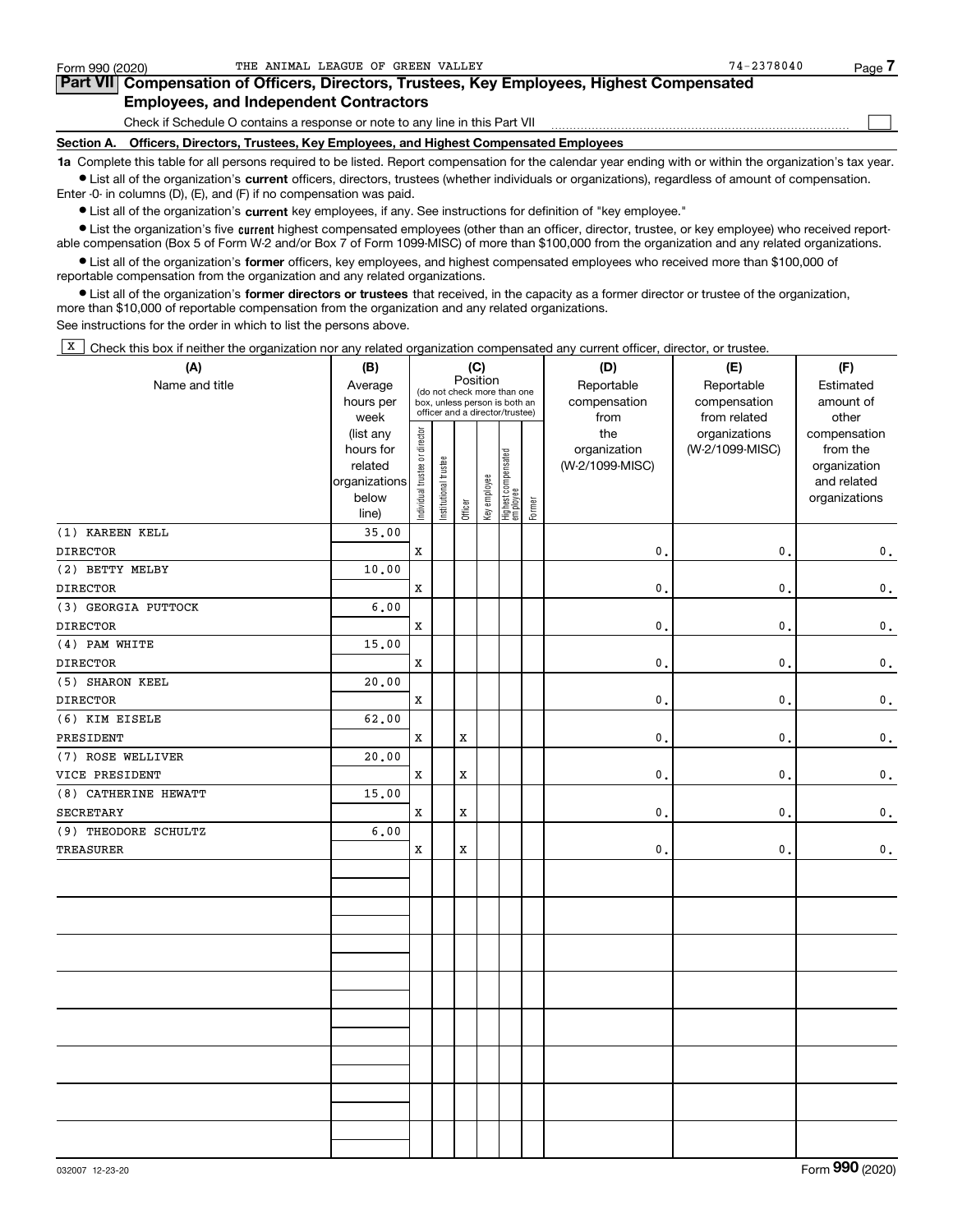|   | THE ANIMAL LEAGUE OF GREEN VALLEY<br>Form 990 (2020)                                                                                                                              |                                                                      |                                |                       |                 |              |                                                                                                 |        |                                           | 74-2378040                                        |                |     |                                                                          | $Page$ 8 |
|---|-----------------------------------------------------------------------------------------------------------------------------------------------------------------------------------|----------------------------------------------------------------------|--------------------------------|-----------------------|-----------------|--------------|-------------------------------------------------------------------------------------------------|--------|-------------------------------------------|---------------------------------------------------|----------------|-----|--------------------------------------------------------------------------|----------|
|   | <b>Part VII</b><br>Section A. Officers, Directors, Trustees, Key Employees, and Highest Compensated Employees (continued)                                                         |                                                                      |                                |                       |                 |              |                                                                                                 |        |                                           |                                                   |                |     |                                                                          |          |
|   | (A)<br>Name and title                                                                                                                                                             | (B)<br>Average<br>hours per<br>week                                  |                                |                       | (C)<br>Position |              | (do not check more than one<br>box, unless person is both an<br>officer and a director/trustee) |        | (D)<br>Reportable<br>compensation<br>from | (E)<br>Reportable<br>compensation<br>from related |                |     | (F)<br>Estimated<br>amount of<br>other                                   |          |
|   |                                                                                                                                                                                   | (list any<br>hours for<br>related<br>organizations<br>below<br>line) | Individual trustee or director | Institutional trustee | Officer         | key employee | Highest compensated<br>employee                                                                 | Former | the<br>organization<br>(W-2/1099-MISC)    | organizations<br>(W-2/1099-MISC)                  |                |     | compensation<br>from the<br>organization<br>and related<br>organizations |          |
|   |                                                                                                                                                                                   |                                                                      |                                |                       |                 |              |                                                                                                 |        |                                           |                                                   |                |     |                                                                          |          |
|   |                                                                                                                                                                                   |                                                                      |                                |                       |                 |              |                                                                                                 |        |                                           |                                                   |                |     |                                                                          |          |
|   |                                                                                                                                                                                   |                                                                      |                                |                       |                 |              |                                                                                                 |        |                                           |                                                   |                |     |                                                                          |          |
|   |                                                                                                                                                                                   |                                                                      |                                |                       |                 |              |                                                                                                 |        |                                           |                                                   |                |     |                                                                          |          |
|   |                                                                                                                                                                                   |                                                                      |                                |                       |                 |              |                                                                                                 |        |                                           |                                                   |                |     |                                                                          |          |
|   |                                                                                                                                                                                   |                                                                      |                                |                       |                 |              |                                                                                                 |        |                                           |                                                   |                |     |                                                                          |          |
|   |                                                                                                                                                                                   |                                                                      |                                |                       |                 |              |                                                                                                 |        |                                           |                                                   |                |     |                                                                          |          |
|   |                                                                                                                                                                                   |                                                                      |                                |                       |                 |              |                                                                                                 |        |                                           |                                                   |                |     |                                                                          |          |
|   |                                                                                                                                                                                   |                                                                      |                                |                       |                 |              |                                                                                                 |        |                                           |                                                   |                |     |                                                                          |          |
|   |                                                                                                                                                                                   |                                                                      |                                |                       |                 |              |                                                                                                 |        |                                           |                                                   |                |     |                                                                          |          |
|   | 1b Subtotal                                                                                                                                                                       |                                                                      |                                |                       |                 |              |                                                                                                 |        | $\mathbf{0}$ .                            |                                                   | $\mathbf{0}$ . |     |                                                                          | 0.       |
|   | c Total from continuation sheets to Part VII, Section A <b>manual</b> contains the Total from continuum                                                                           |                                                                      |                                |                       |                 |              |                                                                                                 |        | 0.<br>$\mathbf 0$ .                       |                                                   | 0.<br>0.       |     |                                                                          | 0.<br>0. |
| 2 | Total number of individuals (including but not limited to those listed above) who received more than \$100,000 of reportable                                                      |                                                                      |                                |                       |                 |              |                                                                                                 |        |                                           |                                                   |                |     |                                                                          |          |
|   | compensation from the organization $\blacktriangleright$                                                                                                                          |                                                                      |                                |                       |                 |              |                                                                                                 |        |                                           |                                                   |                |     | Yes                                                                      | 0<br>No  |
| з | Did the organization list any former officer, director, trustee, key employee, or highest compensated employee on                                                                 |                                                                      |                                |                       |                 |              |                                                                                                 |        |                                           |                                                   |                |     |                                                                          |          |
| 4 | For any individual listed on line 1a, is the sum of reportable compensation and other compensation from the organization                                                          |                                                                      |                                |                       |                 |              |                                                                                                 |        |                                           |                                                   |                | 3   |                                                                          | х        |
| 5 | Did any person listed on line 1a receive or accrue compensation from any unrelated organization or individual for services                                                        |                                                                      |                                |                       |                 |              |                                                                                                 |        |                                           |                                                   |                | 4   |                                                                          | х        |
|   |                                                                                                                                                                                   |                                                                      |                                |                       |                 |              |                                                                                                 |        |                                           |                                                   |                | 5   |                                                                          | x        |
| 1 | <b>Section B. Independent Contractors</b><br>Complete this table for your five highest compensated independent contractors that received more than \$100,000 of compensation from |                                                                      |                                |                       |                 |              |                                                                                                 |        |                                           |                                                   |                |     |                                                                          |          |
|   | the organization. Report compensation for the calendar year ending with or within the organization's tax year.<br>(A)                                                             |                                                                      |                                |                       |                 |              |                                                                                                 |        | (B)                                       |                                                   |                | (C) |                                                                          |          |
|   | Name and business address                                                                                                                                                         |                                                                      | <b>NONE</b>                    |                       |                 |              |                                                                                                 |        | Description of services                   |                                                   |                |     | Compensation                                                             |          |
|   |                                                                                                                                                                                   |                                                                      |                                |                       |                 |              |                                                                                                 |        |                                           |                                                   |                |     |                                                                          |          |
|   |                                                                                                                                                                                   |                                                                      |                                |                       |                 |              |                                                                                                 |        |                                           |                                                   |                |     |                                                                          |          |
|   |                                                                                                                                                                                   |                                                                      |                                |                       |                 |              |                                                                                                 |        |                                           |                                                   |                |     |                                                                          |          |
|   |                                                                                                                                                                                   |                                                                      |                                |                       |                 |              |                                                                                                 |        |                                           |                                                   |                |     |                                                                          |          |
|   |                                                                                                                                                                                   |                                                                      |                                |                       |                 |              |                                                                                                 |        |                                           |                                                   |                |     |                                                                          |          |
| 2 | Total number of independent contractors (including but not limited to those listed above) who received more than                                                                  |                                                                      |                                |                       |                 |              |                                                                                                 |        |                                           |                                                   |                |     |                                                                          |          |
|   | \$100,000 of compensation from the organization                                                                                                                                   |                                                                      |                                |                       |                 |              | 0                                                                                               |        |                                           |                                                   |                |     |                                                                          |          |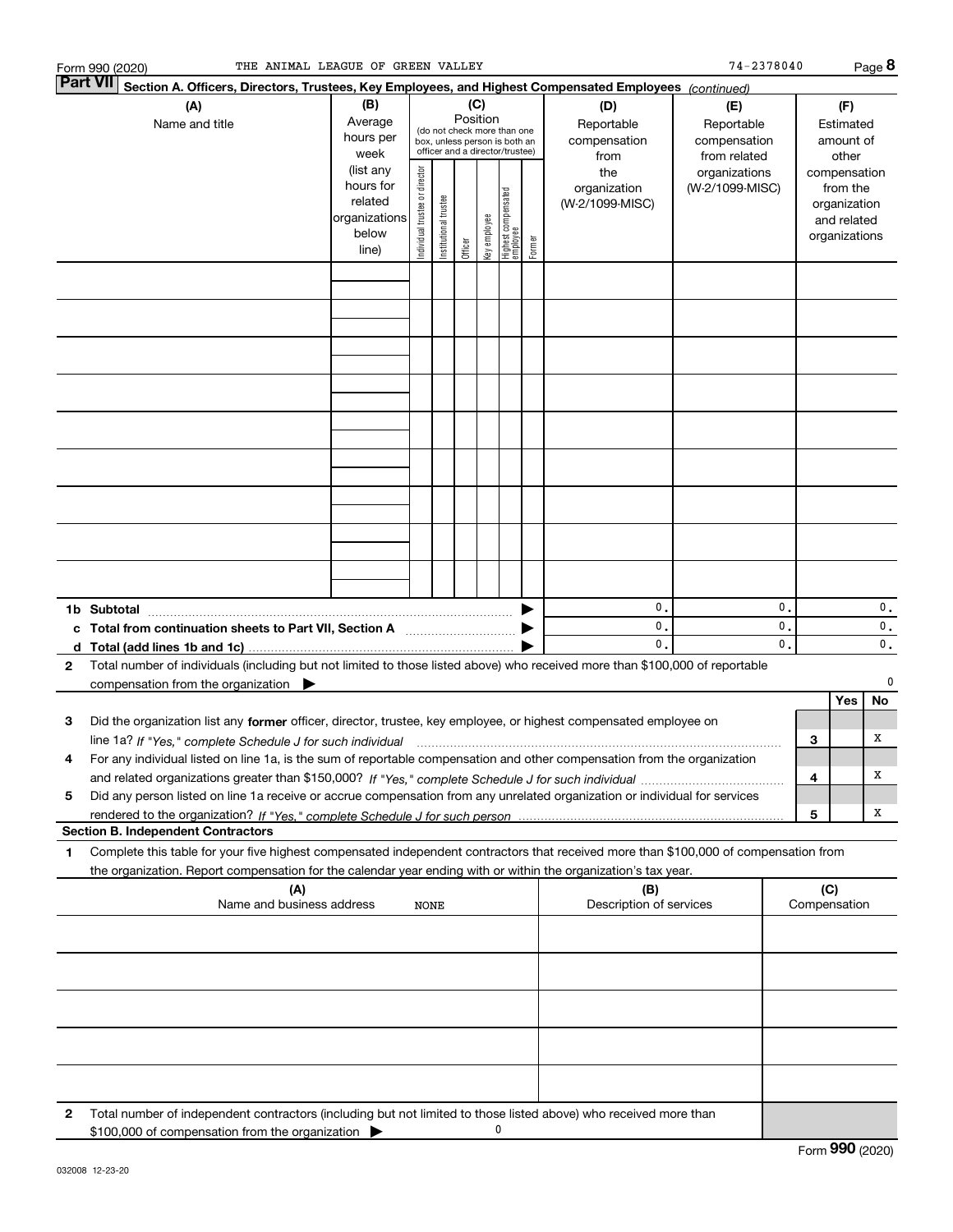| Form 990 (2020)                                           |    |    |                                                                                           |                |                |                      | THE ANIMAL LEAGUE OF GREEN VALLEY |                      |                                              | 74-2378040                                       | Page 9                                                          |
|-----------------------------------------------------------|----|----|-------------------------------------------------------------------------------------------|----------------|----------------|----------------------|-----------------------------------|----------------------|----------------------------------------------|--------------------------------------------------|-----------------------------------------------------------------|
| <b>Part VIII</b>                                          |    |    | <b>Statement of Revenue</b>                                                               |                |                |                      |                                   |                      |                                              |                                                  |                                                                 |
|                                                           |    |    | Check if Schedule O contains a response or note to any line in this Part VIII             |                |                |                      |                                   |                      |                                              |                                                  |                                                                 |
|                                                           |    |    |                                                                                           |                |                |                      |                                   | (A)<br>Total revenue | (B)<br>Related or exempt<br>function revenue | $\overline{C}$<br>Unrelated<br>lbusiness revenue | (D)<br>Revenue excluded<br>from tax under<br>sections 512 - 514 |
|                                                           |    |    | 1 a Federated campaigns                                                                   |                | 1a             |                      |                                   |                      |                                              |                                                  |                                                                 |
|                                                           |    |    | <b>b</b> Membership dues<br>$\overline{\phantom{a}}$                                      |                | 1 <sub>b</sub> |                      |                                   |                      |                                              |                                                  |                                                                 |
|                                                           |    |    | c Fundraising events                                                                      |                | 1 <sub>c</sub> |                      |                                   |                      |                                              |                                                  |                                                                 |
|                                                           |    |    | d Related organizations                                                                   |                | 1 <sub>d</sub> |                      |                                   |                      |                                              |                                                  |                                                                 |
|                                                           |    |    | e Government grants (contributions)                                                       |                | 1e             |                      |                                   |                      |                                              |                                                  |                                                                 |
|                                                           |    |    | f All other contributions, gifts, grants, and                                             |                |                |                      |                                   |                      |                                              |                                                  |                                                                 |
| Contributions, Gifts, Grants<br>and Other Similar Amounts |    |    | similar amounts not included above                                                        |                | 1f             |                      | 1,310,368.                        |                      |                                              |                                                  |                                                                 |
|                                                           |    |    | g Noncash contributions included in lines 1a-1f                                           |                | $1g$ \$        |                      | 449,716.                          |                      |                                              |                                                  |                                                                 |
|                                                           |    |    |                                                                                           |                |                |                      |                                   | 1,310,368.           |                                              |                                                  |                                                                 |
|                                                           |    |    |                                                                                           |                |                |                      | <b>Business Code</b>              |                      |                                              |                                                  |                                                                 |
| Program Service<br>Revenue                                |    | 2a | <b>ADOPTION FEES</b>                                                                      |                |                |                      | 900099                            | 44,292.              | 44,292.                                      |                                                  |                                                                 |
|                                                           |    | b  | the contract of the contract of the contract of the contract of the                       |                |                |                      |                                   |                      |                                              |                                                  |                                                                 |
|                                                           |    | с  | <u> 1989 - Johann Stein, mars an deus an deus Amerikaanse komme</u>                       |                |                |                      |                                   |                      |                                              |                                                  |                                                                 |
|                                                           |    | d  | the control of the control of the control of the control of the control of the control of |                |                |                      |                                   |                      |                                              |                                                  |                                                                 |
|                                                           |    | е  | f All other program service revenue                                                       |                |                |                      |                                   |                      |                                              |                                                  |                                                                 |
|                                                           |    |    |                                                                                           |                |                |                      |                                   | 44,292.              |                                              |                                                  |                                                                 |
|                                                           | З  |    | Investment income (including dividends, interest, and                                     |                |                |                      |                                   |                      |                                              |                                                  |                                                                 |
|                                                           |    |    |                                                                                           |                |                |                      |                                   | 11,053.              |                                              |                                                  | 11,053.                                                         |
|                                                           | 4  |    | Income from investment of tax-exempt bond proceeds                                        |                |                |                      |                                   |                      |                                              |                                                  |                                                                 |
|                                                           | 5  |    |                                                                                           |                |                |                      |                                   |                      |                                              |                                                  |                                                                 |
|                                                           |    |    |                                                                                           |                | (i) Real       |                      | (ii) Personal                     |                      |                                              |                                                  |                                                                 |
|                                                           |    | 6а | Gross rents<br>.                                                                          | 6a             |                |                      |                                   |                      |                                              |                                                  |                                                                 |
|                                                           |    |    | <b>b</b> Less: rental expenses $\ldots$                                                   | 6 <sub>b</sub> |                |                      |                                   |                      |                                              |                                                  |                                                                 |
|                                                           |    |    | c Rental income or (loss)                                                                 | 6c             |                |                      |                                   |                      |                                              |                                                  |                                                                 |
|                                                           |    |    | d Net rental income or (loss)                                                             |                |                |                      |                                   |                      |                                              |                                                  |                                                                 |
|                                                           |    |    | 7 a Gross amount from sales of                                                            |                | (i) Securities |                      | (ii) Other                        |                      |                                              |                                                  |                                                                 |
|                                                           |    |    | assets other than inventory                                                               | 7al            | 673,129.       |                      |                                   |                      |                                              |                                                  |                                                                 |
|                                                           |    |    | <b>b</b> Less: cost or other basis                                                        |                |                |                      |                                   |                      |                                              |                                                  |                                                                 |
|                                                           |    |    | and sales expenses                                                                        | 7b             | 661,041.       |                      |                                   |                      |                                              |                                                  |                                                                 |
| evenue                                                    |    |    | c Gain or (loss)                                                                          | 7c             | 12,088.        |                      |                                   |                      |                                              |                                                  |                                                                 |
| Œ                                                         |    |    | d Net gain or (loss)                                                                      |                |                |                      |                                   | 12,088.              |                                              |                                                  | 12,088.                                                         |
| Other                                                     |    |    | 8 a Gross income from fundraising events (not                                             |                |                |                      |                                   |                      |                                              |                                                  |                                                                 |
|                                                           |    |    | including \$<br>and the contract of the contract of                                       |                |                |                      |                                   |                      |                                              |                                                  |                                                                 |
|                                                           |    |    | contributions reported on line 1c). See                                                   |                |                |                      | 24,919.                           |                      |                                              |                                                  |                                                                 |
|                                                           |    |    |                                                                                           |                |                | 8a<br>8 <sub>b</sub> | 11,500.                           |                      |                                              |                                                  |                                                                 |
|                                                           |    |    | <b>b</b> Less: direct expenses <i></i><br>c Net income or (loss) from fundraising events  |                |                |                      | ▶                                 | 13,419.              |                                              |                                                  | 13,419.                                                         |
|                                                           |    |    | 9 a Gross income from gaming activities. See                                              |                |                |                      |                                   |                      |                                              |                                                  |                                                                 |
|                                                           |    |    |                                                                                           |                |                | 9a                   |                                   |                      |                                              |                                                  |                                                                 |
|                                                           |    |    | <b>b</b> Less: direct expenses <b>manually</b>                                            |                |                | 9 <sub>b</sub>       |                                   |                      |                                              |                                                  |                                                                 |
|                                                           |    |    | c Net income or (loss) from gaming activities                                             |                |                |                      | .                                 |                      |                                              |                                                  |                                                                 |
|                                                           |    |    | 10 a Gross sales of inventory, less returns                                               |                |                |                      |                                   |                      |                                              |                                                  |                                                                 |
|                                                           |    |    |                                                                                           |                |                | 10a                  |                                   |                      |                                              |                                                  |                                                                 |
|                                                           |    |    | <b>b</b> Less: cost of goods sold                                                         |                |                | 10ь                  |                                   |                      |                                              |                                                  |                                                                 |
|                                                           |    |    | c Net income or (loss) from sales of inventory                                            |                |                |                      |                                   |                      |                                              |                                                  |                                                                 |
|                                                           |    |    |                                                                                           |                |                |                      | <b>Business Code</b>              |                      |                                              |                                                  |                                                                 |
| Miscellaneous                                             |    |    | 11 a MISCELLANEOUS                                                                        |                |                |                      | 900099                            | 8,620.               | 8,620.                                       |                                                  |                                                                 |
| Revenue                                                   |    | b  |                                                                                           |                |                |                      |                                   |                      |                                              |                                                  |                                                                 |
|                                                           |    | с  | the control of the control of the control of the control of the control of the control of |                |                |                      |                                   |                      |                                              |                                                  |                                                                 |
|                                                           |    |    |                                                                                           |                |                |                      |                                   |                      |                                              |                                                  |                                                                 |
|                                                           |    |    |                                                                                           |                |                |                      |                                   | 8,620.               |                                              |                                                  |                                                                 |
|                                                           | 12 |    |                                                                                           |                |                |                      |                                   | 1,399,840.           | 52,912.                                      | 0.                                               | 36,560.                                                         |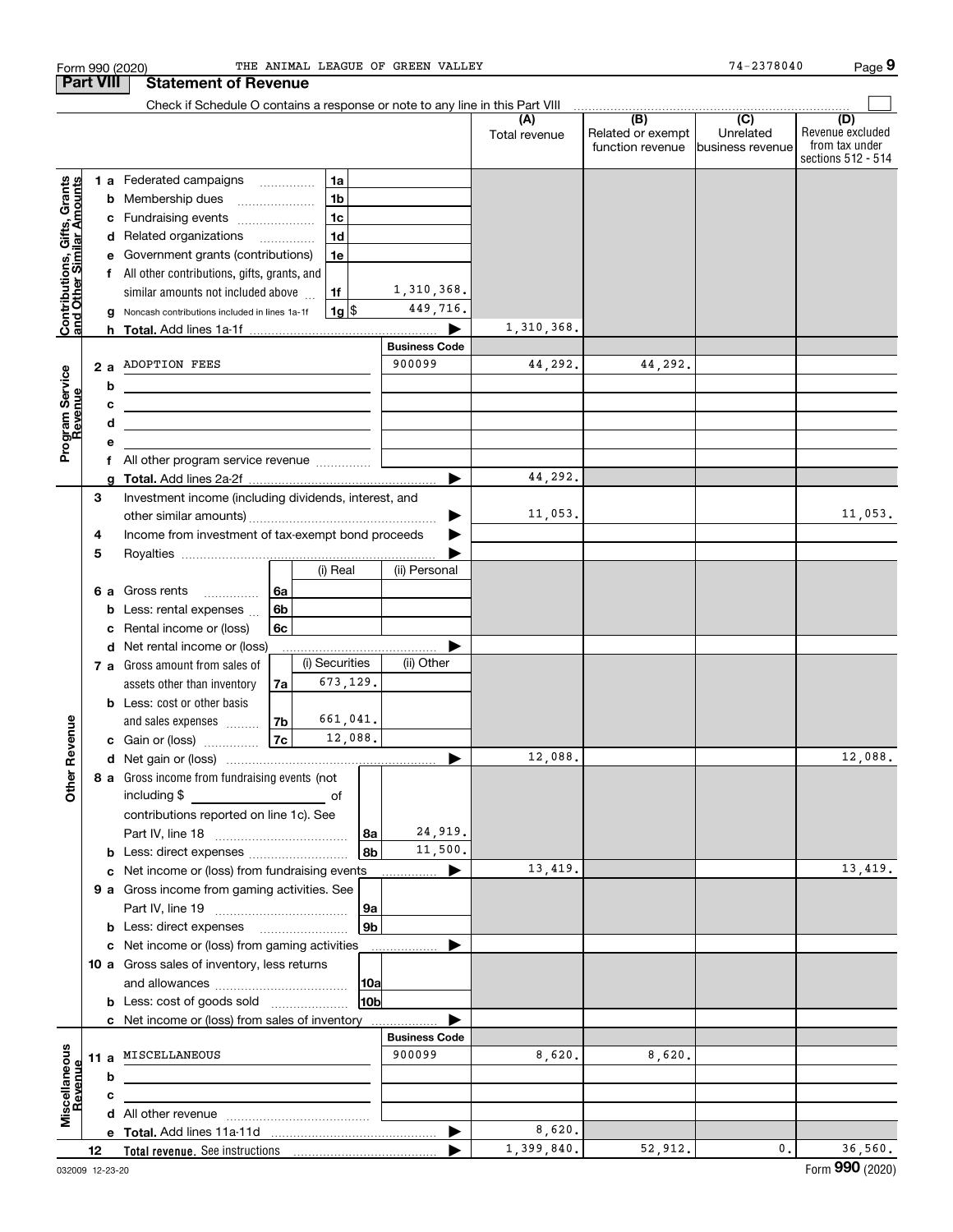|                                                                                                                                                                                                                  | Check if Schedule O contains a response or note to any line in this Part IX |                                    |                                           |                                |
|------------------------------------------------------------------------------------------------------------------------------------------------------------------------------------------------------------------|-----------------------------------------------------------------------------|------------------------------------|-------------------------------------------|--------------------------------|
| Do not include amounts reported on lines 6b,<br>7b, 8b, 9b, and 10b of Part VIII.                                                                                                                                | (A)<br>Total expenses                                                       | (B)<br>Program service<br>expenses | (C)<br>Management and<br>general expenses | (D)<br>Fundraising<br>expenses |
| 1.<br>Grants and other assistance to domestic organizations                                                                                                                                                      |                                                                             |                                    |                                           |                                |
| and domestic governments. See Part IV, line 21<br>$\mathbf{r}$                                                                                                                                                   |                                                                             |                                    |                                           |                                |
| Grants and other assistance to domestic<br>$\mathbf{2}$                                                                                                                                                          |                                                                             |                                    |                                           |                                |
| individuals. See Part IV, line 22                                                                                                                                                                                |                                                                             |                                    |                                           |                                |
| Grants and other assistance to foreign<br>3                                                                                                                                                                      |                                                                             |                                    |                                           |                                |
| organizations, foreign governments, and foreign                                                                                                                                                                  |                                                                             |                                    |                                           |                                |
| individuals. See Part IV, lines 15 and 16                                                                                                                                                                        |                                                                             |                                    |                                           |                                |
| Benefits paid to or for members<br>4                                                                                                                                                                             |                                                                             |                                    |                                           |                                |
| Compensation of current officers, directors,<br>5                                                                                                                                                                |                                                                             |                                    |                                           |                                |
| trustees, and key employees                                                                                                                                                                                      |                                                                             |                                    |                                           |                                |
| Compensation not included above to disqualified<br>6                                                                                                                                                             |                                                                             |                                    |                                           |                                |
| persons (as defined under section $4958(f)(1)$ ) and                                                                                                                                                             |                                                                             |                                    |                                           |                                |
| persons described in section 4958(c)(3)(B)                                                                                                                                                                       |                                                                             |                                    |                                           |                                |
| 7                                                                                                                                                                                                                |                                                                             |                                    |                                           |                                |
| Pension plan accruals and contributions (include<br>8                                                                                                                                                            |                                                                             |                                    |                                           |                                |
| section 401(k) and 403(b) employer contributions)                                                                                                                                                                |                                                                             |                                    |                                           |                                |
| 9                                                                                                                                                                                                                |                                                                             |                                    |                                           |                                |
| 10                                                                                                                                                                                                               |                                                                             |                                    |                                           |                                |
| 11<br>Fees for services (nonemployees):                                                                                                                                                                          |                                                                             |                                    |                                           |                                |
| а                                                                                                                                                                                                                |                                                                             |                                    |                                           |                                |
| b                                                                                                                                                                                                                |                                                                             |                                    |                                           |                                |
|                                                                                                                                                                                                                  | 11,306.                                                                     |                                    | 11,306.                                   |                                |
| d                                                                                                                                                                                                                |                                                                             |                                    |                                           |                                |
| Professional fundraising services. See Part IV, line 17<br>е                                                                                                                                                     |                                                                             |                                    |                                           |                                |
| Investment management fees<br>f.                                                                                                                                                                                 |                                                                             |                                    |                                           |                                |
| Other. (If line 11g amount exceeds 10% of line 25,<br>g                                                                                                                                                          |                                                                             |                                    |                                           |                                |
| column (A) amount, list line 11g expenses on Sch 0.)                                                                                                                                                             |                                                                             |                                    |                                           |                                |
| 12                                                                                                                                                                                                               | 25,130.                                                                     | 18,848.                            | 6, 282.                                   |                                |
| 13                                                                                                                                                                                                               | 41,376.                                                                     | 31,032.                            | 10,344.                                   |                                |
| 14                                                                                                                                                                                                               |                                                                             |                                    |                                           |                                |
| 15                                                                                                                                                                                                               |                                                                             |                                    |                                           |                                |
| 16                                                                                                                                                                                                               | 57,440.                                                                     | 43,081.                            | 14.359.                                   |                                |
| 17                                                                                                                                                                                                               |                                                                             |                                    |                                           |                                |
| Payments of travel or entertainment expenses<br>18                                                                                                                                                               |                                                                             |                                    |                                           |                                |
| for any federal, state, or local public officials                                                                                                                                                                |                                                                             |                                    |                                           |                                |
| Conferences, conventions, and meetings<br>19                                                                                                                                                                     |                                                                             |                                    |                                           |                                |
| 20<br>Interest                                                                                                                                                                                                   |                                                                             |                                    |                                           |                                |
| 21                                                                                                                                                                                                               |                                                                             |                                    |                                           |                                |
| Depreciation, depletion, and amortization<br>22                                                                                                                                                                  | 113,229.                                                                    | 84,922.                            | 28,307.                                   |                                |
| Insurance<br>23                                                                                                                                                                                                  | 12,761.                                                                     | 9,571.                             | 3,190.                                    |                                |
| Other expenses. Itemize expenses not covered<br>24<br>above (List miscellaneous expenses on line 24e. If<br>line 24e amount exceeds 10% of line 25, column (A)<br>amount, list line 24e expenses on Schedule O.) |                                                                             |                                    |                                           |                                |
| ANIMAL MEDICAL<br>a                                                                                                                                                                                              | 489,758.                                                                    | 489,758.                           |                                           |                                |
| ANIMAL PROGRAMS<br>b                                                                                                                                                                                             | 80,723.                                                                     | 80,723.                            |                                           |                                |
| REPAIR AND MAINTENANCE                                                                                                                                                                                           | 32,705.                                                                     | 24,529.                            | 8,176.                                    |                                |
| MATERIAL AND SUPPLIES<br>d                                                                                                                                                                                       | 27,548.                                                                     | 20,661.                            | 6,887.                                    |                                |
| All other expenses<br>е                                                                                                                                                                                          | 83,239.                                                                     | 55,457.                            | 27,782.                                   |                                |
| Total functional expenses. Add lines 1 through 24e<br>25                                                                                                                                                         | 975, 215.                                                                   | 858,582.                           | 116,633.                                  | 0.                             |
| Joint costs. Complete this line only if the organization<br>26                                                                                                                                                   |                                                                             |                                    |                                           |                                |
| reported in column (B) joint costs from a combined                                                                                                                                                               |                                                                             |                                    |                                           |                                |
| educational campaign and fundraising solicitation.                                                                                                                                                               |                                                                             |                                    |                                           |                                |

Check here  $\begin{array}{|c|c|c|c|c|}\hline \text{ } & \text{ if following SOP 98-2 (ASC 958-720)} \hline \end{array}$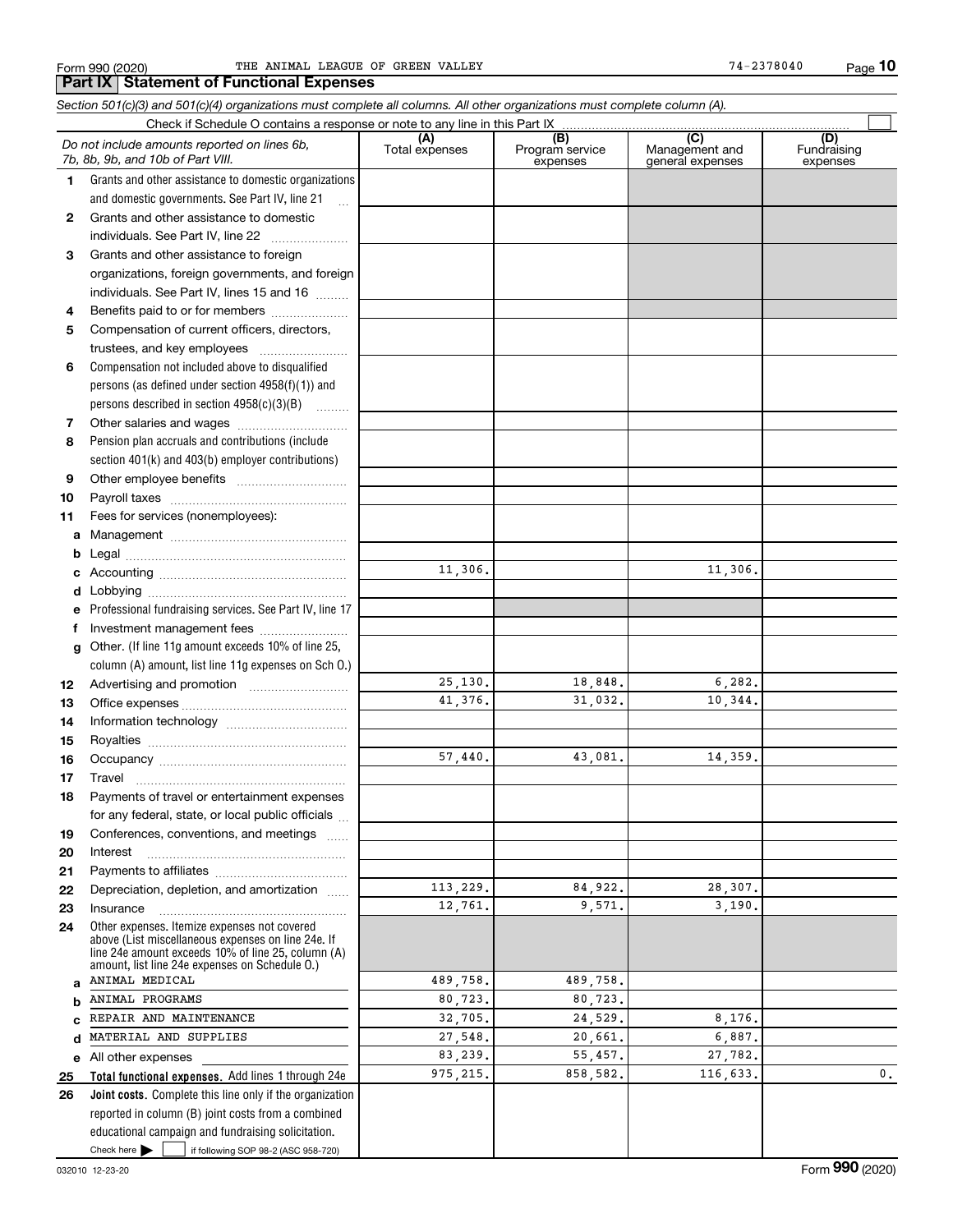| ∙orm | THE<br>990 (2020) | ANIMAI | ОF<br>LEAGUE | GREEN | VALLEY | 778040<br>$\mathbf{A}$<br>ـ ـ | <b>STATISTICS</b><br>Page |  |
|------|-------------------|--------|--------------|-------|--------|-------------------------------|---------------------------|--|
|------|-------------------|--------|--------------|-------|--------|-------------------------------|---------------------------|--|

**11**  $74 - 2378040$ 

|                             |    | Check if Schedule O contains a response or note to any line in this Part X                                                                                                                                                     |                 |            |                          |                |                    |
|-----------------------------|----|--------------------------------------------------------------------------------------------------------------------------------------------------------------------------------------------------------------------------------|-----------------|------------|--------------------------|----------------|--------------------|
|                             |    |                                                                                                                                                                                                                                |                 |            | (A)<br>Beginning of year |                | (B)<br>End of year |
|                             | 1  |                                                                                                                                                                                                                                |                 |            |                          | 1              |                    |
|                             | 2  |                                                                                                                                                                                                                                | 1,351,064.      | 2          | 1,160,182.               |                |                    |
|                             | з  |                                                                                                                                                                                                                                |                 |            |                          | 3              |                    |
|                             | 4  |                                                                                                                                                                                                                                |                 |            | 18,594.                  | 4              |                    |
|                             | 5  | Loans and other receivables from any current or former officer, director,                                                                                                                                                      |                 |            |                          |                |                    |
|                             |    | trustee, key employee, creator or founder, substantial contributor, or 35%                                                                                                                                                     |                 |            |                          |                |                    |
|                             |    | controlled entity or family member of any of these persons                                                                                                                                                                     |                 |            |                          | 5              |                    |
|                             | 6  | Loans and other receivables from other disqualified persons (as defined                                                                                                                                                        |                 |            |                          |                |                    |
|                             |    | under section $4958(f)(1)$ , and persons described in section $4958(c)(3)(B)$                                                                                                                                                  |                 |            |                          | 6              |                    |
|                             | 7  |                                                                                                                                                                                                                                |                 |            |                          | $\overline{7}$ |                    |
| Assets                      | 8  |                                                                                                                                                                                                                                |                 |            |                          | 8              |                    |
|                             | 9  | Prepaid expenses and deferred charges                                                                                                                                                                                          |                 |            | 6,615.                   | 9              | 7,180.             |
|                             |    | <b>10a</b> Land, buildings, and equipment: cost or other                                                                                                                                                                       |                 |            |                          |                |                    |
|                             |    | basis. Complete Part VI of Schedule D  10a   3,664,125.                                                                                                                                                                        |                 |            |                          |                |                    |
|                             |    | <b>b</b> Less: accumulated depreciation                                                                                                                                                                                        | 10 <sub>b</sub> | 1,173,700. | 2,580,893.               | 10c            | 2,490,425.         |
|                             | 11 |                                                                                                                                                                                                                                |                 |            |                          | 11             |                    |
|                             | 12 |                                                                                                                                                                                                                                |                 |            | 70,517.                  | 12             | 754,018.           |
|                             | 13 |                                                                                                                                                                                                                                |                 |            | 13                       |                |                    |
|                             | 14 |                                                                                                                                                                                                                                |                 |            | 14                       |                |                    |
|                             | 15 |                                                                                                                                                                                                                                |                 |            | 15                       | 2,460.         |                    |
|                             | 16 |                                                                                                                                                                                                                                |                 |            | 4,027,683.               | 16             | 4, 414, 265.       |
|                             | 17 |                                                                                                                                                                                                                                | 83,468.         | 17         | 26,391.                  |                |                    |
|                             | 18 |                                                                                                                                                                                                                                |                 | 18         |                          |                |                    |
|                             | 19 | Deferred revenue manual contracts and contracts are all the contracts and contracts are contracted and contracts are contracted and contract are contracted and contract are contracted and contract are contracted and contra |                 |            |                          | 19             |                    |
|                             | 20 |                                                                                                                                                                                                                                |                 |            |                          | 20             |                    |
|                             | 21 | Escrow or custodial account liability. Complete Part IV of Schedule D                                                                                                                                                          |                 | .          |                          | 21             |                    |
|                             | 22 | Loans and other payables to any current or former officer, director,                                                                                                                                                           |                 |            |                          |                |                    |
| Liabilities                 |    | trustee, key employee, creator or founder, substantial contributor, or 35%                                                                                                                                                     |                 |            |                          |                |                    |
|                             |    | controlled entity or family member of any of these persons                                                                                                                                                                     |                 |            |                          | 22             |                    |
|                             | 23 |                                                                                                                                                                                                                                |                 |            |                          | 23             |                    |
|                             | 24 |                                                                                                                                                                                                                                |                 |            |                          | 24             |                    |
|                             | 25 | Other liabilities (including federal income tax, payables to related third                                                                                                                                                     |                 |            |                          |                |                    |
|                             |    | parties, and other liabilities not included on lines 17-24). Complete Part X                                                                                                                                                   |                 |            |                          |                |                    |
|                             |    | of Schedule D                                                                                                                                                                                                                  |                 |            |                          | 25             |                    |
|                             | 26 | Total liabilities. Add lines 17 through 25                                                                                                                                                                                     |                 |            | 83,468.                  | 26             | 26,391.            |
|                             |    | Organizations that follow FASB ASC 958, check here $\blacktriangleright$ $\boxed{\text{X}}$                                                                                                                                    |                 |            |                          |                |                    |
|                             |    | and complete lines 27, 28, 32, and 33.                                                                                                                                                                                         |                 |            |                          |                |                    |
|                             | 27 | Net assets without donor restrictions                                                                                                                                                                                          |                 |            | 3,871,084.               | 27             | 4, 379, 120.       |
|                             | 28 | Net assets with donor restrictions                                                                                                                                                                                             |                 |            | 73,131.                  | 28             | 8,754.             |
|                             |    | Organizations that do not follow FASB ASC 958, check here $\blacktriangleright$                                                                                                                                                |                 |            |                          |                |                    |
|                             |    | and complete lines 29 through 33.                                                                                                                                                                                              |                 |            |                          |                |                    |
|                             | 29 |                                                                                                                                                                                                                                |                 |            |                          | 29             |                    |
|                             | 30 | Paid-in or capital surplus, or land, building, or equipment fund                                                                                                                                                               |                 |            |                          | 30             |                    |
| Net Assets or Fund Balances | 31 | Retained earnings, endowment, accumulated income, or other funds                                                                                                                                                               |                 |            |                          | 31             |                    |
|                             | 32 | Total net assets or fund balances                                                                                                                                                                                              |                 |            | 3,944,215.               | 32             | 4,387,874.         |
|                             | 33 |                                                                                                                                                                                                                                | 4,027,683.      | 33         | 4, 414, 265.             |                |                    |

Form (2020) **990**

## **Part X Balance Sheet**

| Form 990 (202) |  |
|----------------|--|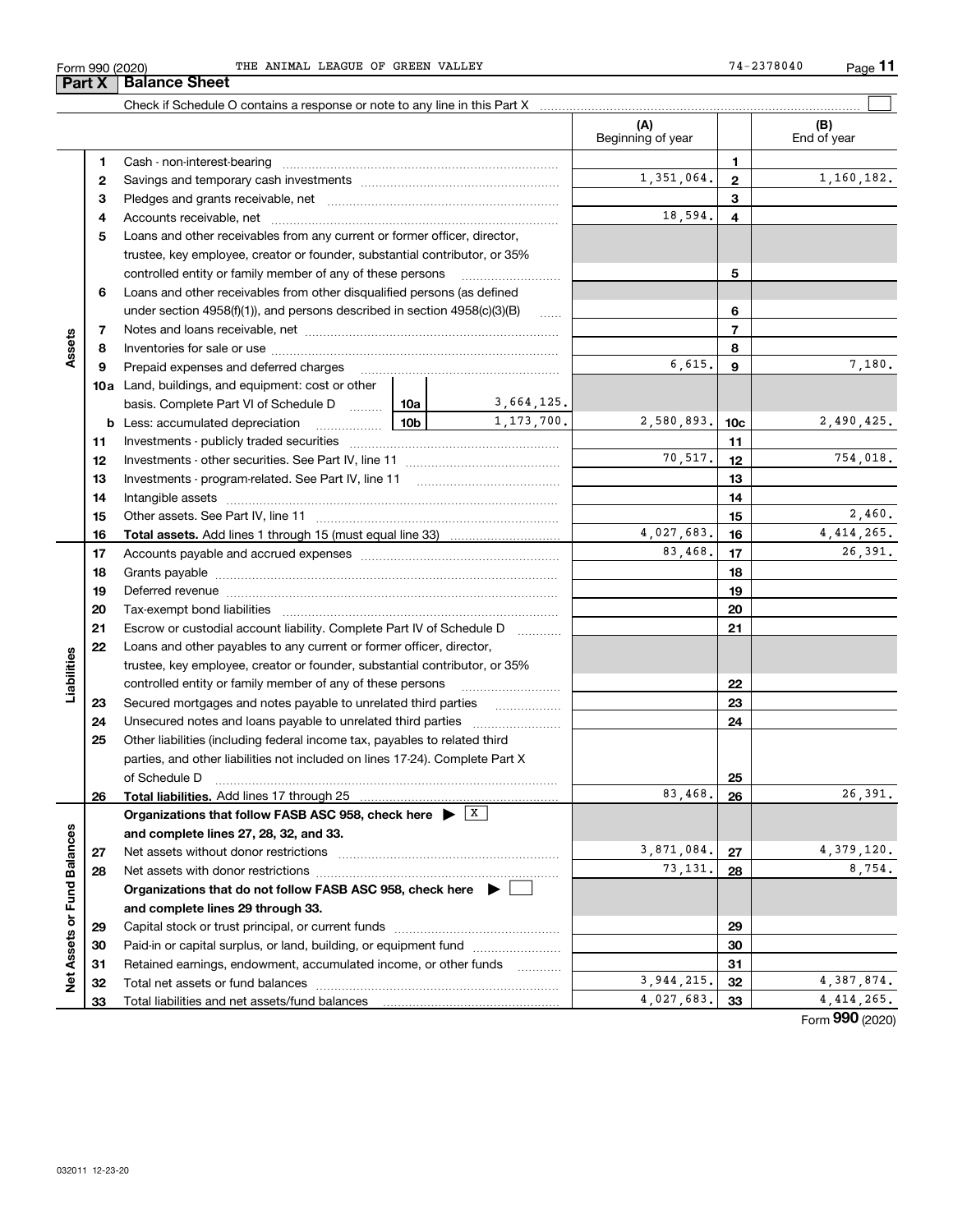|    | THE ANIMAL LEAGUE OF GREEN VALLEY<br>Form 990 (2020)                                                                                                                                                                           | 74-2378040              |                |            | Page $12$ |
|----|--------------------------------------------------------------------------------------------------------------------------------------------------------------------------------------------------------------------------------|-------------------------|----------------|------------|-----------|
|    | Part XI<br><b>Reconciliation of Net Assets</b>                                                                                                                                                                                 |                         |                |            |           |
|    |                                                                                                                                                                                                                                |                         |                |            |           |
|    |                                                                                                                                                                                                                                |                         |                |            |           |
| 1  |                                                                                                                                                                                                                                | 1                       |                | 1,399,840. |           |
| 2  |                                                                                                                                                                                                                                | $\mathbf{2}$            |                |            | 975.215.  |
| з  | Revenue less expenses. Subtract line 2 from line 1                                                                                                                                                                             | 3                       |                |            | 424,625.  |
| 4  |                                                                                                                                                                                                                                | $\overline{\mathbf{4}}$ |                | 3,944,215. |           |
| 5  | Net unrealized gains (losses) on investments [11] matter continuum matter is a set of the set of the set of the                                                                                                                | 5                       |                |            | 19,034.   |
| 6  | Donated services and use of facilities [111] processes and the service of facilities [11] processes and use of facilities [11] processes and the service of facilities [11] processes and the service of the service of the se | 6                       |                |            |           |
| 7  | Investment expenses www.communication.com/www.communication.com/www.communication.com/www.com                                                                                                                                  | $\overline{7}$          |                |            |           |
| 8  | Prior period adjustments www.communication.communication.communication.com/                                                                                                                                                    | 8                       |                |            |           |
| 9  | Other changes in net assets or fund balances (explain on Schedule O)                                                                                                                                                           | 9                       |                |            | 0.        |
| 10 | Net assets or fund balances at end of year. Combine lines 3 through 9 (must equal Part X, line 32,                                                                                                                             |                         |                |            |           |
|    |                                                                                                                                                                                                                                | 10                      |                | 4,387,874. |           |
|    | Part XII Financial Statements and Reporting                                                                                                                                                                                    |                         |                |            |           |
|    |                                                                                                                                                                                                                                |                         |                |            | x         |
|    |                                                                                                                                                                                                                                |                         |                | <b>Yes</b> | No        |
| 1  | $\vert X \vert$ Accrual<br>Accounting method used to prepare the Form 990: <u>I</u> Cash<br>Other                                                                                                                              |                         |                |            |           |
|    | If the organization changed its method of accounting from a prior year or checked "Other," explain in Schedule O.                                                                                                              |                         |                |            |           |
|    | 2a Were the organization's financial statements compiled or reviewed by an independent accountant?                                                                                                                             |                         | 2a             |            | X         |
|    | If "Yes," check a box below to indicate whether the financial statements for the year were compiled or reviewed on a                                                                                                           |                         |                |            |           |
|    | separate basis, consolidated basis, or both:                                                                                                                                                                                   |                         |                |            |           |
|    | Separate basis<br>Consolidated basis<br>Both consolidated and separate basis                                                                                                                                                   |                         |                |            |           |
|    | <b>b</b> Were the organization's financial statements audited by an independent accountant?                                                                                                                                    |                         | 2 <sub>b</sub> | х          |           |
|    | If "Yes," check a box below to indicate whether the financial statements for the year were audited on a separate basis,                                                                                                        |                         |                |            |           |
|    | consolidated basis, or both:                                                                                                                                                                                                   |                         |                |            |           |
|    | $X \mid$ Separate basis<br>Consolidated basis<br>Both consolidated and separate basis                                                                                                                                          |                         |                |            |           |
|    | c If "Yes" to line 2a or 2b, does the organization have a committee that assumes responsibility for oversight of the audit,                                                                                                    |                         |                |            |           |
|    |                                                                                                                                                                                                                                |                         | 2c             | х          |           |
|    | If the organization changed either its oversight process or selection process during the tax year, explain on Schedule O.                                                                                                      |                         |                |            |           |
|    | 3a As a result of a federal award, was the organization required to undergo an audit or audits as set forth in the Single Audit                                                                                                |                         |                |            |           |
|    |                                                                                                                                                                                                                                |                         | 3a             |            | x         |
|    | b If "Yes," did the organization undergo the required audit or audits? If the organization did not undergo the required audit                                                                                                  |                         |                |            |           |
|    |                                                                                                                                                                                                                                |                         | 3b             |            |           |

Form (2020) **990**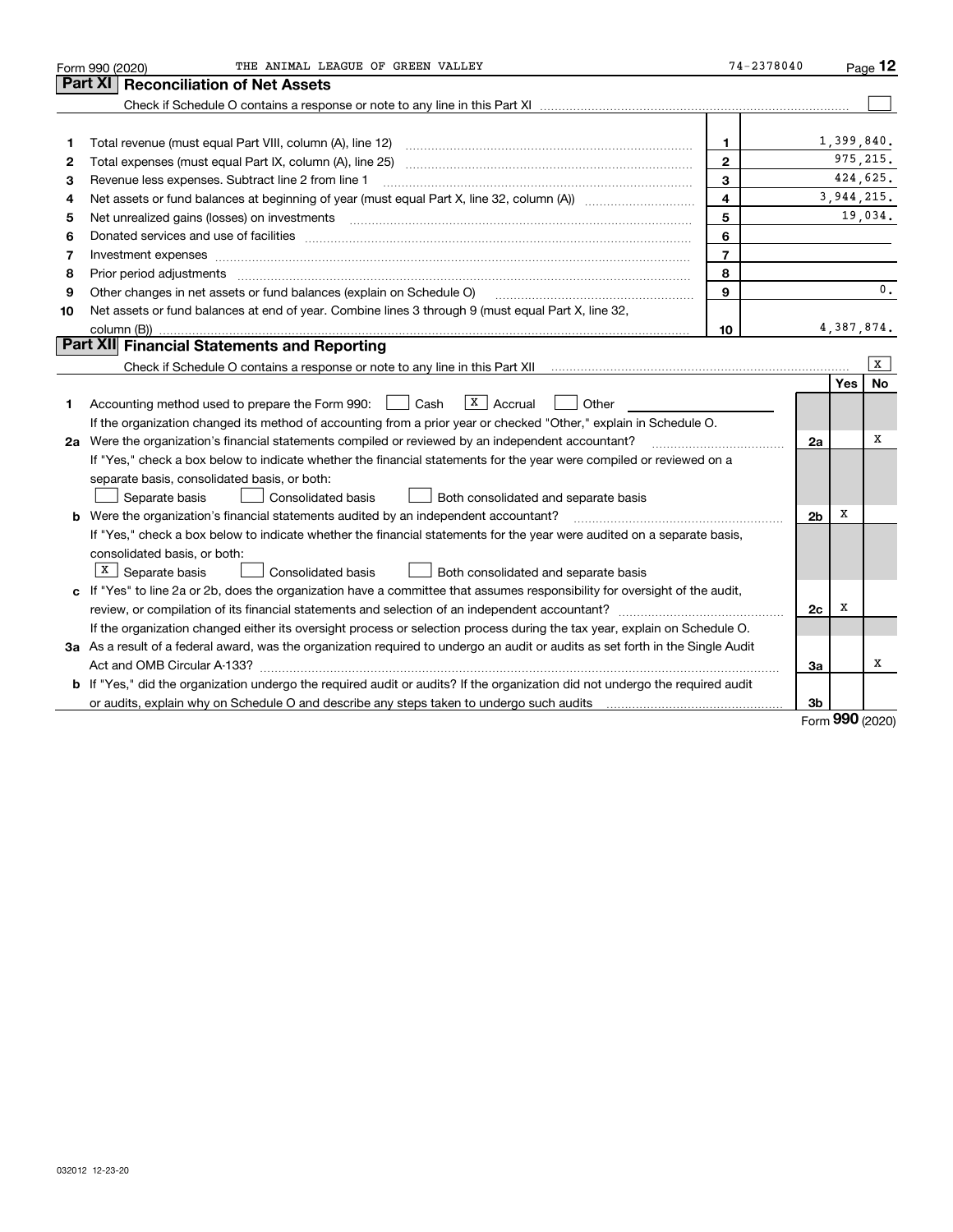## **SCHEDULE A**

Department of the Treasury Internal Revenue Service

**(Form 990 or 990-EZ)**

# **Public Charity Status and Public Support**

**Complete if the organization is a section 501(c)(3) organization or a section 4947(a)(1) nonexempt charitable trust.**

**| Attach to Form 990 or Form 990-EZ.** 

**| Go to www.irs.gov/Form990 for instructions and the latest information.**

| OMB No. 1545-0047                   |
|-------------------------------------|
| 2020                                |
| <b>Open to Public</b><br>Inspection |

|        | Name of the organization<br><b>Employer identification number</b> |                                                                                                                                                                                                                                                                |          |                                                        |                             |                                 |                            |  |                            |
|--------|-------------------------------------------------------------------|----------------------------------------------------------------------------------------------------------------------------------------------------------------------------------------------------------------------------------------------------------------|----------|--------------------------------------------------------|-----------------------------|---------------------------------|----------------------------|--|----------------------------|
|        | THE ANIMAL LEAGUE OF GREEN VALLEY                                 |                                                                                                                                                                                                                                                                |          |                                                        |                             |                                 | 74-2378040                 |  |                            |
| Part I |                                                                   | Reason for Public Charity Status. (All organizations must complete this part.) See instructions.                                                                                                                                                               |          |                                                        |                             |                                 |                            |  |                            |
|        |                                                                   | The organization is not a private foundation because it is: (For lines 1 through 12, check only one box.)                                                                                                                                                      |          |                                                        |                             |                                 |                            |  |                            |
| 1      |                                                                   | A church, convention of churches, or association of churches described in section 170(b)(1)(A)(i).                                                                                                                                                             |          |                                                        |                             |                                 |                            |  |                            |
| 2      |                                                                   | A school described in section 170(b)(1)(A)(ii). (Attach Schedule E (Form 990 or 990-EZ).)                                                                                                                                                                      |          |                                                        |                             |                                 |                            |  |                            |
| 3      |                                                                   | A hospital or a cooperative hospital service organization described in section 170(b)(1)(A)(iii).                                                                                                                                                              |          |                                                        |                             |                                 |                            |  |                            |
| 4      |                                                                   | A medical research organization operated in conjunction with a hospital described in section 170(b)(1)(A)(iii). Enter the hospital's name,                                                                                                                     |          |                                                        |                             |                                 |                            |  |                            |
|        |                                                                   | city, and state:                                                                                                                                                                                                                                               |          |                                                        |                             |                                 |                            |  |                            |
| 5      |                                                                   | An organization operated for the benefit of a college or university owned or operated by a governmental unit described in                                                                                                                                      |          |                                                        |                             |                                 |                            |  |                            |
|        |                                                                   | section 170(b)(1)(A)(iv). (Complete Part II.)                                                                                                                                                                                                                  |          |                                                        |                             |                                 |                            |  |                            |
| 6      |                                                                   | A federal, state, or local government or governmental unit described in section 170(b)(1)(A)(v).                                                                                                                                                               |          |                                                        |                             |                                 |                            |  |                            |
| 7      |                                                                   | An organization that normally receives a substantial part of its support from a governmental unit or from the general public described in                                                                                                                      |          |                                                        |                             |                                 |                            |  |                            |
|        |                                                                   | section 170(b)(1)(A)(vi). (Complete Part II.)                                                                                                                                                                                                                  |          |                                                        |                             |                                 |                            |  |                            |
| 8      |                                                                   | A community trust described in section 170(b)(1)(A)(vi). (Complete Part II.)                                                                                                                                                                                   |          |                                                        |                             |                                 |                            |  |                            |
| 9      |                                                                   | An agricultural research organization described in section 170(b)(1)(A)(ix) operated in conjunction with a land-grant college                                                                                                                                  |          |                                                        |                             |                                 |                            |  |                            |
|        |                                                                   | or university or a non-land-grant college of agriculture (see instructions). Enter the name, city, and state of the college or                                                                                                                                 |          |                                                        |                             |                                 |                            |  |                            |
|        |                                                                   | university:                                                                                                                                                                                                                                                    |          |                                                        |                             |                                 |                            |  |                            |
| 10     | X                                                                 | An organization that normally receives (1) more than 33 1/3% of its support from contributions, membership fees, and gross receipts from                                                                                                                       |          |                                                        |                             |                                 |                            |  |                            |
|        |                                                                   | activities related to its exempt functions, subject to certain exceptions; and (2) no more than 33 1/3% of its support from gross investment                                                                                                                   |          |                                                        |                             |                                 |                            |  |                            |
|        |                                                                   | income and unrelated business taxable income (less section 511 tax) from businesses acquired by the organization after June 30, 1975.                                                                                                                          |          |                                                        |                             |                                 |                            |  |                            |
|        |                                                                   | See section 509(a)(2). (Complete Part III.)                                                                                                                                                                                                                    |          |                                                        |                             |                                 |                            |  |                            |
| 11     |                                                                   | An organization organized and operated exclusively to test for public safety. See section 509(a)(4).                                                                                                                                                           |          |                                                        |                             |                                 |                            |  |                            |
| 12     |                                                                   | An organization organized and operated exclusively for the benefit of, to perform the functions of, or to carry out the purposes of one or                                                                                                                     |          |                                                        |                             |                                 |                            |  |                            |
|        |                                                                   | more publicly supported organizations described in section 509(a)(1) or section 509(a)(2). See section 509(a)(3). Check the box in                                                                                                                             |          |                                                        |                             |                                 |                            |  |                            |
|        |                                                                   | lines 12a through 12d that describes the type of supporting organization and complete lines 12e, 12f, and 12g.                                                                                                                                                 |          |                                                        |                             |                                 |                            |  |                            |
| а      |                                                                   | Type I. A supporting organization operated, supervised, or controlled by its supported organization(s), typically by giving<br>the supported organization(s) the power to regularly appoint or elect a majority of the directors or trustees of the supporting |          |                                                        |                             |                                 |                            |  |                            |
|        |                                                                   | organization. You must complete Part IV, Sections A and B.                                                                                                                                                                                                     |          |                                                        |                             |                                 |                            |  |                            |
| b      |                                                                   | Type II. A supporting organization supervised or controlled in connection with its supported organization(s), by having                                                                                                                                        |          |                                                        |                             |                                 |                            |  |                            |
|        |                                                                   | control or management of the supporting organization vested in the same persons that control or manage the supported                                                                                                                                           |          |                                                        |                             |                                 |                            |  |                            |
|        |                                                                   | organization(s). You must complete Part IV, Sections A and C.                                                                                                                                                                                                  |          |                                                        |                             |                                 |                            |  |                            |
| c      |                                                                   | Type III functionally integrated. A supporting organization operated in connection with, and functionally integrated with,                                                                                                                                     |          |                                                        |                             |                                 |                            |  |                            |
|        |                                                                   | its supported organization(s) (see instructions). You must complete Part IV, Sections A, D, and E.                                                                                                                                                             |          |                                                        |                             |                                 |                            |  |                            |
| d      |                                                                   | Type III non-functionally integrated. A supporting organization operated in connection with its supported organization(s)                                                                                                                                      |          |                                                        |                             |                                 |                            |  |                            |
|        |                                                                   | that is not functionally integrated. The organization generally must satisfy a distribution requirement and an attentiveness                                                                                                                                   |          |                                                        |                             |                                 |                            |  |                            |
|        |                                                                   | requirement (see instructions). You must complete Part IV, Sections A and D, and Part V.                                                                                                                                                                       |          |                                                        |                             |                                 |                            |  |                            |
| е      |                                                                   | Check this box if the organization received a written determination from the IRS that it is a Type I, Type II, Type III                                                                                                                                        |          |                                                        |                             |                                 |                            |  |                            |
|        |                                                                   | functionally integrated, or Type III non-functionally integrated supporting organization.                                                                                                                                                                      |          |                                                        |                             |                                 |                            |  |                            |
|        |                                                                   | f Enter the number of supported organizations                                                                                                                                                                                                                  |          |                                                        |                             |                                 |                            |  |                            |
|        |                                                                   | Provide the following information about the supported organization(s).                                                                                                                                                                                         |          |                                                        |                             |                                 |                            |  |                            |
|        |                                                                   | (i) Name of supported                                                                                                                                                                                                                                          | (ii) EIN | (iii) Type of organization<br>(described on lines 1-10 | in your governing document? | (iv) Is the organization listed | (v) Amount of monetary     |  | (vi) Amount of other       |
|        |                                                                   | organization                                                                                                                                                                                                                                                   |          | above (see instructions))                              | Yes                         | No                              | support (see instructions) |  | support (see instructions) |
|        |                                                                   |                                                                                                                                                                                                                                                                |          |                                                        |                             |                                 |                            |  |                            |
|        |                                                                   |                                                                                                                                                                                                                                                                |          |                                                        |                             |                                 |                            |  |                            |
|        |                                                                   |                                                                                                                                                                                                                                                                |          |                                                        |                             |                                 |                            |  |                            |
|        |                                                                   |                                                                                                                                                                                                                                                                |          |                                                        |                             |                                 |                            |  |                            |
|        |                                                                   |                                                                                                                                                                                                                                                                |          |                                                        |                             |                                 |                            |  |                            |
|        |                                                                   |                                                                                                                                                                                                                                                                |          |                                                        |                             |                                 |                            |  |                            |
|        |                                                                   |                                                                                                                                                                                                                                                                |          |                                                        |                             |                                 |                            |  |                            |
|        |                                                                   |                                                                                                                                                                                                                                                                |          |                                                        |                             |                                 |                            |  |                            |
|        |                                                                   |                                                                                                                                                                                                                                                                |          |                                                        |                             |                                 |                            |  |                            |
|        |                                                                   |                                                                                                                                                                                                                                                                |          |                                                        |                             |                                 |                            |  |                            |
| Total  |                                                                   |                                                                                                                                                                                                                                                                |          |                                                        |                             |                                 |                            |  |                            |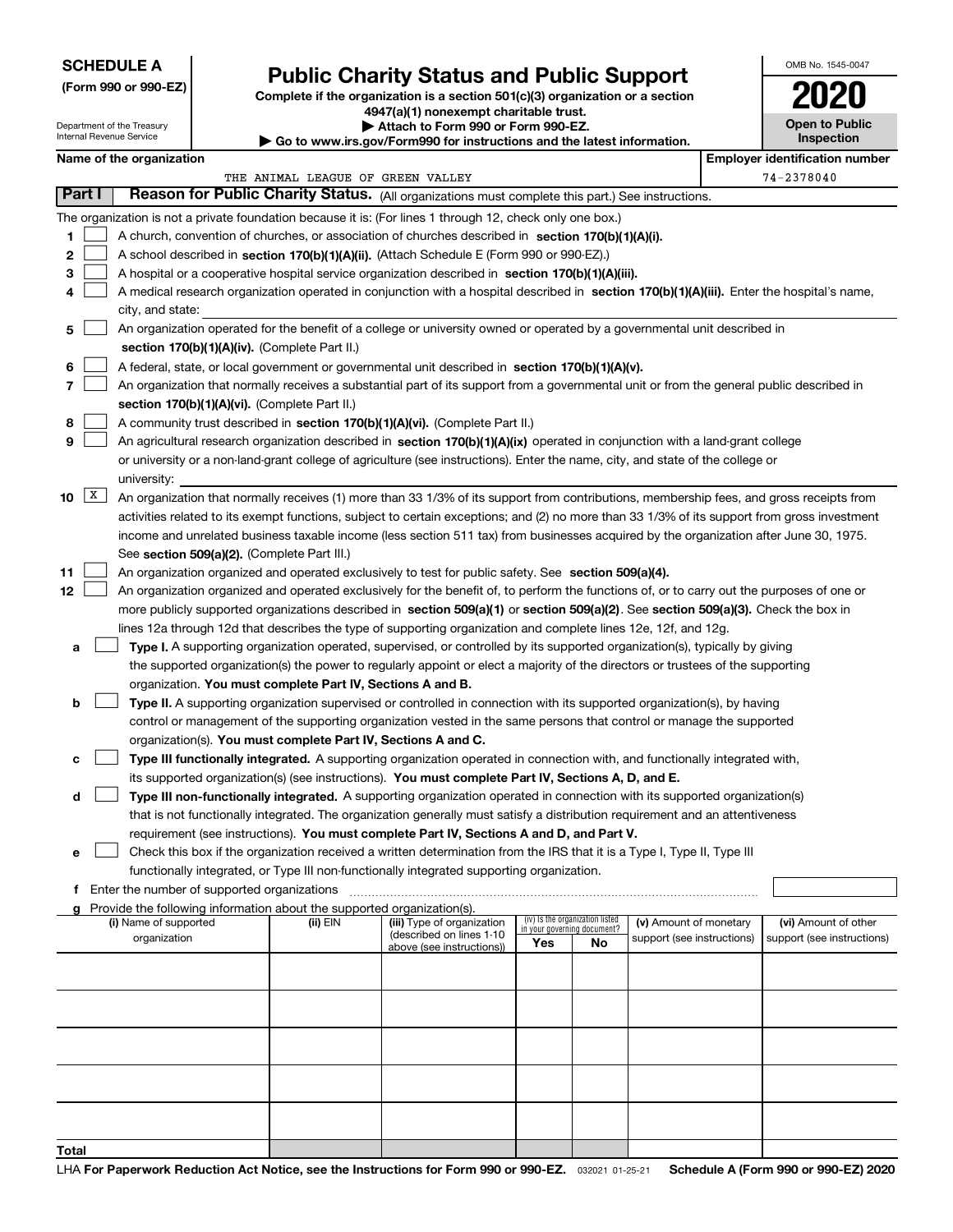### Schedule A (Form 990 or 990-EZ) 2020 Page THE ANIMAL LEAGUE OF GREEN VALLEY 74-2378040

**Part II Support Schedule for Organizations Described in Sections 170(b)(1)(A)(iv) and 170(b)(1)(A)(vi)**

(Complete only if you checked the box on line 5, 7, or 8 of Part I or if the organization failed to qualify under Part III. If the organization fails to qualify under the tests listed below, please complete Part III.)

|    | <b>Section A. Public Support</b>                                                                                                               |          |            |            |            |          |           |
|----|------------------------------------------------------------------------------------------------------------------------------------------------|----------|------------|------------|------------|----------|-----------|
|    | Calendar year (or fiscal year beginning in) $\blacktriangleright$                                                                              | (a) 2016 | (b) 2017   | $(c)$ 2018 | $(d)$ 2019 | (e) 2020 | (f) Total |
|    | <b>1</b> Gifts, grants, contributions, and                                                                                                     |          |            |            |            |          |           |
|    | membership fees received. (Do not                                                                                                              |          |            |            |            |          |           |
|    | include any "unusual grants.")                                                                                                                 |          |            |            |            |          |           |
|    | 2 Tax revenues levied for the organ-                                                                                                           |          |            |            |            |          |           |
|    | ization's benefit and either paid to                                                                                                           |          |            |            |            |          |           |
|    | or expended on its behalf                                                                                                                      |          |            |            |            |          |           |
|    | 3 The value of services or facilities                                                                                                          |          |            |            |            |          |           |
|    | furnished by a governmental unit to                                                                                                            |          |            |            |            |          |           |
|    | the organization without charge                                                                                                                |          |            |            |            |          |           |
|    | 4 Total. Add lines 1 through 3                                                                                                                 |          |            |            |            |          |           |
| 5. | The portion of total contributions                                                                                                             |          |            |            |            |          |           |
|    | by each person (other than a                                                                                                                   |          |            |            |            |          |           |
|    | governmental unit or publicly                                                                                                                  |          |            |            |            |          |           |
|    | supported organization) included                                                                                                               |          |            |            |            |          |           |
|    | on line 1 that exceeds 2% of the                                                                                                               |          |            |            |            |          |           |
|    | amount shown on line 11,                                                                                                                       |          |            |            |            |          |           |
|    | column (f)                                                                                                                                     |          |            |            |            |          |           |
|    | 6 Public support. Subtract line 5 from line 4.                                                                                                 |          |            |            |            |          |           |
|    | <b>Section B. Total Support</b>                                                                                                                |          |            |            |            |          |           |
|    | Calendar year (or fiscal year beginning in) $\blacktriangleright$                                                                              | (a) 2016 | $(b)$ 2017 | $(c)$ 2018 | $(d)$ 2019 | (e) 2020 | (f) Total |
|    | 7 Amounts from line 4                                                                                                                          |          |            |            |            |          |           |
|    | 8 Gross income from interest,                                                                                                                  |          |            |            |            |          |           |
|    | dividends, payments received on                                                                                                                |          |            |            |            |          |           |
|    | securities loans, rents, royalties,                                                                                                            |          |            |            |            |          |           |
|    | and income from similar sources                                                                                                                |          |            |            |            |          |           |
|    | <b>9</b> Net income from unrelated business                                                                                                    |          |            |            |            |          |           |
|    | activities, whether or not the                                                                                                                 |          |            |            |            |          |           |
|    | business is regularly carried on                                                                                                               |          |            |            |            |          |           |
|    | <b>10</b> Other income. Do not include gain                                                                                                    |          |            |            |            |          |           |
|    | or loss from the sale of capital                                                                                                               |          |            |            |            |          |           |
|    | assets (Explain in Part VI.)                                                                                                                   |          |            |            |            |          |           |
|    | <b>11 Total support.</b> Add lines 7 through 10                                                                                                |          |            |            |            |          |           |
|    | <b>12</b> Gross receipts from related activities, etc. (see instructions)                                                                      |          |            |            |            | 12       |           |
|    | 13 First 5 years. If the Form 990 is for the organization's first, second, third, fourth, or fifth tax year as a section 501(c)(3)             |          |            |            |            |          |           |
|    |                                                                                                                                                |          |            |            |            |          |           |
|    | <b>Section C. Computation of Public Support Percentage</b>                                                                                     |          |            |            |            |          |           |
|    | 14 Public support percentage for 2020 (line 6, column (f), divided by line 11, column (f) <i>marroummaname</i>                                 |          |            |            |            | 14       | %         |
|    |                                                                                                                                                |          |            |            |            | 15       | %         |
|    | 16a 33 1/3% support test - 2020. If the organization did not check the box on line 13, and line 14 is 33 1/3% or more, check this box and      |          |            |            |            |          |           |
|    | stop here. The organization qualifies as a publicly supported organization                                                                     |          |            |            |            |          |           |
|    | b 33 1/3% support test - 2019. If the organization did not check a box on line 13 or 16a, and line 15 is 33 1/3% or more, check this box       |          |            |            |            |          |           |
|    | and stop here. The organization qualifies as a publicly supported organization                                                                 |          |            |            |            |          |           |
|    | 17a 10% -facts-and-circumstances test - 2020. If the organization did not check a box on line 13, 16a, or 16b, and line 14 is 10% or more,     |          |            |            |            |          |           |
|    | and if the organization meets the facts-and-circumstances test, check this box and stop here. Explain in Part VI how the organization          |          |            |            |            |          |           |
|    | meets the facts-and-circumstances test. The organization qualifies as a publicly supported organization                                        |          |            |            |            |          |           |
|    | <b>b 10% -facts-and-circumstances test - 2019.</b> If the organization did not check a box on line 13, 16a, 16b, or 17a, and line 15 is 10% or |          |            |            |            |          |           |
|    | more, and if the organization meets the facts-and-circumstances test, check this box and stop here. Explain in Part VI how the                 |          |            |            |            |          |           |
|    | organization meets the facts-and-circumstances test. The organization qualifies as a publicly supported organization                           |          |            |            |            |          |           |
|    | 18 Private foundation. If the organization did not check a box on line 13, 16a, 16b, 17a, or 17b, check this box and see instructions          |          |            |            |            |          |           |
|    |                                                                                                                                                |          |            |            |            |          |           |

**Schedule A (Form 990 or 990-EZ) 2020**

**2**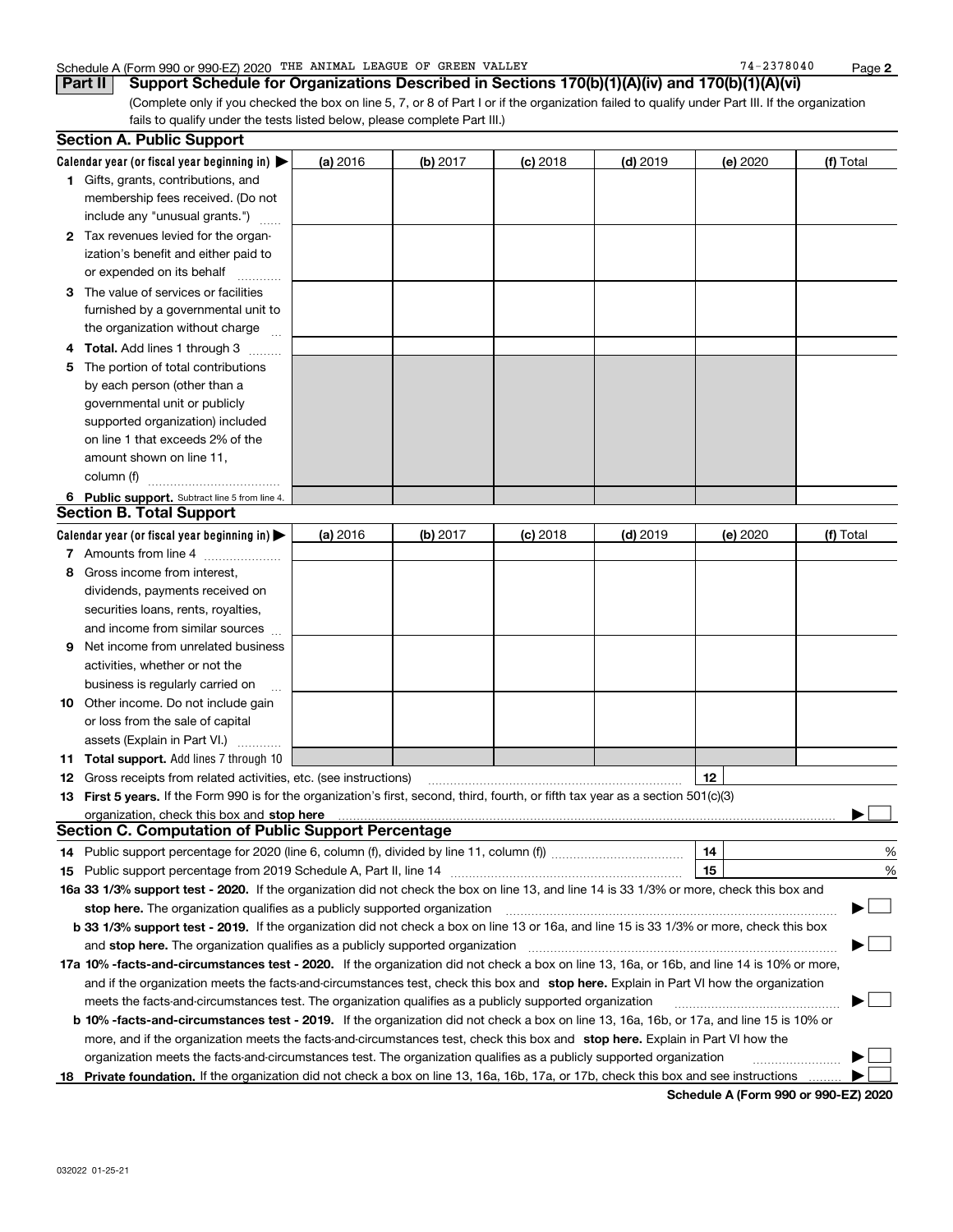#### Schedule A (Form 990 or 990-EZ) 2020 Page THE ANIMAL LEAGUE OF GREEN VALLEY 74-2378040

## **Part III** | Support Schedule for Organizations Described in Section 509(a)(2)

(Complete only if you checked the box on line 10 of Part I or if the organization failed to qualify under Part II. If the organization fails to qualify under the tests listed below, please complete Part II.)

| Section A. Public Support                                                                                                                                                                                                                                        |              |            |              |            |            |                                       |
|------------------------------------------------------------------------------------------------------------------------------------------------------------------------------------------------------------------------------------------------------------------|--------------|------------|--------------|------------|------------|---------------------------------------|
| Calendar year (or fiscal year beginning in) $\blacktriangleright$                                                                                                                                                                                                | (a) 2016     | (b) 2017   | $(c)$ 2018   | $(d)$ 2019 | (e) 2020   | (f) Total                             |
| 1 Gifts, grants, contributions, and                                                                                                                                                                                                                              |              |            |              |            |            |                                       |
| membership fees received. (Do not                                                                                                                                                                                                                                |              |            |              |            |            |                                       |
| include any "unusual grants.")                                                                                                                                                                                                                                   | 1,087,605.   | 1,599,549. | 1, 267, 338. | 1,625,947. | 1,310,368. | 6,890,807.                            |
| 2 Gross receipts from admissions,<br>merchandise sold or services per-<br>formed, or facilities furnished in<br>any activity that is related to the                                                                                                              | 58,674.      | 82,540.    | 51,992.      | 54,866.    | 44,292.    | 292,364.                              |
| organization's tax-exempt purpose                                                                                                                                                                                                                                |              |            |              |            |            |                                       |
| 3 Gross receipts from activities that<br>are not an unrelated trade or bus-<br>iness under section 513                                                                                                                                                           |              |            |              |            |            |                                       |
| 4 Tax revenues levied for the organ-<br>ization's benefit and either paid to                                                                                                                                                                                     |              |            |              |            |            |                                       |
| or expended on its behalf                                                                                                                                                                                                                                        |              |            |              |            |            |                                       |
| 5 The value of services or facilities<br>furnished by a governmental unit to<br>the organization without charge                                                                                                                                                  |              |            |              |            |            |                                       |
| 6 Total. Add lines 1 through 5                                                                                                                                                                                                                                   | 1, 146, 279. | 1,682,089. | 1,319,330.   | 1,680,813. | 1,354,660. | 7,183,171.                            |
| 7a Amounts included on lines 1, 2, and                                                                                                                                                                                                                           |              |            |              |            |            |                                       |
| 3 received from disqualified persons                                                                                                                                                                                                                             |              |            |              |            |            | 0.                                    |
| <b>b</b> Amounts included on lines 2 and 3 received<br>from other than disqualified persons that<br>exceed the greater of \$5,000 or 1% of the<br>amount on line 13 for the year                                                                                 |              |            |              |            |            | 0.                                    |
| c Add lines 7a and 7b                                                                                                                                                                                                                                            |              |            |              |            |            | $\mathbf{0}$ .                        |
| 8 Public support. (Subtract line 7c from line 6.)                                                                                                                                                                                                                |              |            |              |            |            | 7,183,171.                            |
| <b>Section B. Total Support</b>                                                                                                                                                                                                                                  |              |            |              |            |            |                                       |
| Calendar year (or fiscal year beginning in) $\blacktriangleright$                                                                                                                                                                                                | (a) 2016     | (b) 2017   | $(c)$ 2018   | $(d)$ 2019 | (e) 2020   | (f) Total                             |
| 9 Amounts from line 6                                                                                                                                                                                                                                            | 1, 146, 279. | 1,682,089. | 1, 319, 330. | 1,680,813. | 1,354,660. | 7, 183, 171.                          |
| 10a Gross income from interest,<br>dividends, payments received on<br>securities loans, rents, royalties,<br>and income from similar sources                                                                                                                     | 911.         | 1,154.     | 1,006.       | 3,027.     | 11,053.    | 17,151.                               |
| <b>b</b> Unrelated business taxable income                                                                                                                                                                                                                       |              |            |              |            |            |                                       |
| (less section 511 taxes) from businesses<br>acquired after June 30, 1975                                                                                                                                                                                         |              |            |              |            |            |                                       |
| c Add lines 10a and 10b                                                                                                                                                                                                                                          | 911          | 1,154.     | 1,006.       | 3,027.     | 11,053.    | 17, 151.                              |
| 11 Net income from unrelated business<br>activities not included in line 10b,<br>whether or not the business is<br>regularly carried on                                                                                                                          |              |            |              |            |            |                                       |
| <b>12</b> Other income. Do not include gain<br>or loss from the sale of capital<br>assets (Explain in Part VI.)                                                                                                                                                  | 38,134.      | 34,791.    | 41,122.      | 84,534.    | 33,539.    | 232,120.                              |
| <b>13</b> Total support. (Add lines 9, 10c, 11, and 12.)                                                                                                                                                                                                         | 1, 185, 324. | 1.718.034. | 1,361,458.   | 1,768,374. | 1,399,252. | 7,432,442.                            |
| 14 First 5 years. If the Form 990 is for the organization's first, second, third, fourth, or fifth tax year as a section 501(c)(3) organization,                                                                                                                 |              |            |              |            |            |                                       |
| check this box and stop here                                                                                                                                                                                                                                     |              |            |              |            |            |                                       |
| Section C. Computation of Public Support Percentage                                                                                                                                                                                                              |              |            |              |            |            |                                       |
| 15 Public support percentage for 2020 (line 8, column (f), divided by line 13, column (f))                                                                                                                                                                       |              |            |              |            | 15         | 96.65<br>%                            |
| 16 Public support percentage from 2019 Schedule A, Part III, line 15                                                                                                                                                                                             |              |            |              |            | 16         | 96.68<br>%                            |
| Section D. Computation of Investment Income Percentage                                                                                                                                                                                                           |              |            |              |            |            |                                       |
| 17 Investment income percentage for 2020 (line 10c, column (f), divided by line 13, column (f))                                                                                                                                                                  |              |            |              |            | 17         | .23<br>%                              |
| 18 Investment income percentage from 2019 Schedule A, Part III, line 17                                                                                                                                                                                          |              |            |              |            | 18         | .10<br>%                              |
| 19a 33 1/3% support tests - 2020. If the organization did not check the box on line 14, and line 15 is more than 33 1/3%, and line 17 is not                                                                                                                     |              |            |              |            |            |                                       |
| more than 33 1/3%, check this box and stop here. The organization qualifies as a publicly supported organization<br><b>b 33 1/3% support tests - 2019.</b> If the organization did not check a box on line 14 or line 19a, and line 16 is more than 33 1/3%, and |              |            |              |            |            | $\blacktriangleright$ $\mid$ X $\mid$ |
| line 18 is not more than 33 1/3%, check this box and stop here. The organization qualifies as a publicly supported organization                                                                                                                                  |              |            |              |            |            |                                       |
| 20 Private foundation. If the organization did not check a box on line 14, 19a, or 19b, check this box and see instructions                                                                                                                                      |              |            |              |            |            |                                       |

**Schedule A (Form 990 or 990-EZ) 2020**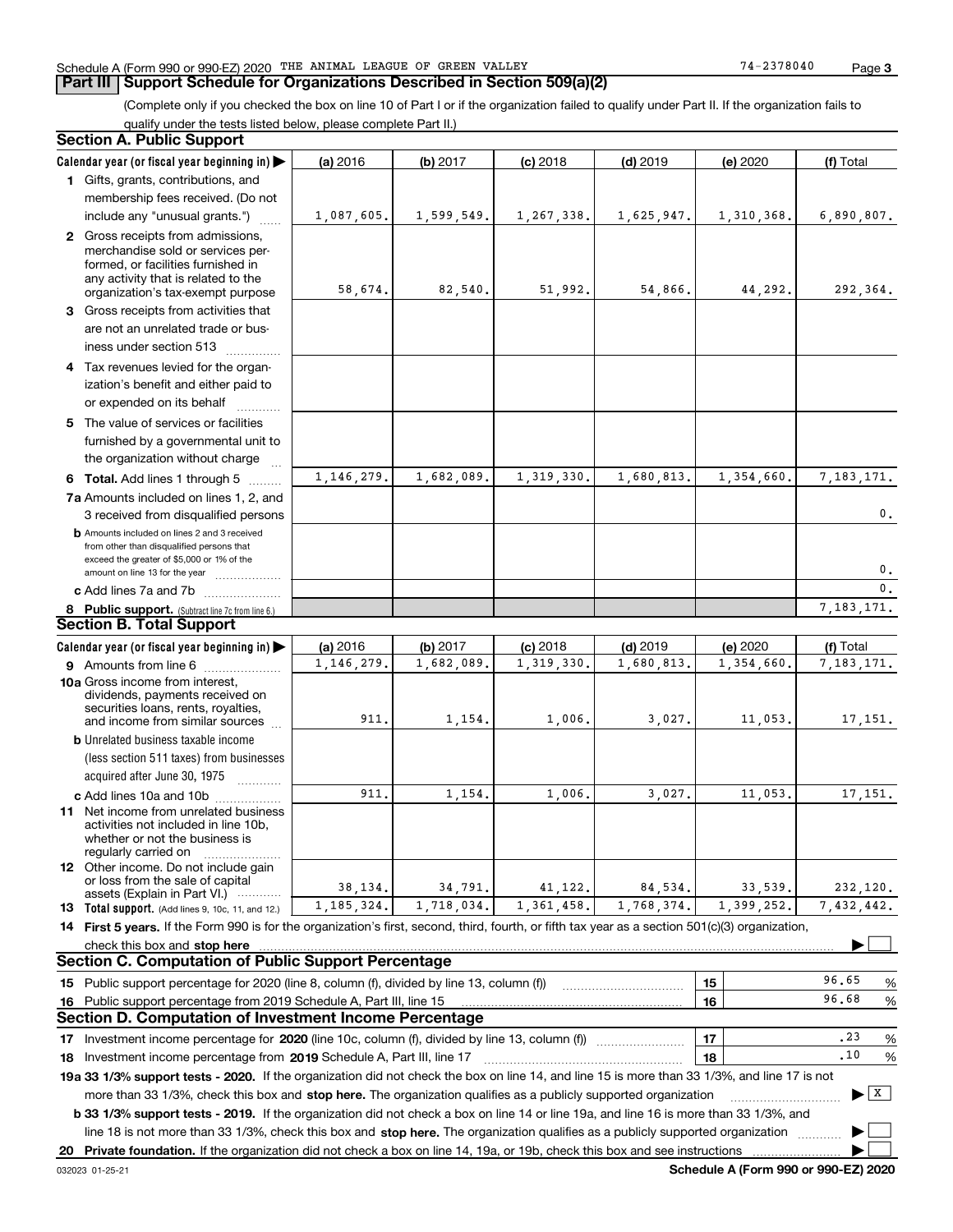**1**

**2**

**3a**

**YesNo**

## **Part IV Supporting Organizations**

(Complete only if you checked a box in line 12 on Part I. If you checked box 12a, Part I, complete Sections A and B. If you checked box 12b, Part I, complete Sections A and C. If you checked box 12c, Part I, complete Sections A, D, and E. If you checked box 12d, Part I, complete Sections A and D, and complete Part V.)

### **Section A. All Supporting Organizations**

- **1** Are all of the organization's supported organizations listed by name in the organization's governing documents? If "No," describe in **Part VI** how the supported organizations are designated. If designated by *class or purpose, describe the designation. If historic and continuing relationship, explain.*
- **2** Did the organization have any supported organization that does not have an IRS determination of status under section 509(a)(1) or (2)? If "Yes," explain in Part VI how the organization determined that the supported *organization was described in section 509(a)(1) or (2).*
- **3a** Did the organization have a supported organization described in section 501(c)(4), (5), or (6)? If "Yes," answer *lines 3b and 3c below.*
- **b** Did the organization confirm that each supported organization qualified under section 501(c)(4), (5), or (6) and satisfied the public support tests under section 509(a)(2)? If "Yes," describe in **Part VI** when and how the *organization made the determination.*
- **c**Did the organization ensure that all support to such organizations was used exclusively for section 170(c)(2)(B) purposes? If "Yes," explain in **Part VI** what controls the organization put in place to ensure such use.
- **4a***If* Was any supported organization not organized in the United States ("foreign supported organization")? *"Yes," and if you checked box 12a or 12b in Part I, answer lines 4b and 4c below.*
- **b** Did the organization have ultimate control and discretion in deciding whether to make grants to the foreign supported organization? If "Yes," describe in **Part VI** how the organization had such control and discretion *despite being controlled or supervised by or in connection with its supported organizations.*
- **c** Did the organization support any foreign supported organization that does not have an IRS determination under sections 501(c)(3) and 509(a)(1) or (2)? If "Yes," explain in **Part VI** what controls the organization used *to ensure that all support to the foreign supported organization was used exclusively for section 170(c)(2)(B) purposes.*
- **5a***If "Yes,"* Did the organization add, substitute, or remove any supported organizations during the tax year? answer lines 5b and 5c below (if applicable). Also, provide detail in **Part VI,** including (i) the names and EIN *numbers of the supported organizations added, substituted, or removed; (ii) the reasons for each such action; (iii) the authority under the organization's organizing document authorizing such action; and (iv) how the action was accomplished (such as by amendment to the organizing document).*
- **b** Type I or Type II only. Was any added or substituted supported organization part of a class already designated in the organization's organizing document?
- **cSubstitutions only.**  Was the substitution the result of an event beyond the organization's control?
- **6** Did the organization provide support (whether in the form of grants or the provision of services or facilities) to **Part VI.** *If "Yes," provide detail in* support or benefit one or more of the filing organization's supported organizations? anyone other than (i) its supported organizations, (ii) individuals that are part of the charitable class benefited by one or more of its supported organizations, or (iii) other supporting organizations that also
- **7**Did the organization provide a grant, loan, compensation, or other similar payment to a substantial contributor *If "Yes," complete Part I of Schedule L (Form 990 or 990-EZ).* regard to a substantial contributor? (as defined in section 4958(c)(3)(C)), a family member of a substantial contributor, or a 35% controlled entity with
- **8** Did the organization make a loan to a disqualified person (as defined in section 4958) not described in line 7? *If "Yes," complete Part I of Schedule L (Form 990 or 990-EZ).*
- **9a** Was the organization controlled directly or indirectly at any time during the tax year by one or more in section 509(a)(1) or (2))? If "Yes," *provide detail in* <code>Part VI.</code> disqualified persons, as defined in section 4946 (other than foundation managers and organizations described
- **b** Did one or more disqualified persons (as defined in line 9a) hold a controlling interest in any entity in which the supporting organization had an interest? If "Yes," provide detail in P**art VI**.
- **c**Did a disqualified person (as defined in line 9a) have an ownership interest in, or derive any personal benefit from, assets in which the supporting organization also had an interest? If "Yes," provide detail in P**art VI.**
- **10a** Was the organization subject to the excess business holdings rules of section 4943 because of section supporting organizations)? If "Yes," answer line 10b below. 4943(f) (regarding certain Type II supporting organizations, and all Type III non-functionally integrated
- **b** Did the organization have any excess business holdings in the tax year? (Use Schedule C, Form 4720, to *determine whether the organization had excess business holdings.)*

**10a**

**10b**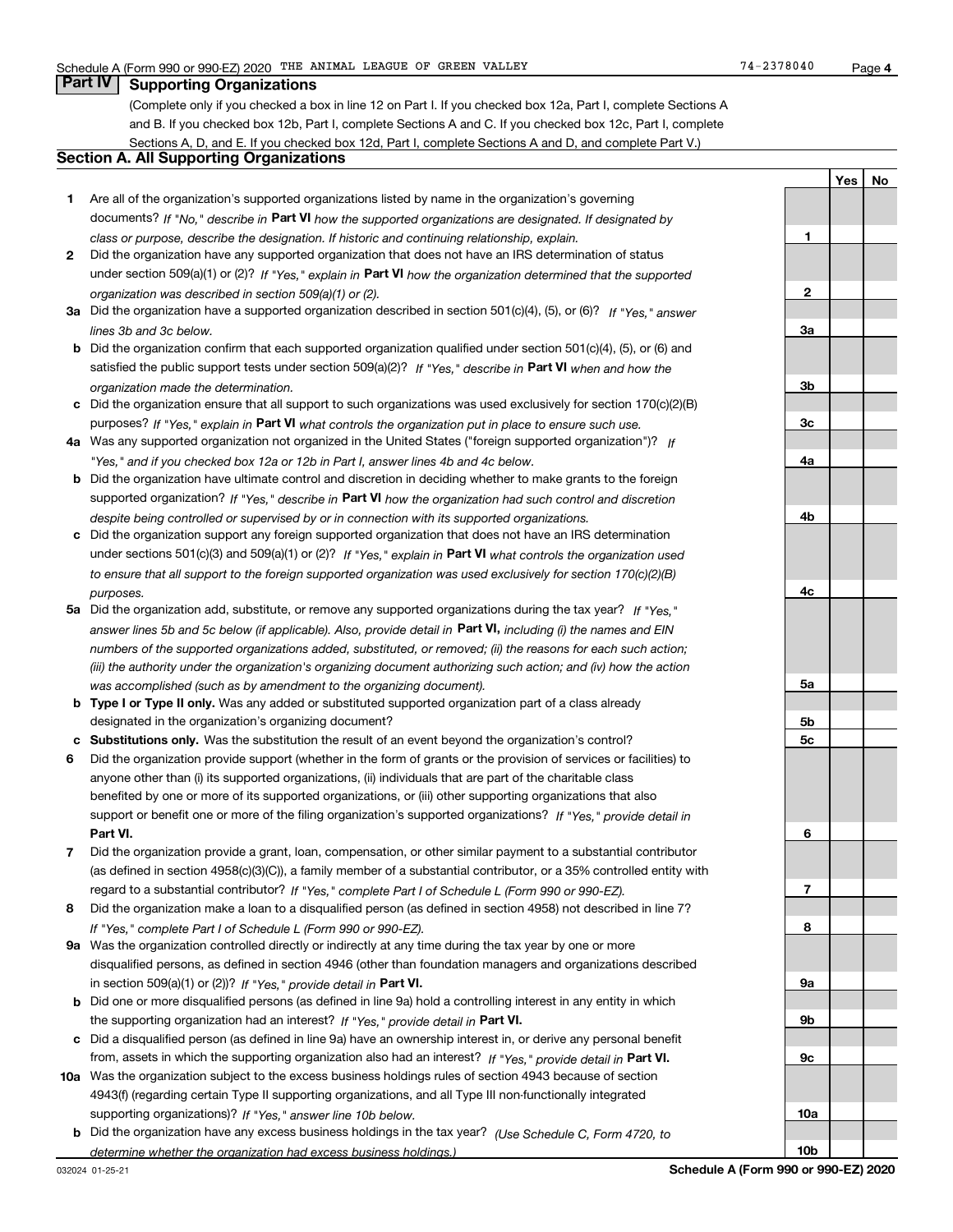**Part IV Supporting Organizations** *(continued)*

**1**

**2**

|                                                   |                                                                                                                      |                 | Yes | No |  |  |  |  |
|---------------------------------------------------|----------------------------------------------------------------------------------------------------------------------|-----------------|-----|----|--|--|--|--|
| 11                                                | Has the organization accepted a gift or contribution from any of the following persons?                              |                 |     |    |  |  |  |  |
|                                                   | a A person who directly or indirectly controls, either alone or together with persons described in lines 11b and     |                 |     |    |  |  |  |  |
|                                                   | 11c below, the governing body of a supported organization?                                                           | 11a             |     |    |  |  |  |  |
|                                                   | <b>b</b> A family member of a person described in line 11a above?                                                    | 11 <sub>b</sub> |     |    |  |  |  |  |
|                                                   | c A 35% controlled entity of a person described in line 11a or 11b above? If "Yes" to line 11a, 11b, or 11c, provide |                 |     |    |  |  |  |  |
|                                                   | detail in Part VI.                                                                                                   | 11c             |     |    |  |  |  |  |
| <b>Section B. Type I Supporting Organizations</b> |                                                                                                                      |                 |     |    |  |  |  |  |
|                                                   |                                                                                                                      |                 | Yes | No |  |  |  |  |
|                                                   |                                                                                                                      |                 |     |    |  |  |  |  |

|              | Did the governing body, members of the governing body, officers acting in their official capacity, or membership of one or<br>more supported organizations have the power to regularly appoint or elect at least a majority of the organization's officers,<br>directors, or trustees at all times during the tax year? If "No," describe in Part VI how the supported organization(s) |  |
|--------------|----------------------------------------------------------------------------------------------------------------------------------------------------------------------------------------------------------------------------------------------------------------------------------------------------------------------------------------------------------------------------------------|--|
|              | effectively operated, supervised, or controlled the organization's activities. If the organization had more than one supported<br>organization, describe how the powers to appoint and/or remove officers, directors, or trustees were allocated among the                                                                                                                             |  |
|              | supported organizations and what conditions or restrictions, if any, applied to such powers during the tax year.                                                                                                                                                                                                                                                                       |  |
| $\mathbf{p}$ | Did the organization operate for the benefit of any supported organization other than the supported                                                                                                                                                                                                                                                                                    |  |
|              | $\sim$ . The second second second contracts in the second second second second second second second second second second second second second second second second second second second second second second second second seco                                                                                                                                                        |  |

*If "Yes," explain in* organization(s) that operated, supervised, or controlled the supporting organization?

**Part VI**  *how providing such benefit carried out the purposes of the supported organization(s) that operated,*

|  | supervised, or controlled the supporting organization. |  |
|--|--------------------------------------------------------|--|
|  | <b>Section C. Type II Supporting Organizations</b>     |  |

**Yes No 1**or trustees of each of the organization's supported organization(s)? If "No," describe in **Part VI** how control **1***or management of the supporting organization was vested in the same persons that controlled or managed the supported organization(s).* Were a majority of the organization's directors or trustees during the tax year also a majority of the directors

| Section D. All Type III Supporting Organizations |  |  |  |  |  |  |
|--------------------------------------------------|--|--|--|--|--|--|
|                                                  |  |  |  |  |  |  |

|              |                                                                                                                                                                                                                                         |   | Yes   No |  |
|--------------|-----------------------------------------------------------------------------------------------------------------------------------------------------------------------------------------------------------------------------------------|---|----------|--|
|              | Did the organization provide to each of its supported organizations, by the last day of the fifth month of the<br>organization's tax year, (i) a written notice describing the type and amount of support provided during the prior tax |   |          |  |
|              | year, (ii) a copy of the Form 990 that was most recently filed as of the date of notification, and (iii) copies of the                                                                                                                  |   |          |  |
|              | organization's governing documents in effect on the date of notification, to the extent not previously provided?                                                                                                                        |   |          |  |
| $\mathbf{2}$ | Were any of the organization's officers, directors, or trustees either (i) appointed or elected by the supported                                                                                                                        |   |          |  |
|              | organization(s) or (ii) serving on the governing body of a supported organization? If "No," explain in Part VI how                                                                                                                      |   |          |  |
|              | the organization maintained a close and continuous working relationship with the supported organization(s).                                                                                                                             | 2 |          |  |
| 3            | By reason of the relationship described in line 2, above, did the organization's supported organizations have a                                                                                                                         |   |          |  |
|              | significant voice in the organization's investment policies and in directing the use of the organization's                                                                                                                              |   |          |  |
|              | income or assets at all times during the tax year? If "Yes," describe in Part VI the role the organization's                                                                                                                            |   |          |  |
|              | supported organizations played in this regard.                                                                                                                                                                                          | з |          |  |

# *supported organizations played in this regard.* **Section E. Type III Functionally Integrated Supporting Organizations**

- **1**Check the box next to the method that the organization used to satisfy the Integral Part Test during the year (see instructions).
- **alinupy** The organization satisfied the Activities Test. Complete line 2 below.
- **b**The organization is the parent of each of its supported organizations. *Complete* line 3 *below.*  $\mathcal{L}^{\text{max}}$

|  |  | $\mathbf{c}$ $\Box$ The organization supported a governmental entity. Describe in Part VI how you supported a governmental entity (see instructions). |  |  |  |  |  |  |
|--|--|-------------------------------------------------------------------------------------------------------------------------------------------------------|--|--|--|--|--|--|
|--|--|-------------------------------------------------------------------------------------------------------------------------------------------------------|--|--|--|--|--|--|

- **2Answer lines 2a and 2b below. Yes No** Activities Test.
- **a** Did substantially all of the organization's activities during the tax year directly further the exempt purposes of the supported organization(s) to which the organization was responsive? If "Yes," then in **Part VI identify those supported organizations and explain**  *how these activities directly furthered their exempt purposes, how the organization was responsive to those supported organizations, and how the organization determined that these activities constituted substantially all of its activities.*
- **b** Did the activities described in line 2a, above, constitute activities that, but for the organization's involvement, **Part VI**  *the reasons for the organization's position that its supported organization(s) would have engaged in* one or more of the organization's supported organization(s) would have been engaged in? If "Yes," e*xplain in these activities but for the organization's involvement.*
- **3** Parent of Supported Organizations. Answer lines 3a and 3b below.
- **a** Did the organization have the power to regularly appoint or elect a majority of the officers, directors, or trustees of each of the supported organizations? If "Yes" or "No" provide details in **Part VI.**
- **b** Did the organization exercise a substantial degree of direction over the policies, programs, and activities of each of its supported organizations? If "Yes," describe in Part VI the role played by the organization in this regard.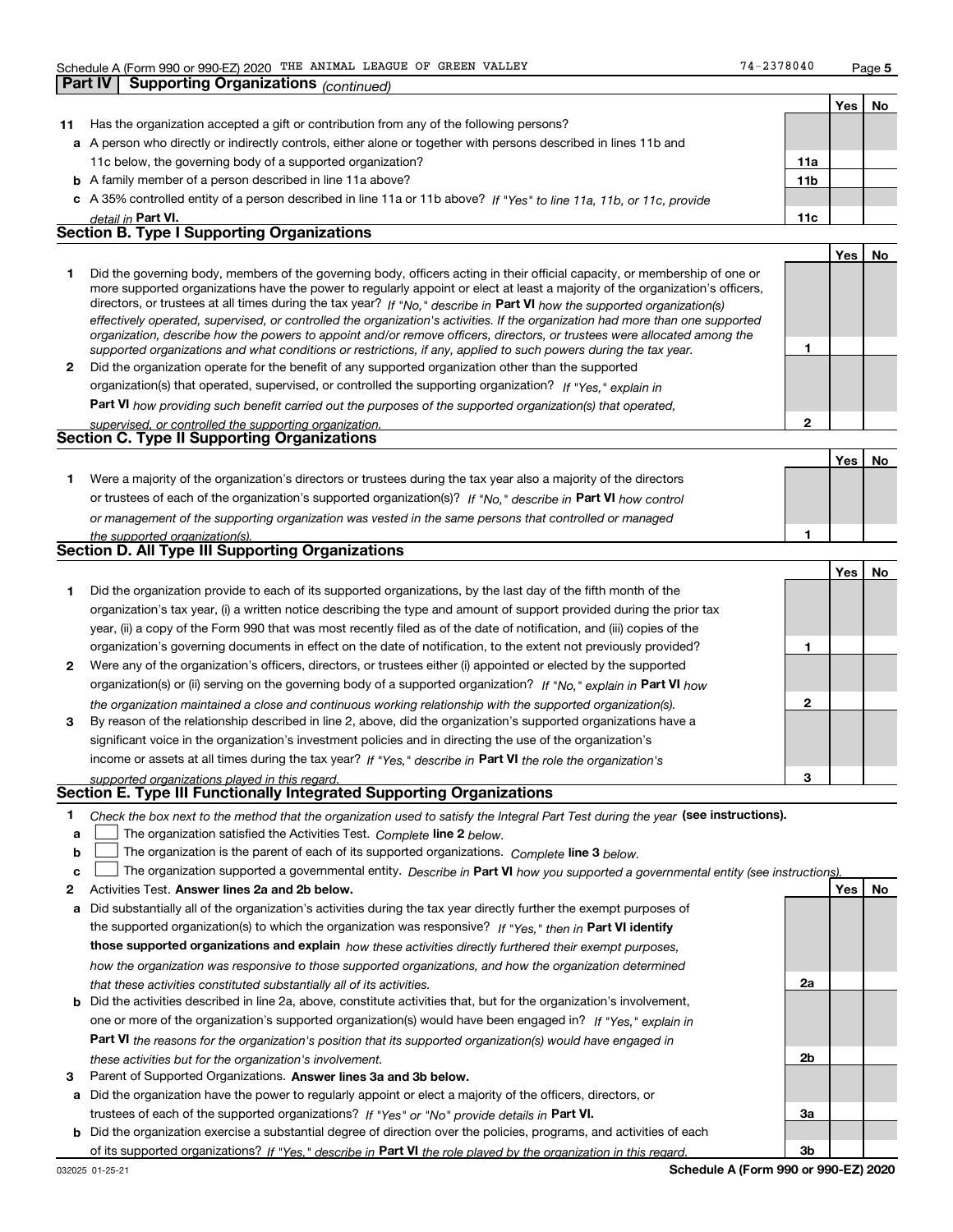| 1            | Check here if the organization satisfied the Integral Part Test as a qualifying trust on Nov. 20, 1970 (explain in Part VI). See instructions.<br>All other Type III non-functionally integrated supporting organizations must complete Sections A through E. |                |                |                                |  |  |  |
|--------------|---------------------------------------------------------------------------------------------------------------------------------------------------------------------------------------------------------------------------------------------------------------|----------------|----------------|--------------------------------|--|--|--|
|              | Section A - Adjusted Net Income                                                                                                                                                                                                                               |                | (A) Prior Year | (B) Current Year<br>(optional) |  |  |  |
| 1            | Net short-term capital gain                                                                                                                                                                                                                                   | 1              |                |                                |  |  |  |
| $\mathbf{2}$ | Recoveries of prior-year distributions                                                                                                                                                                                                                        | $\overline{2}$ |                |                                |  |  |  |
| 3            | Other gross income (see instructions)                                                                                                                                                                                                                         | 3              |                |                                |  |  |  |
| 4            | Add lines 1 through 3.                                                                                                                                                                                                                                        | 4              |                |                                |  |  |  |
| 5            | Depreciation and depletion                                                                                                                                                                                                                                    | 5              |                |                                |  |  |  |
| 6            | Portion of operating expenses paid or incurred for production or                                                                                                                                                                                              |                |                |                                |  |  |  |
|              | collection of gross income or for management, conservation, or                                                                                                                                                                                                |                |                |                                |  |  |  |
|              | maintenance of property held for production of income (see instructions)                                                                                                                                                                                      | 6              |                |                                |  |  |  |
| $\mathbf{7}$ | Other expenses (see instructions)                                                                                                                                                                                                                             | $\overline{7}$ |                |                                |  |  |  |
| 8            | <b>Adjusted Net Income</b> (subtract lines 5, 6, and 7 from line 4)                                                                                                                                                                                           | 8              |                |                                |  |  |  |
|              | <b>Section B - Minimum Asset Amount</b>                                                                                                                                                                                                                       |                | (A) Prior Year | (B) Current Year<br>(optional) |  |  |  |
| 1            | Aggregate fair market value of all non-exempt-use assets (see                                                                                                                                                                                                 |                |                |                                |  |  |  |
|              | instructions for short tax year or assets held for part of year):                                                                                                                                                                                             |                |                |                                |  |  |  |
|              | a Average monthly value of securities                                                                                                                                                                                                                         | 1a             |                |                                |  |  |  |
|              | <b>b</b> Average monthly cash balances                                                                                                                                                                                                                        | 1b             |                |                                |  |  |  |
|              | c Fair market value of other non-exempt-use assets                                                                                                                                                                                                            | 1 <sub>c</sub> |                |                                |  |  |  |
|              | <b>d</b> Total (add lines 1a, 1b, and 1c)                                                                                                                                                                                                                     | 1d             |                |                                |  |  |  |
|              | e Discount claimed for blockage or other factors                                                                                                                                                                                                              |                |                |                                |  |  |  |
|              | (explain in detail in Part VI):                                                                                                                                                                                                                               |                |                |                                |  |  |  |
| 2            | Acquisition indebtedness applicable to non-exempt-use assets                                                                                                                                                                                                  | $\overline{2}$ |                |                                |  |  |  |
| 3            | Subtract line 2 from line 1d.                                                                                                                                                                                                                                 | 3              |                |                                |  |  |  |
| 4            | Cash deemed held for exempt use. Enter 0.015 of line 3 (for greater amount,                                                                                                                                                                                   |                |                |                                |  |  |  |
|              | see instructions)                                                                                                                                                                                                                                             | 4              |                |                                |  |  |  |
| 5            | Net value of non-exempt-use assets (subtract line 4 from line 3)                                                                                                                                                                                              | 5              |                |                                |  |  |  |
| 6            | Multiply line 5 by 0.035.                                                                                                                                                                                                                                     | 6              |                |                                |  |  |  |
| 7            | Recoveries of prior-year distributions                                                                                                                                                                                                                        | $\overline{7}$ |                |                                |  |  |  |
| 8            | Minimum Asset Amount (add line 7 to line 6)                                                                                                                                                                                                                   | 8              |                |                                |  |  |  |
|              | <b>Section C - Distributable Amount</b>                                                                                                                                                                                                                       |                |                | <b>Current Year</b>            |  |  |  |
| 1            | Adjusted net income for prior year (from Section A, line 8, column A)                                                                                                                                                                                         | 1              |                |                                |  |  |  |
| 2            | Enter 0.85 of line 1.                                                                                                                                                                                                                                         | $\overline{2}$ |                |                                |  |  |  |
| з            | Minimum asset amount for prior year (from Section B, line 8, column A)                                                                                                                                                                                        | 3              |                |                                |  |  |  |
| 4            | Enter greater of line 2 or line 3.                                                                                                                                                                                                                            | 4              |                |                                |  |  |  |
| 5            | Income tax imposed in prior year                                                                                                                                                                                                                              | 5              |                |                                |  |  |  |
| 6            | <b>Distributable Amount.</b> Subtract line 5 from line 4, unless subject to                                                                                                                                                                                   |                |                |                                |  |  |  |
|              | emergency temporary reduction (see instructions).                                                                                                                                                                                                             | 6              |                |                                |  |  |  |

Check here if the current year is the organization's first as a non-functionally integrated Type III supporting organization (see

## **Part V Type III Non-Functionally Integrated 509(a)(3) Supporting Organizations**

 $\mathcal{L}^{\text{max}}$ 

instructions).

**Schedule A (Form 990 or 990-EZ) 2020**

**7**

 $\overline{\phantom{a}}$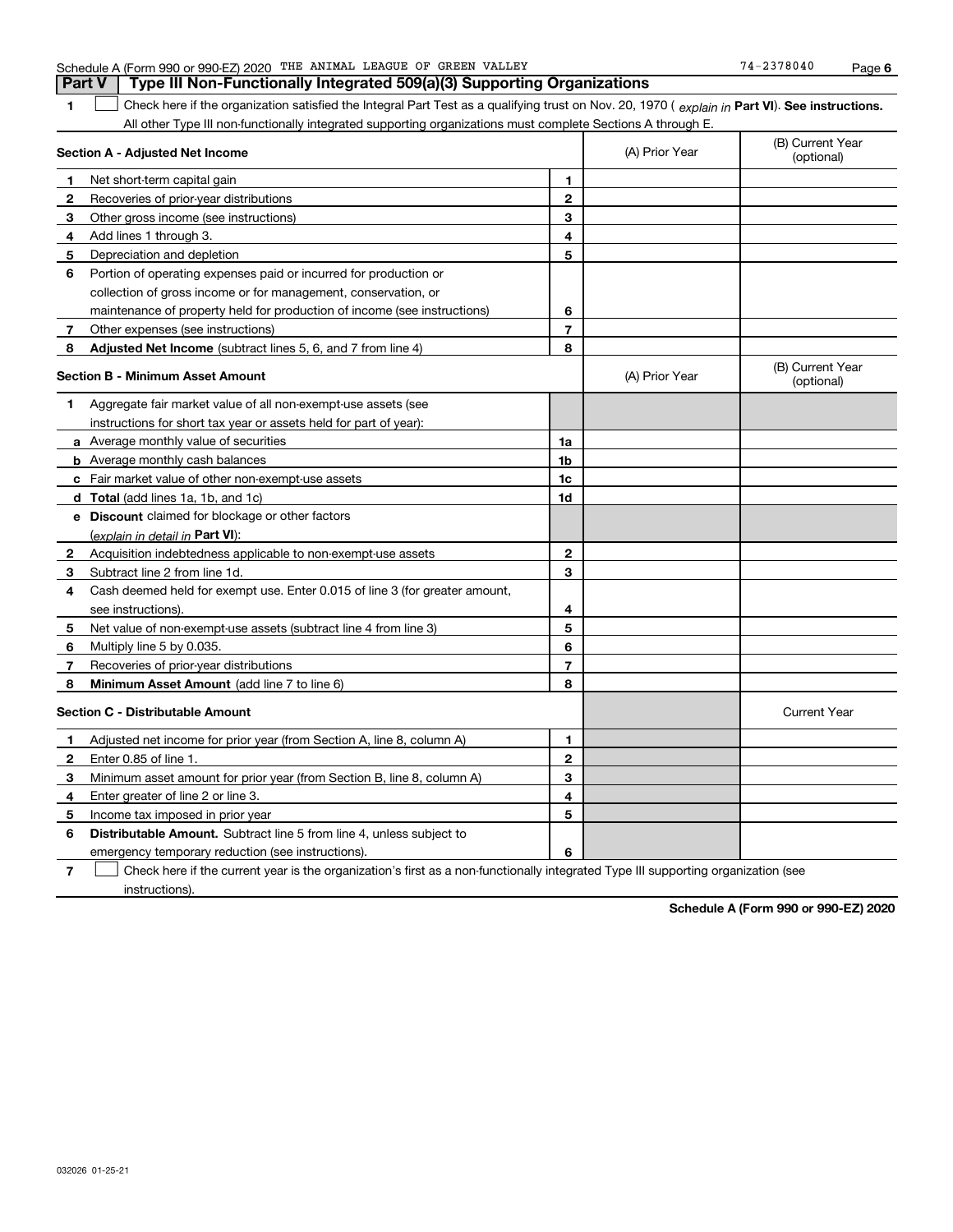|    | Type III Non-Functionally Integrated 509(a)(3) Supporting Organizations<br>∣ Part V<br>(continued) |                             |                                       |    |                                         |  |
|----|----------------------------------------------------------------------------------------------------|-----------------------------|---------------------------------------|----|-----------------------------------------|--|
|    | Section D - Distributions                                                                          |                             |                                       |    | <b>Current Year</b>                     |  |
| 1  | Amounts paid to supported organizations to accomplish exempt purposes                              |                             |                                       | 1  |                                         |  |
| 2  | Amounts paid to perform activity that directly furthers exempt purposes of supported               |                             |                                       |    |                                         |  |
|    | organizations, in excess of income from activity                                                   |                             | 2                                     |    |                                         |  |
| 3  | Administrative expenses paid to accomplish exempt purposes of supported organizations              |                             |                                       | 3  |                                         |  |
| 4  | Amounts paid to acquire exempt-use assets                                                          |                             |                                       | 4  |                                         |  |
| 5  | Qualified set aside amounts (prior IRS approval required - provide details in Part VI)             |                             |                                       | 5  |                                         |  |
| 6  | Other distributions ( <i>describe in</i> Part VI). See instructions.                               |                             |                                       | 6  |                                         |  |
| 7  | Total annual distributions. Add lines 1 through 6.                                                 |                             |                                       | 7  |                                         |  |
| 8  | Distributions to attentive supported organizations to which the organization is responsive         |                             |                                       |    |                                         |  |
|    | ( <i>provide details in</i> Part VI). See instructions.                                            |                             |                                       | 8  |                                         |  |
| 9  | Distributable amount for 2020 from Section C, line 6                                               |                             |                                       | 9  |                                         |  |
| 10 | Line 8 amount divided by line 9 amount                                                             |                             |                                       | 10 |                                         |  |
|    |                                                                                                    | (i)                         | (ii)                                  |    | (iii)                                   |  |
|    | <b>Section E - Distribution Allocations</b> (see instructions)                                     | <b>Excess Distributions</b> | <b>Underdistributions</b><br>Pre-2020 |    | <b>Distributable</b><br>Amount for 2020 |  |
| 1  | Distributable amount for 2020 from Section C, line 6                                               |                             |                                       |    |                                         |  |
| 2  | Underdistributions, if any, for years prior to 2020 (reason-                                       |                             |                                       |    |                                         |  |
|    | able cause required - explain in Part VI). See instructions.                                       |                             |                                       |    |                                         |  |
| 3  | Excess distributions carryover, if any, to 2020                                                    |                             |                                       |    |                                         |  |
|    | a From 2015                                                                                        |                             |                                       |    |                                         |  |
|    | <b>b</b> From 2016                                                                                 |                             |                                       |    |                                         |  |
|    | <b>c</b> From 2017                                                                                 |                             |                                       |    |                                         |  |
|    | <b>d</b> From 2018                                                                                 |                             |                                       |    |                                         |  |
|    | e From 2019                                                                                        |                             |                                       |    |                                         |  |
|    | f Total of lines 3a through 3e                                                                     |                             |                                       |    |                                         |  |
|    | g Applied to underdistributions of prior years                                                     |                             |                                       |    |                                         |  |
|    | <b>h</b> Applied to 2020 distributable amount                                                      |                             |                                       |    |                                         |  |
|    | Carryover from 2015 not applied (see instructions)                                                 |                             |                                       |    |                                         |  |
|    | Remainder. Subtract lines 3g, 3h, and 3i from line 3f.                                             |                             |                                       |    |                                         |  |
| 4  | Distributions for 2020 from Section D,                                                             |                             |                                       |    |                                         |  |
|    | line $7:$                                                                                          |                             |                                       |    |                                         |  |
|    | a Applied to underdistributions of prior years                                                     |                             |                                       |    |                                         |  |
|    | <b>b</b> Applied to 2020 distributable amount                                                      |                             |                                       |    |                                         |  |
|    | c Remainder. Subtract lines 4a and 4b from line 4.                                                 |                             |                                       |    |                                         |  |
| 5. | Remaining underdistributions for years prior to 2020, if                                           |                             |                                       |    |                                         |  |
|    | any. Subtract lines 3g and 4a from line 2. For result greater                                      |                             |                                       |    |                                         |  |
|    | than zero, explain in Part VI. See instructions.                                                   |                             |                                       |    |                                         |  |
| 6  | Remaining underdistributions for 2020. Subtract lines 3h                                           |                             |                                       |    |                                         |  |
|    | and 4b from line 1. For result greater than zero, explain in                                       |                             |                                       |    |                                         |  |
|    | Part VI. See instructions.                                                                         |                             |                                       |    |                                         |  |
| 7  | Excess distributions carryover to 2021. Add lines 3j                                               |                             |                                       |    |                                         |  |
|    | and 4c.                                                                                            |                             |                                       |    |                                         |  |
| 8  | Breakdown of line 7:                                                                               |                             |                                       |    |                                         |  |
|    | a Excess from 2016                                                                                 |                             |                                       |    |                                         |  |
|    | <b>b</b> Excess from 2017                                                                          |                             |                                       |    |                                         |  |
|    | c Excess from 2018                                                                                 |                             |                                       |    |                                         |  |
|    | d Excess from 2019                                                                                 |                             |                                       |    |                                         |  |
|    | e Excess from 2020                                                                                 |                             |                                       |    |                                         |  |

**Schedule A (Form 990 or 990-EZ) 2020**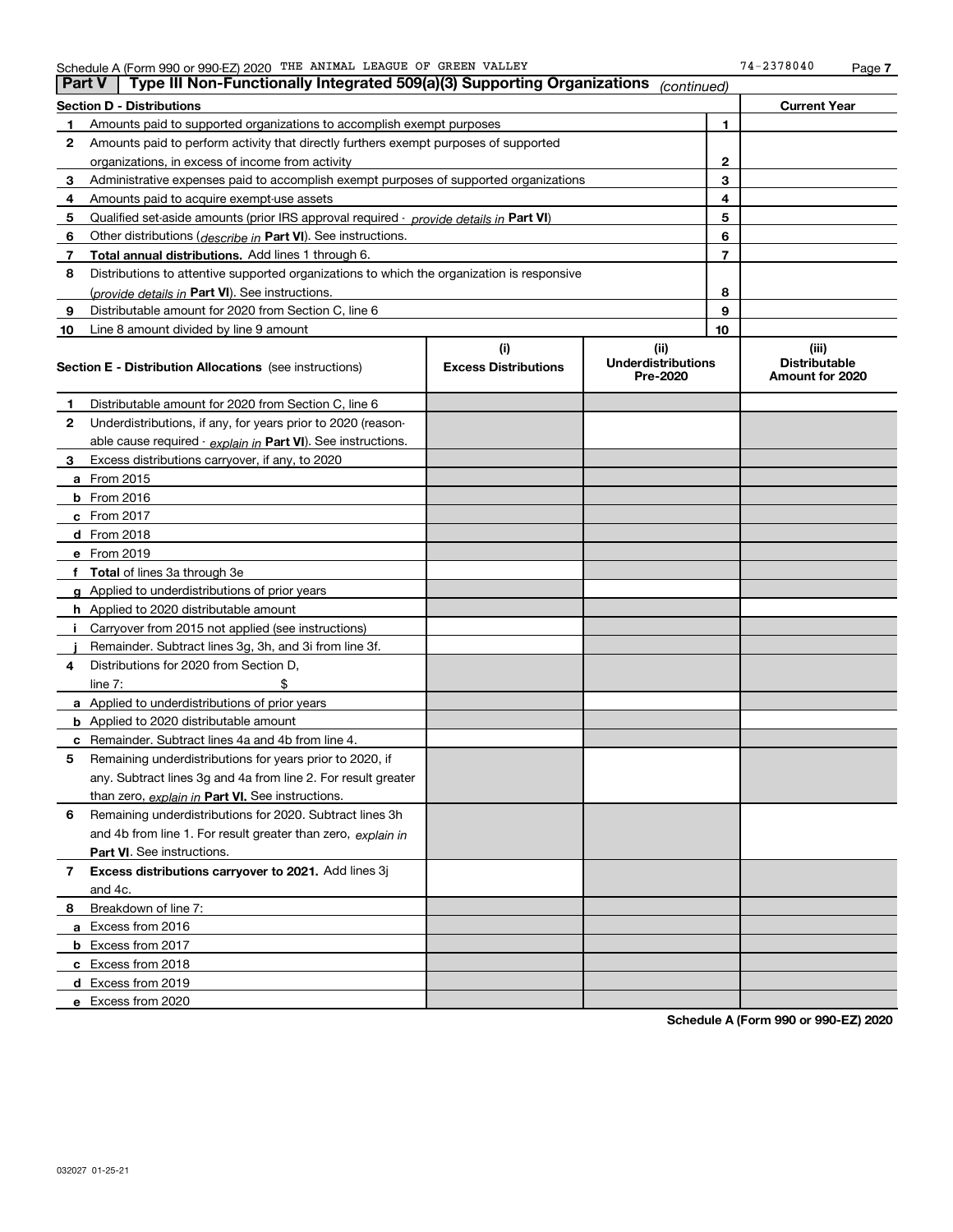**8**

| <b>Part VI</b> |                                                                                                                                                                                                                                                                                                                                                                                            |  |  |  |  |
|----------------|--------------------------------------------------------------------------------------------------------------------------------------------------------------------------------------------------------------------------------------------------------------------------------------------------------------------------------------------------------------------------------------------|--|--|--|--|
|                | <b>Supplemental Information.</b> Provide the explanations required by Part II, line 10; Part II, line 17a or 17b; Part III, line 12;<br>Part IV, Section A, lines 1, 2, 3b, 3c, 4b, 4c, 5a, 6, 9a, 9b, 9c, 11a, 11b, and 11c; Part IV,<br>line 1; Part IV, Section D, lines 2 and 3; Part IV, Section E, lines 1c, 2a, 2b, 3a, and 3b; Part V, line 1; Part V, Section B, line 1e; Part V, |  |  |  |  |
|                | Section D, lines 5, 6, and 8; and Part V, Section E, lines 2, 5, and 6. Also complete this part for any additional information.<br>(See instructions.)                                                                                                                                                                                                                                     |  |  |  |  |
|                |                                                                                                                                                                                                                                                                                                                                                                                            |  |  |  |  |
|                |                                                                                                                                                                                                                                                                                                                                                                                            |  |  |  |  |
|                |                                                                                                                                                                                                                                                                                                                                                                                            |  |  |  |  |
|                |                                                                                                                                                                                                                                                                                                                                                                                            |  |  |  |  |
|                |                                                                                                                                                                                                                                                                                                                                                                                            |  |  |  |  |
|                |                                                                                                                                                                                                                                                                                                                                                                                            |  |  |  |  |
|                |                                                                                                                                                                                                                                                                                                                                                                                            |  |  |  |  |
|                |                                                                                                                                                                                                                                                                                                                                                                                            |  |  |  |  |
|                |                                                                                                                                                                                                                                                                                                                                                                                            |  |  |  |  |
|                |                                                                                                                                                                                                                                                                                                                                                                                            |  |  |  |  |
|                |                                                                                                                                                                                                                                                                                                                                                                                            |  |  |  |  |
|                |                                                                                                                                                                                                                                                                                                                                                                                            |  |  |  |  |
|                |                                                                                                                                                                                                                                                                                                                                                                                            |  |  |  |  |
|                |                                                                                                                                                                                                                                                                                                                                                                                            |  |  |  |  |
|                |                                                                                                                                                                                                                                                                                                                                                                                            |  |  |  |  |
|                |                                                                                                                                                                                                                                                                                                                                                                                            |  |  |  |  |
|                |                                                                                                                                                                                                                                                                                                                                                                                            |  |  |  |  |
|                |                                                                                                                                                                                                                                                                                                                                                                                            |  |  |  |  |
|                |                                                                                                                                                                                                                                                                                                                                                                                            |  |  |  |  |
|                |                                                                                                                                                                                                                                                                                                                                                                                            |  |  |  |  |
|                |                                                                                                                                                                                                                                                                                                                                                                                            |  |  |  |  |
|                |                                                                                                                                                                                                                                                                                                                                                                                            |  |  |  |  |
|                |                                                                                                                                                                                                                                                                                                                                                                                            |  |  |  |  |
|                |                                                                                                                                                                                                                                                                                                                                                                                            |  |  |  |  |
|                |                                                                                                                                                                                                                                                                                                                                                                                            |  |  |  |  |
|                |                                                                                                                                                                                                                                                                                                                                                                                            |  |  |  |  |
|                |                                                                                                                                                                                                                                                                                                                                                                                            |  |  |  |  |
|                |                                                                                                                                                                                                                                                                                                                                                                                            |  |  |  |  |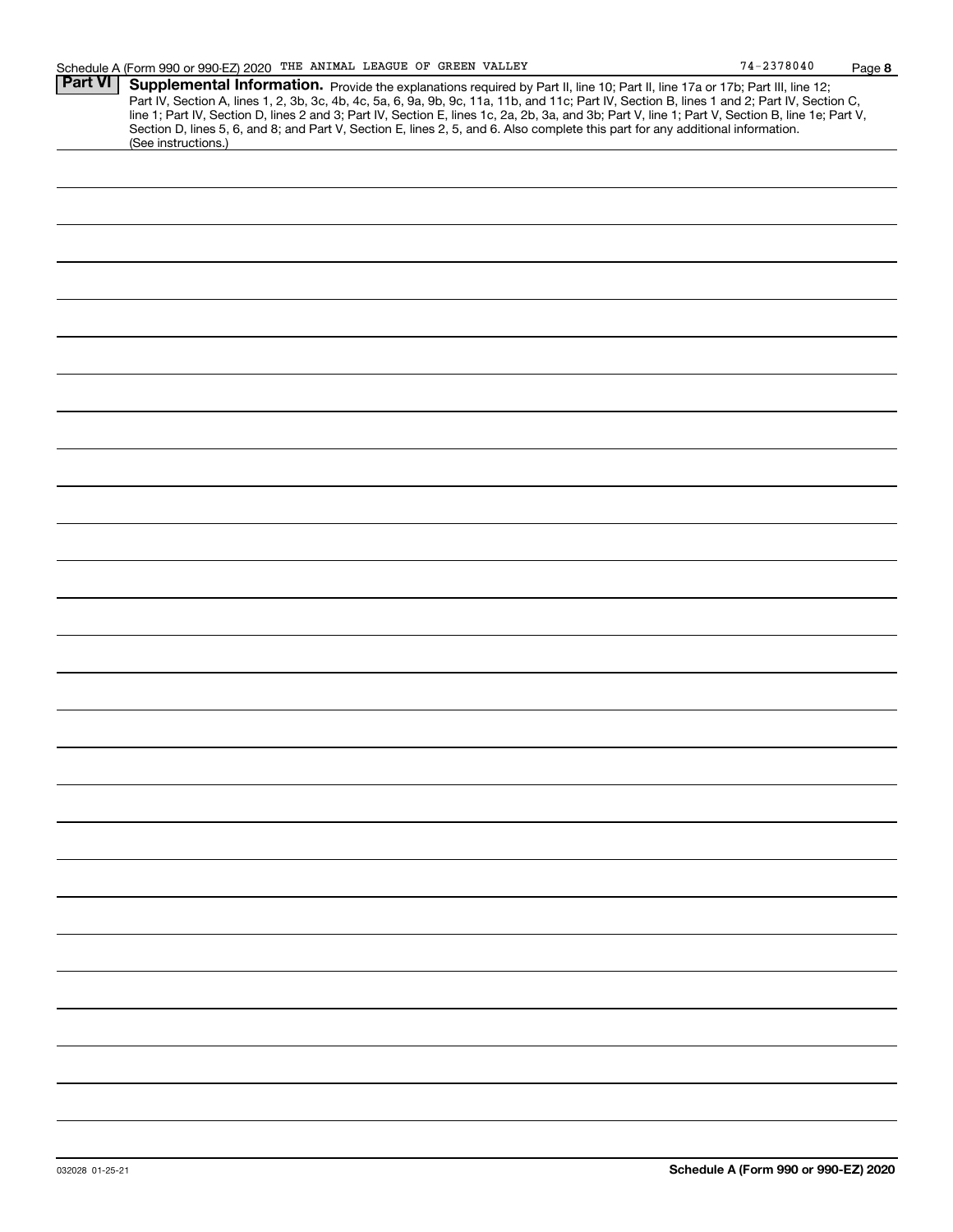Department of the Treasury Internal Revenue Service **(Form 990, 990-EZ, or 990-PF)**

Name of the organization

# **Schedule B Schedule of Contributors**

**| Attach to Form 990, Form 990-EZ, or Form 990-PF. | Go to www.irs.gov/Form990 for the latest information.** OMB No. 1545-0047

**2020**

**Employer identification number**

 $74 - 2378040$ 

|  | THE ANIMAL LEAGUE OF GREEN VALLEY |  |  |
|--|-----------------------------------|--|--|
|  |                                   |  |  |

| <b>Organization type (check one):</b> |                                                                                    |  |  |  |  |
|---------------------------------------|------------------------------------------------------------------------------------|--|--|--|--|
| Filers of:                            | Section:                                                                           |  |  |  |  |
| Form 990 or 990-EZ                    | $\boxed{\text{X}}$ 501(c)( 3) (enter number) organization                          |  |  |  |  |
|                                       | $4947(a)(1)$ nonexempt charitable trust <b>not</b> treated as a private foundation |  |  |  |  |
|                                       | 527 political organization                                                         |  |  |  |  |
| Form 990-PF                           | 501(c)(3) exempt private foundation                                                |  |  |  |  |
|                                       | 4947(a)(1) nonexempt charitable trust treated as a private foundation              |  |  |  |  |
|                                       | 501(c)(3) taxable private foundation                                               |  |  |  |  |

Check if your organization is covered by the **General Rule** or a **Special Rule. Note:**  Only a section 501(c)(7), (8), or (10) organization can check boxes for both the General Rule and a Special Rule. See instructions.

### **General Rule**

 $\mathcal{L}^{\text{max}}$ 

For an organization filing Form 990, 990-EZ, or 990-PF that received, during the year, contributions totaling \$5,000 or more (in money or property) from any one contributor. Complete Parts I and II. See instructions for determining a contributor's total contributions.

#### **Special Rules**

any one contributor, during the year, total contributions of the greater of  $\,$  (1) \$5,000; or **(2)** 2% of the amount on (i) Form 990, Part VIII, line 1h;  $\overline{X}$  For an organization described in section 501(c)(3) filing Form 990 or 990-EZ that met the 33 1/3% support test of the regulations under sections 509(a)(1) and 170(b)(1)(A)(vi), that checked Schedule A (Form 990 or 990-EZ), Part II, line 13, 16a, or 16b, and that received from or (ii) Form 990-EZ, line 1. Complete Parts I and II.

For an organization described in section 501(c)(7), (8), or (10) filing Form 990 or 990-EZ that received from any one contributor, during the year, total contributions of more than \$1,000 exclusively for religious, charitable, scientific, literary, or educational purposes, or for the prevention of cruelty to children or animals. Complete Parts I (entering "N/A" in column (b) instead of the contributor name and address), II, and III.  $\mathcal{L}^{\text{max}}$ 

purpose. Don't complete any of the parts unless the **General Rule** applies to this organization because it received *nonexclusively* year, contributions <sub>exclusively</sub> for religious, charitable, etc., purposes, but no such contributions totaled more than \$1,000. If this box is checked, enter here the total contributions that were received during the year for an  $\;$ exclusively religious, charitable, etc., For an organization described in section 501(c)(7), (8), or (10) filing Form 990 or 990-EZ that received from any one contributor, during the religious, charitable, etc., contributions totaling \$5,000 or more during the year  $\Box$ — $\Box$   $\Box$  $\mathcal{L}^{\text{max}}$ 

**Caution:**  An organization that isn't covered by the General Rule and/or the Special Rules doesn't file Schedule B (Form 990, 990-EZ, or 990-PF),  **must** but it answer "No" on Part IV, line 2, of its Form 990; or check the box on line H of its Form 990-EZ or on its Form 990-PF, Part I, line 2, to certify that it doesn't meet the filing requirements of Schedule B (Form 990, 990-EZ, or 990-PF).

**For Paperwork Reduction Act Notice, see the instructions for Form 990, 990-EZ, or 990-PF. Schedule B (Form 990, 990-EZ, or 990-PF) (2020)** LHA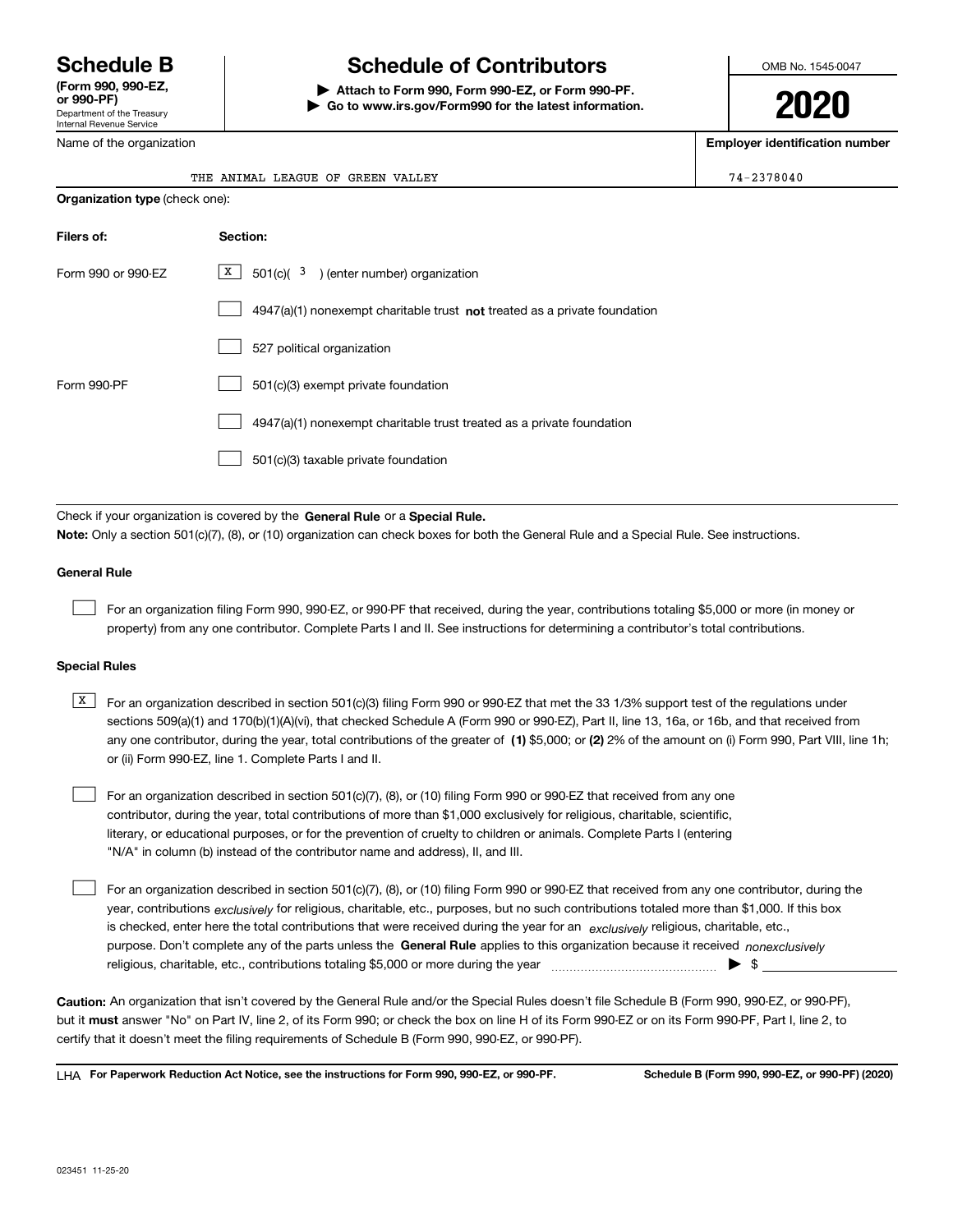## Schedule B (Form 990, 990-EZ, or 990-PF) (2020) Page 2

| 'ane<br>o |
|-----------|
|           |
|           |
|           |

|                | Schedule B (Form 990, 990-EZ, or 990-PF) (2020)                                                |                                   | Page 2                                                                                           |
|----------------|------------------------------------------------------------------------------------------------|-----------------------------------|--------------------------------------------------------------------------------------------------|
|                | Name of organization                                                                           |                                   | <b>Employer identification number</b>                                                            |
|                | THE ANIMAL LEAGUE OF GREEN VALLEY                                                              |                                   | 74-2378040                                                                                       |
| Part I         | Contributors (see instructions). Use duplicate copies of Part I if additional space is needed. |                                   |                                                                                                  |
| (a)<br>No.     | (b)<br>Name, address, and ZIP + 4                                                              | (c)<br><b>Total contributions</b> | (d)<br>Type of contribution                                                                      |
| 1              | JOSEPH AND MARY SPRINKLE<br>P O BOX 6483<br>DENVER, CO 80206                                   | \$                                | X<br>Person<br>Payroll<br>Noncash<br>36,000.<br>(Complete Part II for<br>noncash contributions.) |
| (a)<br>No.     | (b)<br>Name, address, and ZIP + 4                                                              | (c)<br><b>Total contributions</b> | (d)<br>Type of contribution                                                                      |
| $\overline{a}$ | BETTY GOFF<br>685 S LA POSADA CIRCLE<br>GREEN VALLEY, AZ 85614                                 | 250,000.<br>\$                    | х<br>Person<br>Payroll<br>Noncash<br>(Complete Part II for<br>noncash contributions.)            |
| (a)<br>No.     | (b)<br>Name, address, and ZIP + 4                                                              | (c)<br><b>Total contributions</b> | (d)<br>Type of contribution                                                                      |
| 3              | LINDA MOSER<br>943 E SAWMILL CANYON PL<br>GREEN VALLEY, AZ 85614                               | \$                                | х<br>Person<br>Payroll<br>60,000.<br>Noncash<br>(Complete Part II for<br>noncash contributions.) |
| (a)<br>No.     | (b)<br>Name, address, and ZIP + 4                                                              | (c)<br><b>Total contributions</b> | (d)<br>Type of contribution                                                                      |
| 4              | ANACKER ESTATE<br>855 S. LOS OPALOS<br>GREEN VALLEY, AZ 85614                                  | 198,000.<br>\$                    | Person<br>Payroll<br><b>Noncash</b><br>x<br>(Complete Part II for<br>noncash contributions.)     |
| (a)<br>No.     | (b)<br>Name, address, and ZIP + 4                                                              | (c)<br><b>Total contributions</b> | (d)<br>Type of contribution                                                                      |
|                |                                                                                                | \$                                | Person<br>Payroll<br>Noncash<br>(Complete Part II for<br>noncash contributions.)                 |
| (a)<br>No.     | (b)<br>Name, address, and ZIP + 4                                                              | (c)<br><b>Total contributions</b> | (d)<br>Type of contribution                                                                      |
|                |                                                                                                | \$                                | Person<br>Payroll<br>Noncash<br>(Complete Part II for<br>noncash contributions.)                 |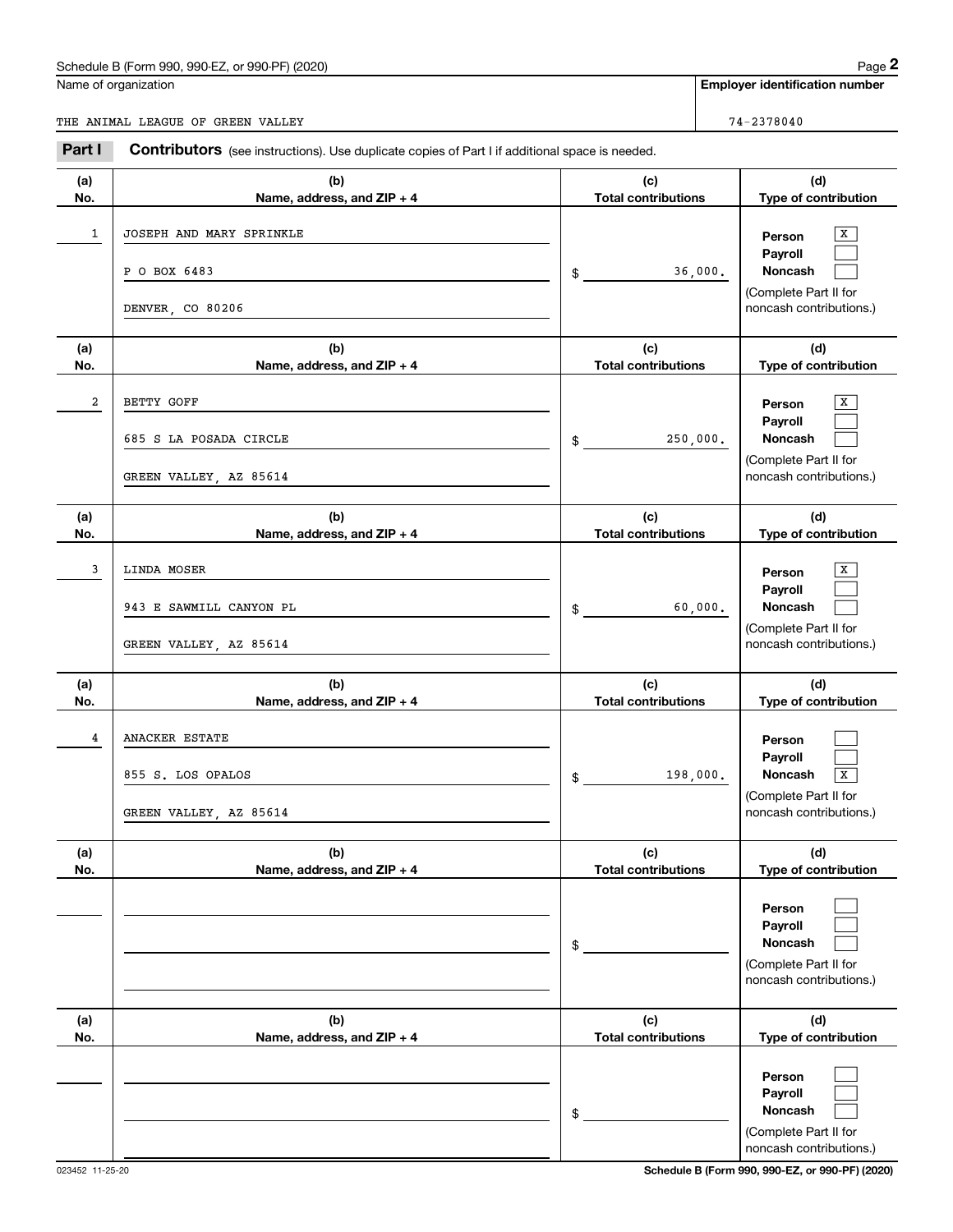## Schedule B (Form 990, 990-EZ, or 990-PF) (2020) Page 3

Name of organization

**Employer identification number**

THE ANIMAL LEAGUE OF GREEN VALLEY **74-2378040** 

Chedule B (Form 990, 990-EZ, or 990-PF) (2020)<br> **2990 Page 3**<br> **2991 Employer identification number**<br> **3991 Employer identification number**<br> **24-2378040**<br> **24-2378040**<br> **24-2378040**<br> **24-2378040** 

| (a)<br>No.<br>from<br>Part I | (b)<br>Description of noncash property given | (c)<br>FMV (or estimate)<br>(See instructions.) | (d)<br>Date received |
|------------------------------|----------------------------------------------|-------------------------------------------------|----------------------|
| 4                            | PROCEEDS FROM SALE OF ANACKER ESTATE         |                                                 |                      |
|                              |                                              | 198,000.<br>\$                                  | 08/24/02             |
| (a)<br>No.<br>from<br>Part I | (b)<br>Description of noncash property given | (c)<br>FMV (or estimate)<br>(See instructions.) | (d)<br>Date received |
|                              |                                              | \$                                              |                      |
| (a)<br>No.<br>from<br>Part I | (b)<br>Description of noncash property given | (c)<br>FMV (or estimate)<br>(See instructions.) | (d)<br>Date received |
|                              |                                              | \$                                              |                      |
| (a)<br>No.<br>from<br>Part I | (b)<br>Description of noncash property given | (c)<br>FMV (or estimate)<br>(See instructions.) | (d)<br>Date received |
|                              |                                              | \$                                              |                      |
| (a)<br>No.<br>from<br>Part I | (b)<br>Description of noncash property given | (c)<br>FMV (or estimate)<br>(See instructions.) | (d)<br>Date received |
|                              |                                              | \$                                              |                      |
| (a)<br>No.<br>from<br>Part I | (b)<br>Description of noncash property given | (c)<br>FMV (or estimate)<br>(See instructions.) | (d)<br>Date received |
|                              |                                              |                                                 |                      |
|                              |                                              | \$                                              |                      |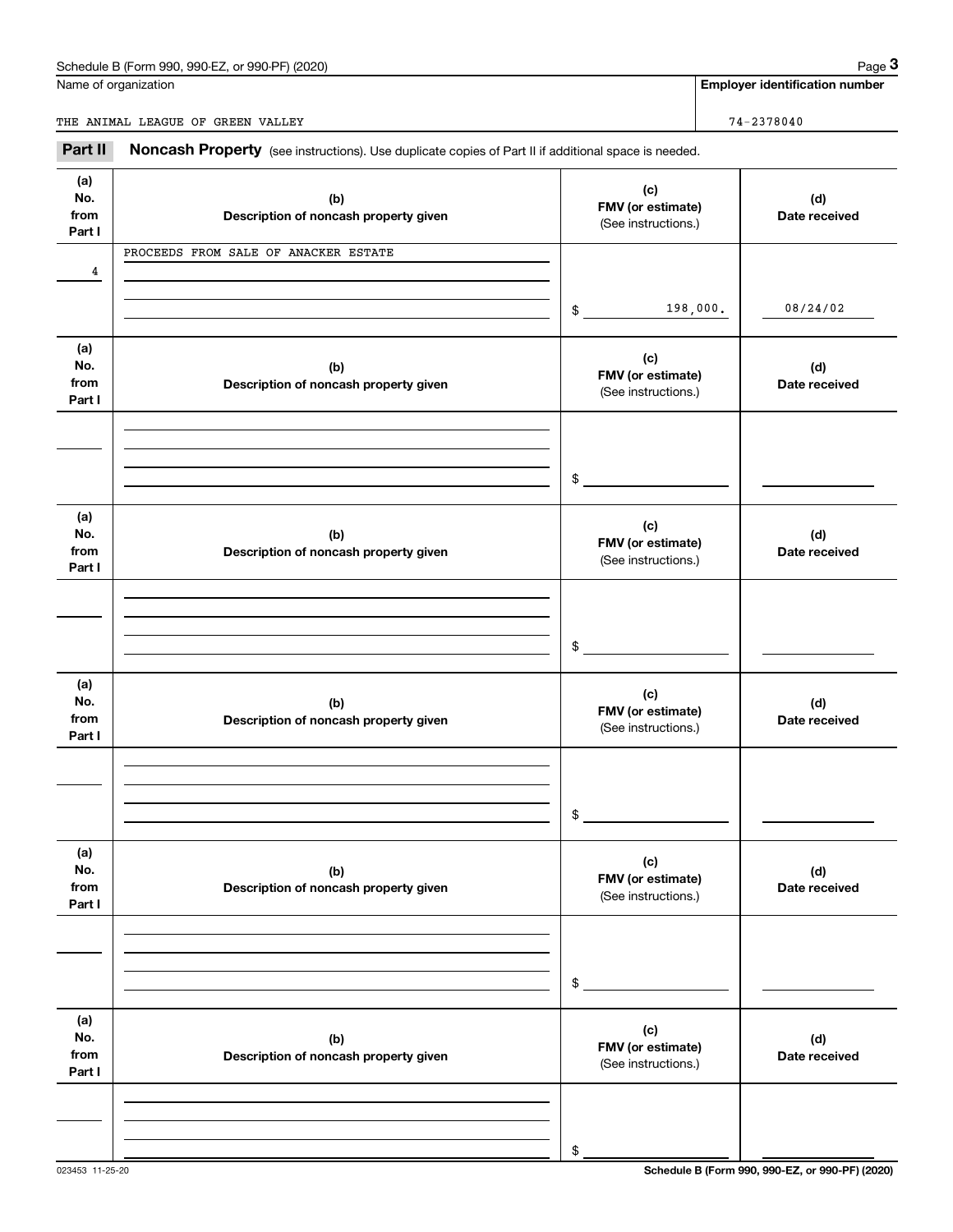|                           | Schedule B (Form 990, 990-EZ, or 990-PF) (2020)                                                                                                                                                                                                                                                 |                      | Page 4                                                                                                                                                         |  |  |  |
|---------------------------|-------------------------------------------------------------------------------------------------------------------------------------------------------------------------------------------------------------------------------------------------------------------------------------------------|----------------------|----------------------------------------------------------------------------------------------------------------------------------------------------------------|--|--|--|
|                           | Name of organization                                                                                                                                                                                                                                                                            |                      | <b>Employer identification number</b>                                                                                                                          |  |  |  |
|                           | THE ANIMAL LEAGUE OF GREEN VALLEY                                                                                                                                                                                                                                                               |                      | 74-2378040                                                                                                                                                     |  |  |  |
| Part III                  | from any one contributor. Complete columns (a) through (e) and the following line entry. For organizations<br>completing Part III, enter the total of exclusively religious, charitable, etc., contributions of \$1,000 or less for the year. (Enter this info. once.) $\blacktriangleright$ \$ |                      | Exclusively religious, charitable, etc., contributions to organizations described in section 501(c)(7), (8), or (10) that total more than \$1,000 for the year |  |  |  |
|                           | Use duplicate copies of Part III if additional space is needed.                                                                                                                                                                                                                                 |                      |                                                                                                                                                                |  |  |  |
| (a) No.<br>from<br>Part I | (b) Purpose of gift                                                                                                                                                                                                                                                                             | (c) Use of gift      | (d) Description of how gift is held                                                                                                                            |  |  |  |
|                           |                                                                                                                                                                                                                                                                                                 |                      |                                                                                                                                                                |  |  |  |
|                           |                                                                                                                                                                                                                                                                                                 |                      |                                                                                                                                                                |  |  |  |
|                           |                                                                                                                                                                                                                                                                                                 | (e) Transfer of gift |                                                                                                                                                                |  |  |  |
|                           | Transferee's name, address, and ZIP + 4                                                                                                                                                                                                                                                         |                      | Relationship of transferor to transferee                                                                                                                       |  |  |  |
|                           |                                                                                                                                                                                                                                                                                                 |                      |                                                                                                                                                                |  |  |  |
| (a) No.<br>from<br>Part I | (b) Purpose of gift                                                                                                                                                                                                                                                                             | (c) Use of gift      | (d) Description of how gift is held                                                                                                                            |  |  |  |
|                           |                                                                                                                                                                                                                                                                                                 |                      |                                                                                                                                                                |  |  |  |
|                           |                                                                                                                                                                                                                                                                                                 |                      |                                                                                                                                                                |  |  |  |
|                           | (e) Transfer of gift                                                                                                                                                                                                                                                                            |                      |                                                                                                                                                                |  |  |  |
|                           | Transferee's name, address, and ZIP + 4                                                                                                                                                                                                                                                         |                      | Relationship of transferor to transferee                                                                                                                       |  |  |  |
|                           |                                                                                                                                                                                                                                                                                                 |                      |                                                                                                                                                                |  |  |  |
| (a) No.<br>from<br>Part I | (b) Purpose of gift                                                                                                                                                                                                                                                                             | (c) Use of gift      | (d) Description of how gift is held                                                                                                                            |  |  |  |
|                           |                                                                                                                                                                                                                                                                                                 |                      |                                                                                                                                                                |  |  |  |
|                           | (e) Transfer of gift                                                                                                                                                                                                                                                                            |                      |                                                                                                                                                                |  |  |  |
|                           | Transferee's name, address, and ZIP + 4                                                                                                                                                                                                                                                         |                      | Relationship of transferor to transferee                                                                                                                       |  |  |  |
|                           |                                                                                                                                                                                                                                                                                                 |                      |                                                                                                                                                                |  |  |  |
| (a) No.<br>from<br>Part I | (b) Purpose of gift                                                                                                                                                                                                                                                                             | (c) Use of gift      | (d) Description of how gift is held                                                                                                                            |  |  |  |
|                           |                                                                                                                                                                                                                                                                                                 |                      |                                                                                                                                                                |  |  |  |
|                           |                                                                                                                                                                                                                                                                                                 | (e) Transfer of gift |                                                                                                                                                                |  |  |  |
|                           | Transferee's name, address, and ZIP + 4                                                                                                                                                                                                                                                         |                      | Relationship of transferor to transferee                                                                                                                       |  |  |  |
|                           |                                                                                                                                                                                                                                                                                                 |                      |                                                                                                                                                                |  |  |  |
|                           |                                                                                                                                                                                                                                                                                                 |                      |                                                                                                                                                                |  |  |  |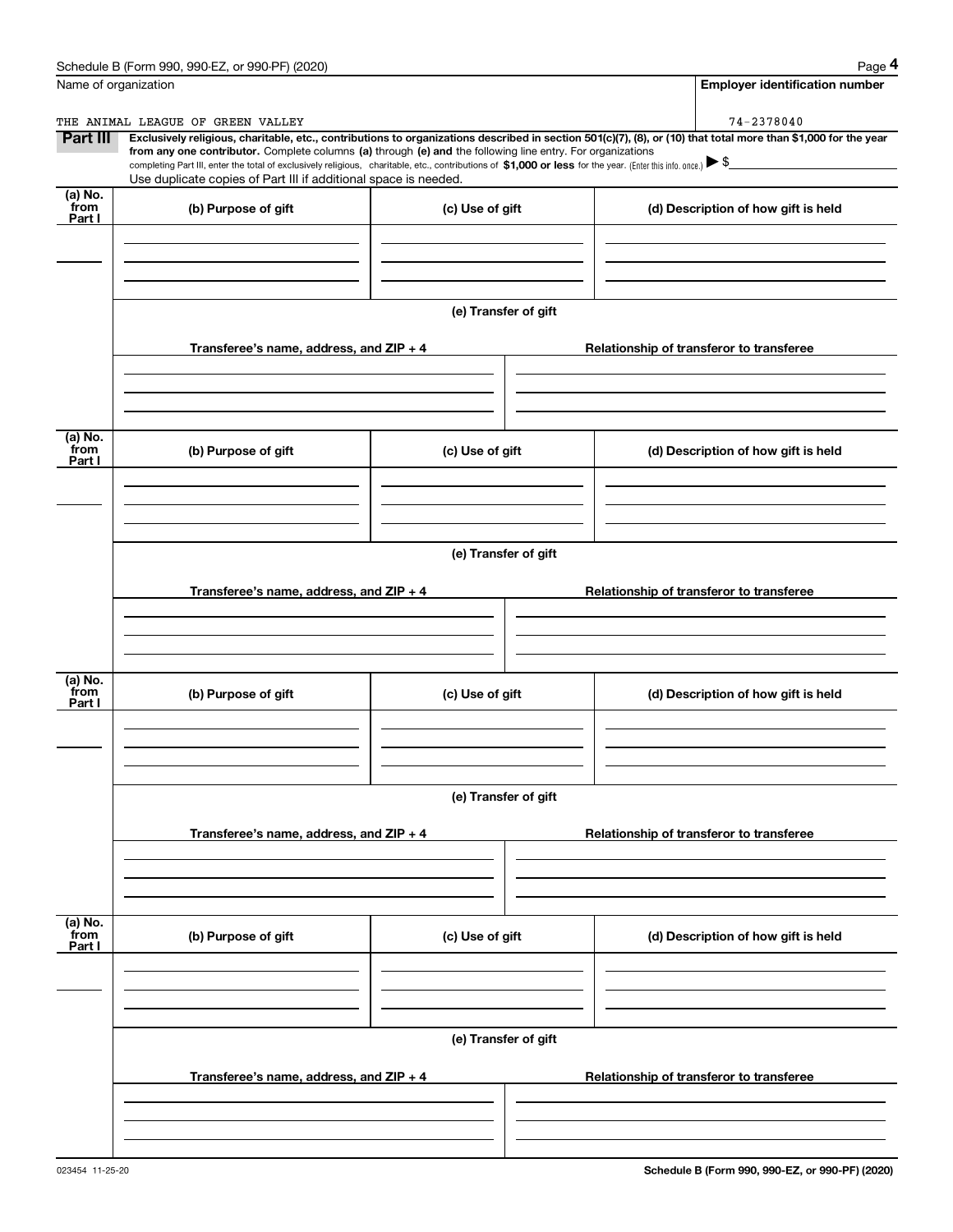|         | <b>SCHEDULE D</b><br>(Form 990)                        |                                                                                                                                                                     | <b>Supplemental Financial Statements</b><br>Complete if the organization answered "Yes" on Form 990,<br>Part IV, line 6, 7, 8, 9, 10, 11a, 11b, 11c, 11d, 11e, 11f, 12a, or 12b. |    | OMB No. 1545-0047<br><b>Open to Public</b> |    |
|---------|--------------------------------------------------------|---------------------------------------------------------------------------------------------------------------------------------------------------------------------|----------------------------------------------------------------------------------------------------------------------------------------------------------------------------------|----|--------------------------------------------|----|
|         | Department of the Treasury<br>Internal Revenue Service |                                                                                                                                                                     | Attach to Form 990.<br>Go to www.irs.gov/Form990 for instructions and the latest information.                                                                                    |    | <b>Inspection</b>                          |    |
|         | Name of the organization                               |                                                                                                                                                                     |                                                                                                                                                                                  |    | <b>Employer identification number</b>      |    |
|         |                                                        | THE ANIMAL LEAGUE OF GREEN VALLEY                                                                                                                                   |                                                                                                                                                                                  |    | 74-2378040                                 |    |
| Part I  |                                                        |                                                                                                                                                                     | Organizations Maintaining Donor Advised Funds or Other Similar Funds or Accounts. Complete if the                                                                                |    |                                            |    |
|         |                                                        | organization answered "Yes" on Form 990, Part IV, line 6.                                                                                                           |                                                                                                                                                                                  |    |                                            |    |
|         |                                                        |                                                                                                                                                                     | (a) Donor advised funds                                                                                                                                                          |    | (b) Funds and other accounts               |    |
| 1       |                                                        |                                                                                                                                                                     |                                                                                                                                                                                  |    |                                            |    |
| 2       |                                                        | Aggregate value of contributions to (during year)                                                                                                                   |                                                                                                                                                                                  |    |                                            |    |
| з       |                                                        | Aggregate value of grants from (during year)                                                                                                                        |                                                                                                                                                                                  |    |                                            |    |
| 4       | Aggregate value at end of year                         |                                                                                                                                                                     |                                                                                                                                                                                  |    |                                            |    |
| 5       |                                                        |                                                                                                                                                                     | Did the organization inform all donors and donor advisors in writing that the assets held in donor advised funds                                                                 |    |                                            |    |
|         |                                                        |                                                                                                                                                                     |                                                                                                                                                                                  |    | Yes                                        | No |
| 6       |                                                        |                                                                                                                                                                     | Did the organization inform all grantees, donors, and donor advisors in writing that grant funds can be used only                                                                |    |                                            |    |
|         |                                                        |                                                                                                                                                                     | for charitable purposes and not for the benefit of the donor or donor advisor, or for any other purpose conferring                                                               |    |                                            |    |
| Part II | impermissible private benefit?                         |                                                                                                                                                                     | Conservation Easements. Complete if the organization answered "Yes" on Form 990, Part IV, line 7.                                                                                |    | Yes                                        | No |
|         |                                                        |                                                                                                                                                                     |                                                                                                                                                                                  |    |                                            |    |
| 1.      |                                                        | Purpose(s) of conservation easements held by the organization (check all that apply).<br>Preservation of land for public use (for example, recreation or education) | Preservation of a historically important land area                                                                                                                               |    |                                            |    |
|         |                                                        | Protection of natural habitat                                                                                                                                       | Preservation of a certified historic structure                                                                                                                                   |    |                                            |    |
|         |                                                        | Preservation of open space                                                                                                                                          |                                                                                                                                                                                  |    |                                            |    |
| 2       |                                                        |                                                                                                                                                                     | Complete lines 2a through 2d if the organization held a qualified conservation contribution in the form of a conservation easement on the last                                   |    |                                            |    |
|         | day of the tax year.                                   |                                                                                                                                                                     |                                                                                                                                                                                  |    | Held at the End of the Tax Year            |    |
|         |                                                        |                                                                                                                                                                     |                                                                                                                                                                                  | 2a |                                            |    |
|         |                                                        | Total acreage restricted by conservation easements                                                                                                                  |                                                                                                                                                                                  | 2b |                                            |    |
|         |                                                        |                                                                                                                                                                     |                                                                                                                                                                                  | 2c |                                            |    |
| d       |                                                        |                                                                                                                                                                     | Number of conservation easements included in (c) acquired after 7/25/06, and not on a historic structure                                                                         |    |                                            |    |
|         | listed in the National Register                        |                                                                                                                                                                     |                                                                                                                                                                                  | 2d |                                            |    |
| З       |                                                        |                                                                                                                                                                     | Number of conservation easements modified, transferred, released, extinguished, or terminated by the organization during the tax                                                 |    |                                            |    |
|         | $\vee$ ear                                             |                                                                                                                                                                     |                                                                                                                                                                                  |    |                                            |    |
| 4       |                                                        | Number of states where property subject to conservation easement is located $\blacktriangleright$                                                                   |                                                                                                                                                                                  |    |                                            |    |
| 5       |                                                        | Does the organization have a written policy regarding the periodic monitoring, inspection, handling of                                                              |                                                                                                                                                                                  |    |                                            |    |
|         |                                                        | violations, and enforcement of the conservation easements it holds?                                                                                                 |                                                                                                                                                                                  |    | Yes                                        | No |
| 6       |                                                        |                                                                                                                                                                     | Staff and volunteer hours devoted to monitoring, inspecting, handling of violations, and enforcing conservation easements during the year                                        |    |                                            |    |
|         |                                                        |                                                                                                                                                                     |                                                                                                                                                                                  |    |                                            |    |
| 7       |                                                        |                                                                                                                                                                     | Amount of expenses incurred in monitoring, inspecting, handling of violations, and enforcing conservation easements during the year                                              |    |                                            |    |
|         | ▶ \$                                                   |                                                                                                                                                                     |                                                                                                                                                                                  |    |                                            |    |
| 8       |                                                        |                                                                                                                                                                     | Does each conservation easement reported on line 2(d) above satisfy the requirements of section 170(h)(4)(B)(i)                                                                  |    |                                            |    |
|         | and section $170(h)(4)(B)(ii)?$                        |                                                                                                                                                                     |                                                                                                                                                                                  |    | Yes                                        | No |
| 9       |                                                        |                                                                                                                                                                     | In Part XIII, describe how the organization reports conservation easements in its revenue and expense statement and                                                              |    |                                            |    |
|         |                                                        | organization's accounting for conservation easements.                                                                                                               | balance sheet, and include, if applicable, the text of the footnote to the organization's financial statements that describes the                                                |    |                                            |    |
|         | Part III                                               |                                                                                                                                                                     | Organizations Maintaining Collections of Art, Historical Treasures, or Other Similar Assets.                                                                                     |    |                                            |    |
|         |                                                        | Complete if the organization answered "Yes" on Form 990, Part IV, line 8.                                                                                           |                                                                                                                                                                                  |    |                                            |    |
|         |                                                        |                                                                                                                                                                     | 1a If the organization elected, as permitted under FASB ASC 958, not to report in its revenue statement and balance sheet works                                                  |    |                                            |    |
|         |                                                        |                                                                                                                                                                     | of art, historical treasures, or other similar assets held for public exhibition, education, or research in furtherance of public                                                |    |                                            |    |
|         |                                                        |                                                                                                                                                                     | service, provide in Part XIII the text of the footnote to its financial statements that describes these items.                                                                   |    |                                            |    |
|         |                                                        |                                                                                                                                                                     | <b>b</b> If the organization elected, as permitted under FASB ASC 958, to report in its revenue statement and balance sheet works of                                             |    |                                            |    |
|         |                                                        |                                                                                                                                                                     | art, historical treasures, or other similar assets held for public exhibition, education, or research in furtherance of public service,                                          |    |                                            |    |
|         |                                                        | provide the following amounts relating to these items:                                                                                                              |                                                                                                                                                                                  |    |                                            |    |

|                                                                                                                                   | provide the following amounts relating to these items.                                    |  |  |  |
|-----------------------------------------------------------------------------------------------------------------------------------|-------------------------------------------------------------------------------------------|--|--|--|
|                                                                                                                                   | (i)                                                                                       |  |  |  |
|                                                                                                                                   | (ii) Assets included in Form 990, Part X [11] [12] Assets included in Form 990, Part X    |  |  |  |
| If the organization received or held works of art, historical treasures, or other similar assets for financial gain, provide<br>2 |                                                                                           |  |  |  |
|                                                                                                                                   | the following amounts required to be reported under FASB ASC 958 relating to these items: |  |  |  |
|                                                                                                                                   | a Revenue included on Form 990, Part VIII, line 1                                         |  |  |  |
|                                                                                                                                   |                                                                                           |  |  |  |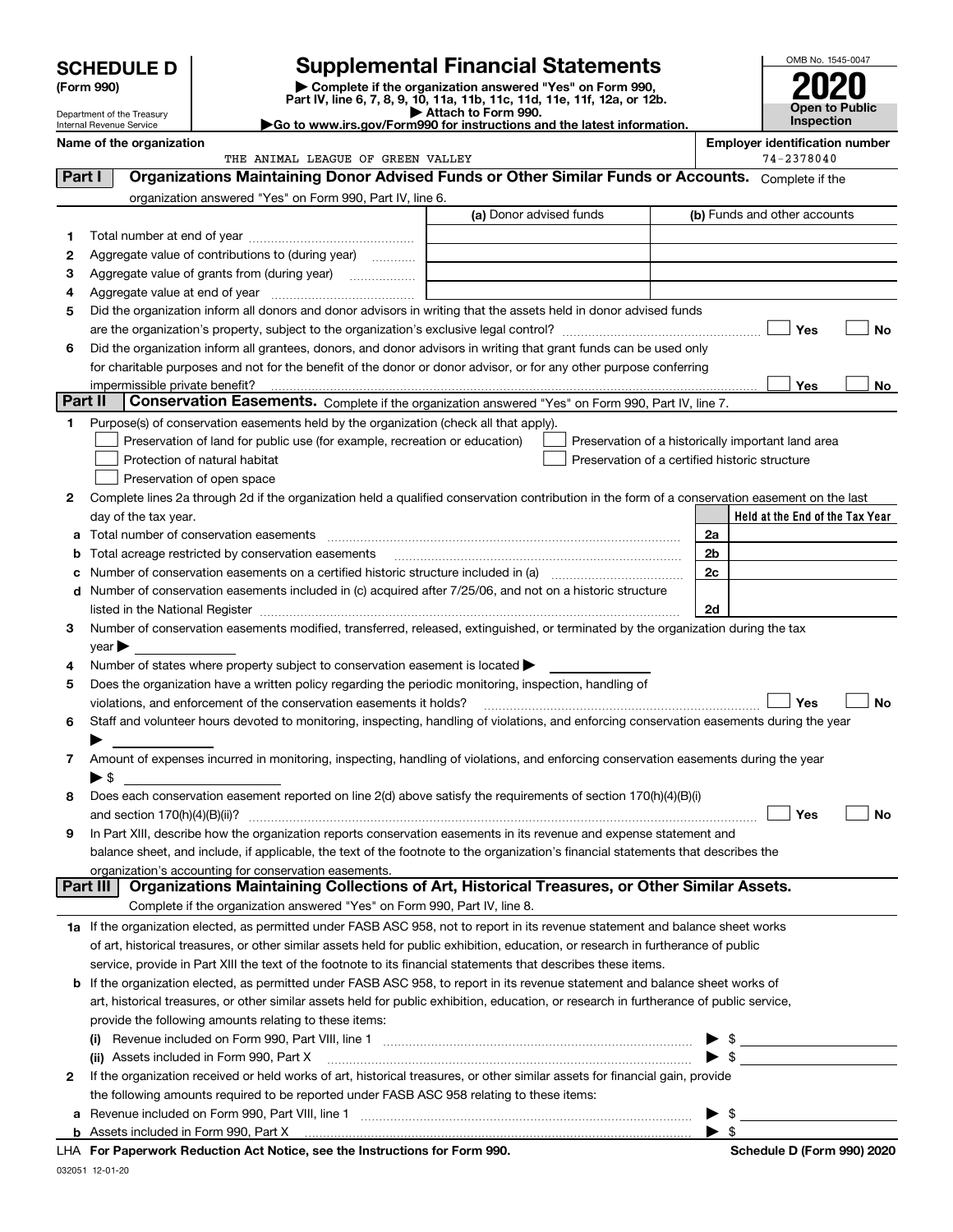|               | Schedule D (Form 990) 2020                                                                                                                                                                                                     | THE ANIMAL LEAGUE OF GREEN VALLEY |                |                                                                                                                                                                                                                                |                 | 74-2378040                                       |                |            | $Page$ 2 |
|---------------|--------------------------------------------------------------------------------------------------------------------------------------------------------------------------------------------------------------------------------|-----------------------------------|----------------|--------------------------------------------------------------------------------------------------------------------------------------------------------------------------------------------------------------------------------|-----------------|--------------------------------------------------|----------------|------------|----------|
| Part III      | Organizations Maintaining Collections of Art, Historical Treasures, or Other Similar Assets                                                                                                                                    |                                   |                |                                                                                                                                                                                                                                |                 |                                                  | (continued)    |            |          |
| 3             | Using the organization's acquisition, accession, and other records, check any of the following that make significant use of its                                                                                                |                                   |                |                                                                                                                                                                                                                                |                 |                                                  |                |            |          |
|               | collection items (check all that apply):                                                                                                                                                                                       |                                   |                |                                                                                                                                                                                                                                |                 |                                                  |                |            |          |
| a             | Public exhibition                                                                                                                                                                                                              | d                                 |                | Loan or exchange program                                                                                                                                                                                                       |                 |                                                  |                |            |          |
| b             | Scholarly research                                                                                                                                                                                                             | е                                 |                | Other and the control of the control of the control of the control of the control of the control of the control of the control of the control of the control of the control of the control of the control of the control of th |                 |                                                  |                |            |          |
| c             | Preservation for future generations                                                                                                                                                                                            |                                   |                |                                                                                                                                                                                                                                |                 |                                                  |                |            |          |
| 4             | Provide a description of the organization's collections and explain how they further the organization's exempt purpose in Part XIII.                                                                                           |                                   |                |                                                                                                                                                                                                                                |                 |                                                  |                |            |          |
| 5             | During the year, did the organization solicit or receive donations of art, historical treasures, or other similar assets                                                                                                       |                                   |                |                                                                                                                                                                                                                                |                 |                                                  |                |            |          |
|               |                                                                                                                                                                                                                                |                                   |                |                                                                                                                                                                                                                                |                 |                                                  | Yes            |            | No       |
|               | Part IV<br>Escrow and Custodial Arrangements. Complete if the organization answered "Yes" on Form 990, Part IV, line 9, or<br>reported an amount on Form 990, Part X, line 21.                                                 |                                   |                |                                                                                                                                                                                                                                |                 |                                                  |                |            |          |
|               | 1a Is the organization an agent, trustee, custodian or other intermediary for contributions or other assets not included                                                                                                       |                                   |                |                                                                                                                                                                                                                                |                 |                                                  |                |            |          |
|               |                                                                                                                                                                                                                                |                                   |                |                                                                                                                                                                                                                                |                 |                                                  | Yes            |            | No       |
|               | <b>b</b> If "Yes," explain the arrangement in Part XIII and complete the following table:                                                                                                                                      |                                   |                |                                                                                                                                                                                                                                |                 |                                                  |                |            |          |
|               |                                                                                                                                                                                                                                |                                   |                |                                                                                                                                                                                                                                |                 |                                                  | Amount         |            |          |
| c             | Beginning balance <b>contract to the contract of the contract of the contract of the contract of the contract of t</b>                                                                                                         |                                   |                |                                                                                                                                                                                                                                | 1c              |                                                  |                |            |          |
|               | Additions during the year manufactured and an according to the year manufactured and according the year manufactured and according the state of the state of the state of the state of the state of the state of the state of  |                                   |                |                                                                                                                                                                                                                                | 1d              |                                                  |                |            |          |
| е             | Distributions during the year measurements are all the state of the state of the state of the state of the state of the state of the state of the state of the state of the state of the state of the state of the state of th |                                   |                |                                                                                                                                                                                                                                | 1e              |                                                  |                |            |          |
| Ť.            | Ending balance manufactured and contact the contract of the contract of the contract of the contract of the contract of the contract of the contract of the contract of the contract of the contract of the contract of the co |                                   |                |                                                                                                                                                                                                                                | 1f              |                                                  |                |            |          |
|               | 2a Did the organization include an amount on Form 990, Part X, line 21, for escrow or custodial account liability?                                                                                                             |                                   |                |                                                                                                                                                                                                                                |                 |                                                  | <b>Yes</b>     |            | No       |
|               | <b>b</b> If "Yes," explain the arrangement in Part XIII. Check here if the explanation has been provided on Part XIII                                                                                                          |                                   |                |                                                                                                                                                                                                                                |                 |                                                  |                |            |          |
| <b>Part V</b> | Endowment Funds. Complete if the organization answered "Yes" on Form 990, Part IV, line 10.                                                                                                                                    |                                   |                |                                                                                                                                                                                                                                |                 |                                                  |                |            |          |
|               |                                                                                                                                                                                                                                | (a) Current year                  | (b) Prior year | (c) Two years back                                                                                                                                                                                                             |                 | (d) Three years back $\vert$ (e) Four years back |                |            |          |
|               | 1a Beginning of year balance                                                                                                                                                                                                   |                                   |                |                                                                                                                                                                                                                                |                 |                                                  |                |            |          |
| b             |                                                                                                                                                                                                                                |                                   |                |                                                                                                                                                                                                                                |                 |                                                  |                |            |          |
|               | Net investment earnings, gains, and losses                                                                                                                                                                                     |                                   |                |                                                                                                                                                                                                                                |                 |                                                  |                |            |          |
| d             |                                                                                                                                                                                                                                |                                   |                |                                                                                                                                                                                                                                |                 |                                                  |                |            |          |
|               | <b>e</b> Other expenditures for facilities                                                                                                                                                                                     |                                   |                |                                                                                                                                                                                                                                |                 |                                                  |                |            |          |
|               | and programs                                                                                                                                                                                                                   |                                   |                |                                                                                                                                                                                                                                |                 |                                                  |                |            |          |
| Ť.            |                                                                                                                                                                                                                                |                                   |                |                                                                                                                                                                                                                                |                 |                                                  |                |            |          |
| g             | End of year balance                                                                                                                                                                                                            |                                   |                |                                                                                                                                                                                                                                |                 |                                                  |                |            |          |
| 2             | Provide the estimated percentage of the current year end balance (line 1g, column (a)) held as:                                                                                                                                |                                   |                |                                                                                                                                                                                                                                |                 |                                                  |                |            |          |
| а             | Board designated or quasi-endowment >                                                                                                                                                                                          |                                   |                |                                                                                                                                                                                                                                |                 |                                                  |                |            |          |
| b             | Permanent endowment >                                                                                                                                                                                                          | %                                 |                |                                                                                                                                                                                                                                |                 |                                                  |                |            |          |
| c             | Term endowment $\blacktriangleright$                                                                                                                                                                                           | %                                 |                |                                                                                                                                                                                                                                |                 |                                                  |                |            |          |
|               | The percentages on lines 2a, 2b, and 2c should equal 100%.<br>3a Are there endowment funds not in the possession of the organization that are held and administered for the organization                                       |                                   |                |                                                                                                                                                                                                                                |                 |                                                  |                |            |          |
|               |                                                                                                                                                                                                                                |                                   |                |                                                                                                                                                                                                                                |                 |                                                  |                | Yes        | No       |
|               | by:<br>(i)                                                                                                                                                                                                                     |                                   |                |                                                                                                                                                                                                                                |                 |                                                  | 3a(i)          |            |          |
|               |                                                                                                                                                                                                                                |                                   |                |                                                                                                                                                                                                                                |                 |                                                  | 3a(ii)         |            |          |
|               |                                                                                                                                                                                                                                |                                   |                |                                                                                                                                                                                                                                |                 |                                                  | 3b             |            |          |
|               | Describe in Part XIII the intended uses of the organization's endowment funds.                                                                                                                                                 |                                   |                |                                                                                                                                                                                                                                |                 |                                                  |                |            |          |
|               | Part VI<br>Land, Buildings, and Equipment.                                                                                                                                                                                     |                                   |                |                                                                                                                                                                                                                                |                 |                                                  |                |            |          |
|               | Complete if the organization answered "Yes" on Form 990, Part IV, line 11a. See Form 990, Part X, line 10.                                                                                                                     |                                   |                |                                                                                                                                                                                                                                |                 |                                                  |                |            |          |
|               | Description of property                                                                                                                                                                                                        | (a) Cost or other                 |                | (b) Cost or other                                                                                                                                                                                                              | (c) Accumulated |                                                  | (d) Book value |            |          |
|               |                                                                                                                                                                                                                                | basis (investment)                |                | basis (other)                                                                                                                                                                                                                  | depreciation    |                                                  |                |            |          |
|               |                                                                                                                                                                                                                                |                                   |                | 111,692.                                                                                                                                                                                                                       |                 |                                                  |                | 111,692.   |          |
|               |                                                                                                                                                                                                                                |                                   |                | 3, 349, 103.                                                                                                                                                                                                                   | 1,110,248.      |                                                  |                | 2,238,855. |          |
|               |                                                                                                                                                                                                                                |                                   |                |                                                                                                                                                                                                                                |                 |                                                  |                |            |          |
|               |                                                                                                                                                                                                                                |                                   |                | 112,397.                                                                                                                                                                                                                       |                 | 57,296.                                          |                |            | 55,101.  |
|               |                                                                                                                                                                                                                                |                                   |                | 90,933.                                                                                                                                                                                                                        |                 | 6, 156.                                          |                |            | 84,777.  |
|               |                                                                                                                                                                                                                                |                                   |                |                                                                                                                                                                                                                                |                 | ▶                                                |                | 2,490,425. |          |

**Schedule D (Form 990) 2020**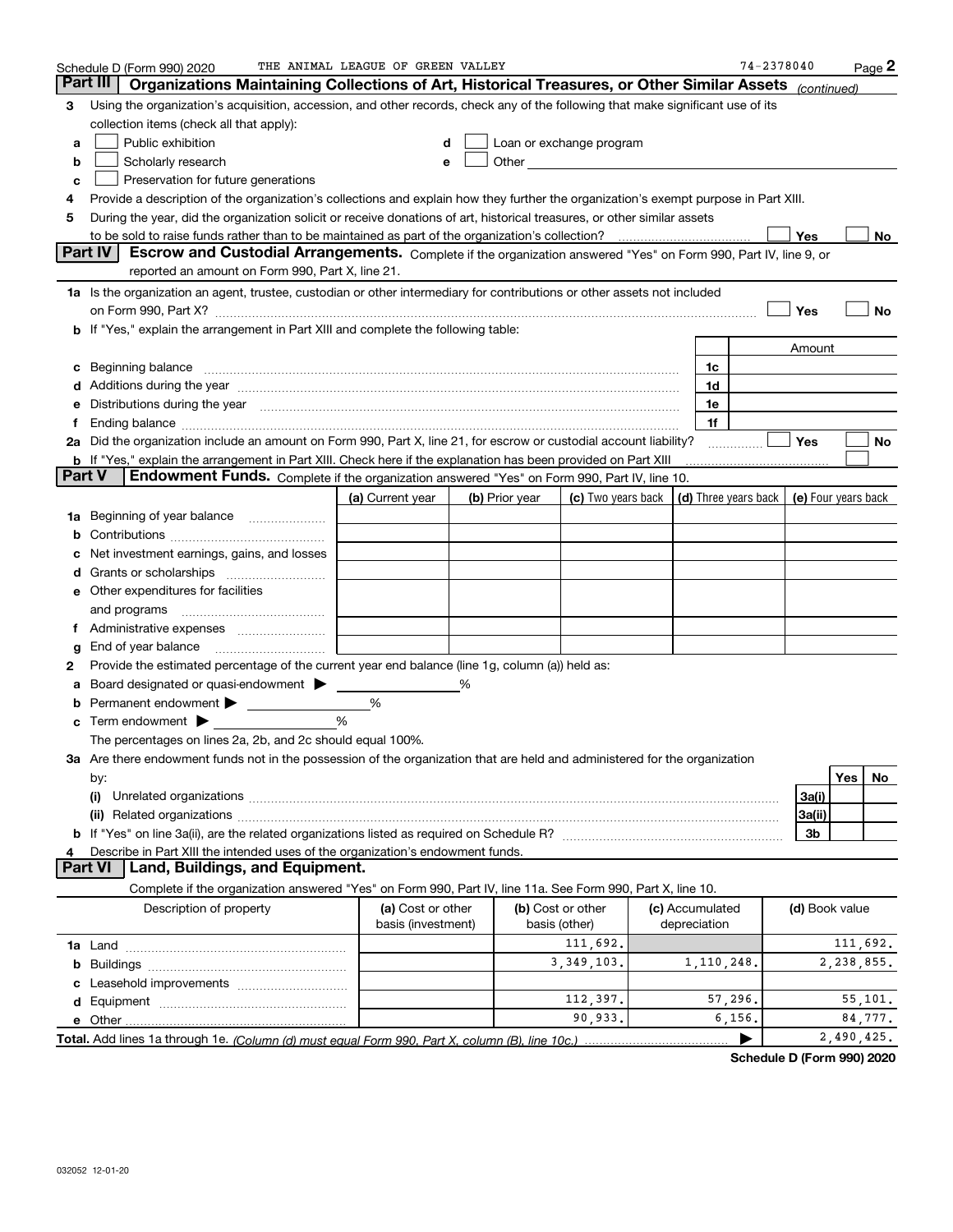Complete if the organization answered "Yes" on Form 990, Part IV, line 11b. See Form 990, Part X, line 12.

| (a) Description of security or category (including name of security)                   | (b) Book value | (c) Method of valuation: Cost or end-of-year market value |
|----------------------------------------------------------------------------------------|----------------|-----------------------------------------------------------|
| (1) Financial derivatives                                                              |                |                                                           |
| (2) Closely held equity interests                                                      |                |                                                           |
| (3) Other                                                                              |                |                                                           |
| OTHER SECURITIES<br>(A)                                                                | 754,018.       | END-OF-YEAR MARKET VALUE                                  |
| (B)                                                                                    |                |                                                           |
| (C)                                                                                    |                |                                                           |
| (D)                                                                                    |                |                                                           |
| (E)                                                                                    |                |                                                           |
| (F)                                                                                    |                |                                                           |
| (G)                                                                                    |                |                                                           |
| (H)                                                                                    |                |                                                           |
| Total. (Col. (b) must equal Form 990, Part X, col. (B) line 12.) $\blacktriangleright$ | 754,018.       |                                                           |

#### **Part VIII Investments - Program Related.**

Complete if the organization answered "Yes" on Form 990, Part IV, line 11c. See Form 990, Part X, line 13.

| (a) Description of investment                                                          | (b) Book value | (c) Method of valuation: Cost or end-of-year market value |
|----------------------------------------------------------------------------------------|----------------|-----------------------------------------------------------|
| (1)                                                                                    |                |                                                           |
| (2)                                                                                    |                |                                                           |
| (3)                                                                                    |                |                                                           |
| (4)                                                                                    |                |                                                           |
| $\frac{1}{2}$                                                                          |                |                                                           |
| (6)                                                                                    |                |                                                           |
| (7)                                                                                    |                |                                                           |
| (8)                                                                                    |                |                                                           |
| (9)                                                                                    |                |                                                           |
| Total. (Col. (b) must equal Form 990, Part X, col. (B) line 13.) $\blacktriangleright$ |                |                                                           |

### **Part IX Other Assets.**

Complete if the organization answered "Yes" on Form 990, Part IV, line 11d. See Form 990, Part X, line 15.

| (a) Description                                                                                                   | (b) Book value |
|-------------------------------------------------------------------------------------------------------------------|----------------|
| (1)                                                                                                               |                |
| (2)                                                                                                               |                |
| (3)                                                                                                               |                |
| (4)                                                                                                               |                |
| (5)                                                                                                               |                |
| (6)                                                                                                               |                |
| (7)                                                                                                               |                |
| (8)                                                                                                               |                |
| (9)                                                                                                               |                |
|                                                                                                                   |                |
| <b>Other Liabilities.</b><br><b>Part X</b>                                                                        |                |
| Complete if the organization answered "Yes" on Form 990, Part IV, line 11e or 11f. See Form 990, Part X, line 25. |                |
| (a) Description of liability<br>1.                                                                                | (b) Book value |
| Federal income taxes                                                                                              |                |
| (2)                                                                                                               |                |

(3)(4)(5) (6)(7)(8)(9)

**Total.**  *(Column (b) must equal Form 990, Part X, col. (B) line 25.)* 

**2.**Liability for uncertain tax positions. In Part XIII, provide the text of the footnote to the organization's financial statements that reports the

organization's liability for uncertain tax positions under FASB ASC 740. Check here if the text of the footnote has been provided in Part XIII

 $\boxed{\mathbf{X}}$ 

 $\blacktriangleright$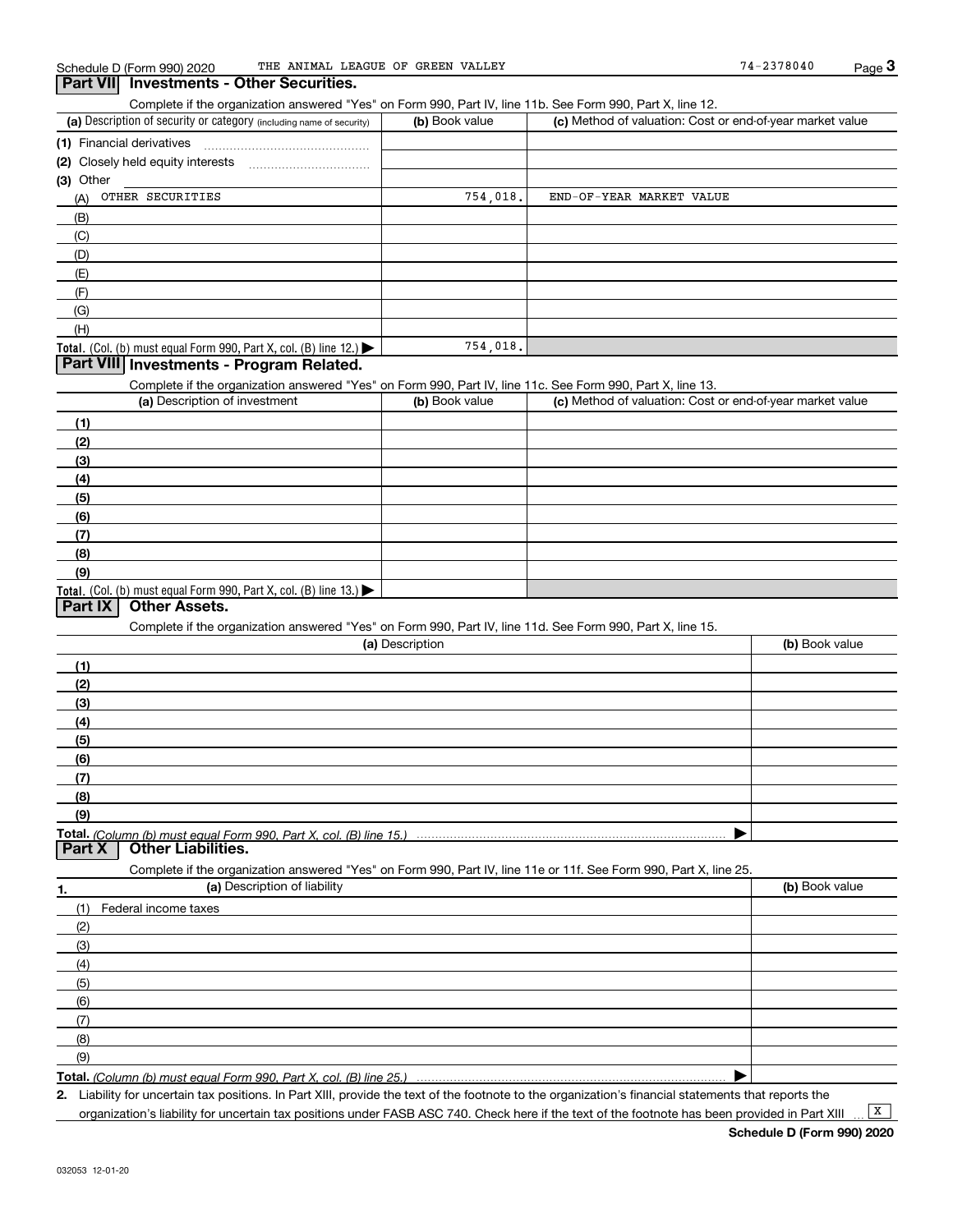|            | 74-2378040     |          |                | THE ANIMAL LEAGUE OF GREEN VALLEY<br>Schedule D (Form 990) 2020                                                                                                               |    |
|------------|----------------|----------|----------------|-------------------------------------------------------------------------------------------------------------------------------------------------------------------------------|----|
|            |                |          |                | Reconciliation of Revenue per Audited Financial Statements With Revenue per Return.<br><b>Part XI</b>                                                                         |    |
|            |                |          |                | Complete if the organization answered "Yes" on Form 990, Part IV, line 12a.                                                                                                   |    |
| 1,882,189. | $\blacksquare$ |          |                | Total revenue, gains, and other support per audited financial statements                                                                                                      | 1. |
|            |                |          |                | Amounts included on line 1 but not on Form 990, Part VIII, line 12:                                                                                                           | 2  |
|            |                | 19,034.  | 2a             | Net unrealized gains (losses) on investments [111] [12] matter and all the values of the values of the values                                                                 | a  |
|            |                | 451,815. | 2 <sub>b</sub> |                                                                                                                                                                               | b  |
|            |                |          | 2c             |                                                                                                                                                                               | c  |
|            |                | 11,500.  | 2d             | Other (Describe in Part XIII.)                                                                                                                                                | d  |
| 482,349.   | 2e             |          |                | e Add lines 2a through 2d                                                                                                                                                     |    |
| 1,399,840. | 3              |          |                |                                                                                                                                                                               | 3  |
|            |                |          |                | Amounts included on Form 990, Part VIII, line 12, but not on line 1:                                                                                                          | 4  |
|            |                |          | 4a             | Investment expenses not included on Form 990, Part VIII, line 7b                                                                                                              | a  |
|            |                |          | 4b             | Other (Describe in Part XIII.)                                                                                                                                                | b  |
| 0.         | 4c             |          |                | Add lines 4a and 4b                                                                                                                                                           |    |
| 1,399,840. | 5              |          |                | Total revenue. Add lines 3 and 4c. (This must equal Form 990, Part I, line 12.)                                                                                               |    |
|            |                |          |                | Part XII   Reconciliation of Expenses per Audited Financial Statements With Expenses per Return.                                                                              |    |
|            |                |          |                | Complete if the organization answered "Yes" on Form 990, Part IV, line 12a.                                                                                                   |    |
| 1,438,530. | 1.             |          |                |                                                                                                                                                                               | 1. |
|            |                |          |                | Amounts included on line 1 but not on Form 990, Part IX, line 25:                                                                                                             | 2  |
|            |                | 451,815. | 2a             |                                                                                                                                                                               | a  |
|            |                |          | 2 <sub>b</sub> | Prior year adjustments material contracts and all prior year adjustments and continuum and the contracts of the                                                               | b  |
|            |                |          |                |                                                                                                                                                                               |    |
|            |                |          | 2c             | Other losses<br>c                                                                                                                                                             |    |
|            |                | 11,500.  | 2d             |                                                                                                                                                                               |    |
| 463, 315.  | 2e             |          |                |                                                                                                                                                                               | е  |
| 975, 215.  | 3              |          |                | Add lines 2a through 2d <b>contract and a contract and a contract a</b> contract a contract and a contract a contract a                                                       | З  |
|            |                |          |                | Amounts included on Form 990, Part IX, line 25, but not on line 1:                                                                                                            | 4  |
|            |                |          | 4a             |                                                                                                                                                                               | a  |
|            |                |          | 4 <sub>b</sub> |                                                                                                                                                                               | b  |
| 0.         | 4c             |          |                | c Add lines 4a and 4b                                                                                                                                                         |    |
| 975, 215.  | 5              |          |                | Total expenses. Add lines 3 and 4c. (This must equal Form 990, Part I, line 18.) <b>Conservers</b> Expenses. Add lines 3 and 4c. (This must equal Form 990, Part I, line 18.) | 5  |

PART X, LINE 2:

THE LEAGUE IS ORGANIZED AS AN ARIZONA NONPROFIT CORPORATION AND HAS BEEN

RECOGNIZED BY THE INTERNAL REVENUE SERVICE ("IRS"), AS EXEMPT FROM FEDERAL

INCOME TAXES UNDER SECTION 501(A) OF THE INTERNAL REVENUE CODE, AS AN

ORGANIZATION DESCRIBED IN SECTION 501(C)(3), WHICH QUALIFIES FOR THE

CHARITABLE CONTRIBUTION DEDUCTION UNDER SECTION 170(B)(1)(A)(VI) AND

(VIII), AND HAS BEEN DETERMINED NOT TO BE A PRIVATE FOUNDATION UNDER

SECTIONS 509(A)(1) AND (3), RESPECTIVELY. THE LEAGUE IS ANNUALLY REQUIRED

TO FILE A RETURN OF ORGANIZATION EXEMPT FROM INCOME TAX (FORM 990) WITH

THE IRS. IN ADDITION, THE LEAGUE IS SUBJECT TO INCOME TAX ON NET INCOME

THAT IS DERIVED FROM BUSINESS ACTIVITIES THAT ARE UNRELATED TO THEIR

EXEMPT PURPOSES. THE LEAGUE HAS DETERMINED IT IS NOT SUBJECT TO UNRELATED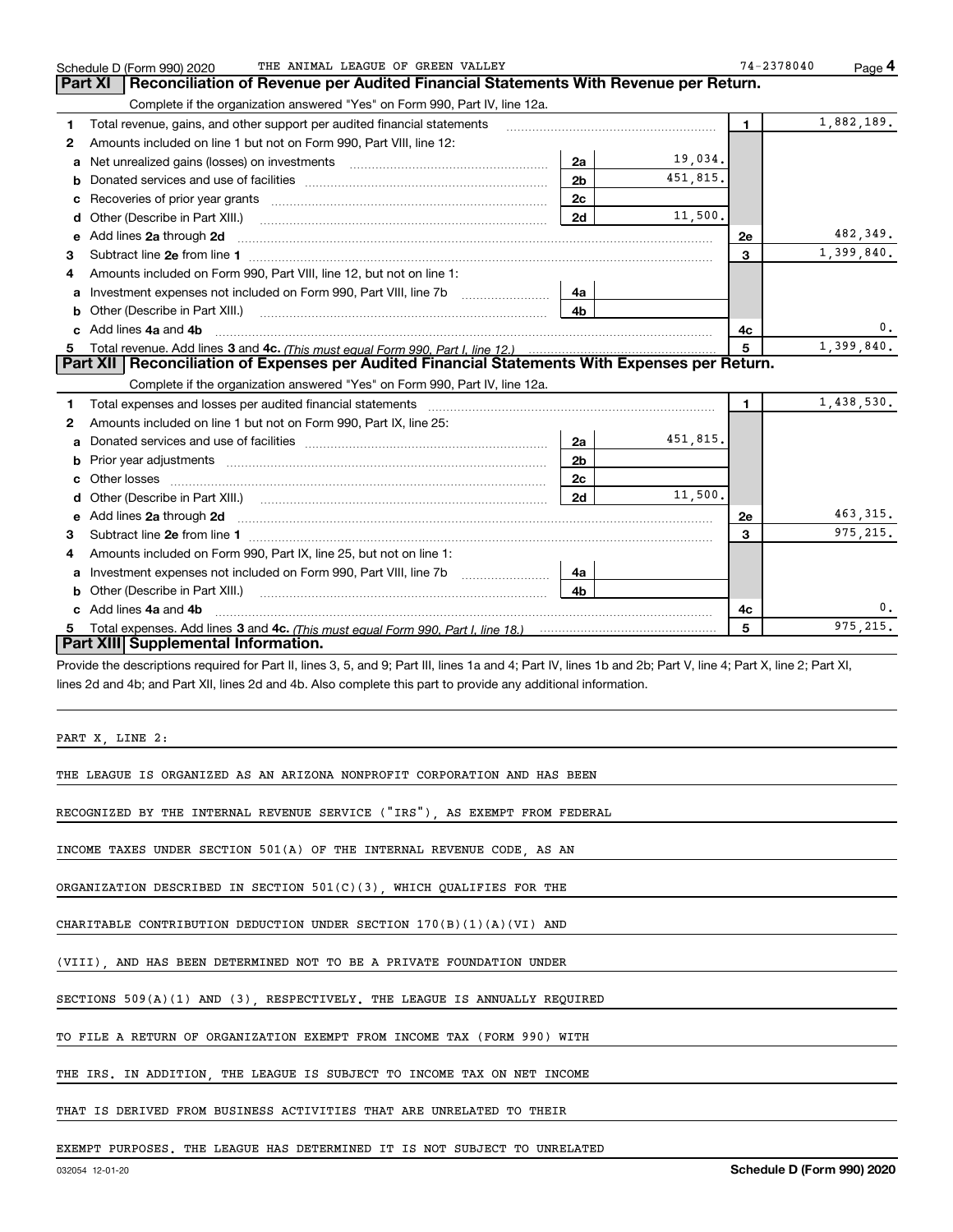*(continued)* **Part XIII Supplemental Information** 

BUSINESS INCOME TAX AND HAS NOT FILED AN EXEMPT ORGANIZATION BUSINESS

INCOME TAX RETURN (FORM 990-T) WITH THE IRS.

THE LEAGUE BELIEVES THAT IT HAS APPROPRIATE SUPPORT FOR ANY TAX POSITIONS

TAKEN AFFECTING ITS ANNUAL FILING REQUIREMENTS AND, AS SUCH, DOES NOT HAVE

ANY UNCERTAIN TAX POSITIONS THAT ARE MATERIAL TO THE FINANCIAL STATEMENTS.

THE LEAGUE WOULD RECOGNIZE FUTURE ACCRUED INTEREST AND PENALTIES RELATED

TO UNRECOGNIZED TAX BENEFITS AND LIABILITIES IN INCOME TAX EXPENSE IF SUCH

INTEREST AND PENALTIES ARE INCURRED.

PART XI, LINE 2D - OTHER ADJUSTMENTS:

FUNDRAISING EXPENSE

PART XII, LINE 2D - OTHER ADJUSTMENTS:

FUNDRAISING EXPENSE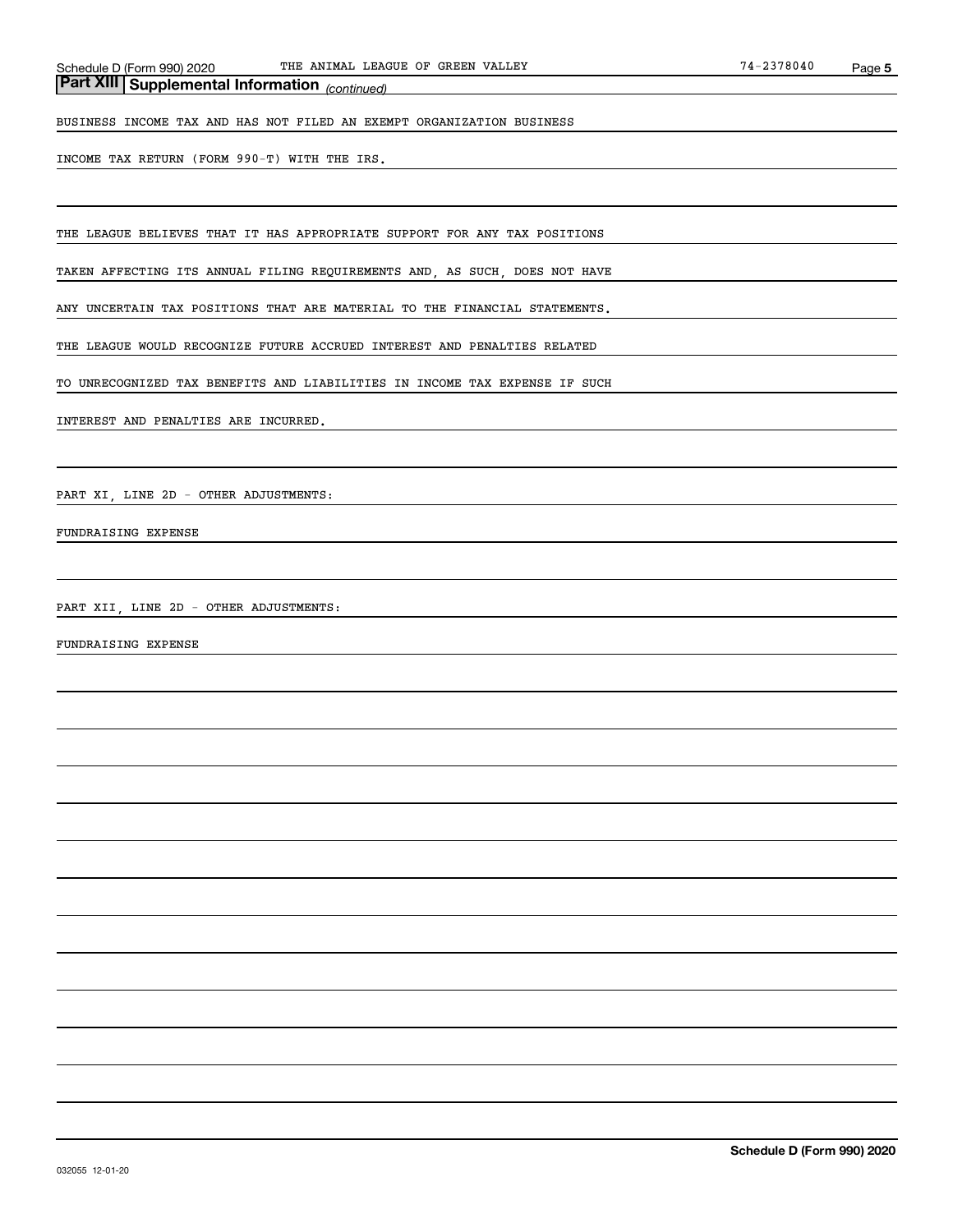| <b>SCHEDULE G</b>                                            |                                  | <b>Supplemental Information Regarding Fundraising or Gaming Activities</b>                                                                                          |     |                                 |                                       |                                   | OMB No. 1545-0047                     |
|--------------------------------------------------------------|----------------------------------|---------------------------------------------------------------------------------------------------------------------------------------------------------------------|-----|---------------------------------|---------------------------------------|-----------------------------------|---------------------------------------|
| (Form 990 or 990-EZ)                                         |                                  | Complete if the organization answered "Yes" on Form 990, Part IV, line 17, 18, or 19, or if the<br>organization entered more than \$15,000 on Form 990-EZ, line 6a. |     |                                 |                                       |                                   |                                       |
| Department of the Treasury                                   |                                  | Attach to Form 990 or Form 990-EZ.                                                                                                                                  |     |                                 |                                       |                                   | <b>Open to Public</b>                 |
| Internal Revenue Service                                     |                                  | Go to www.irs.gov/Form990 for instructions and the latest information.                                                                                              |     |                                 |                                       |                                   | Inspection                            |
| Name of the organization                                     |                                  |                                                                                                                                                                     |     |                                 |                                       | 74-2378040                        | <b>Employer identification number</b> |
| Part I                                                       |                                  | THE ANIMAL LEAGUE OF GREEN VALLEY                                                                                                                                   |     |                                 |                                       |                                   |                                       |
|                                                              | required to complete this part.  | Fundraising Activities. Complete if the organization answered "Yes" on Form 990, Part IV, line 17. Form 990-EZ filers are not                                       |     |                                 |                                       |                                   |                                       |
|                                                              |                                  | 1 Indicate whether the organization raised funds through any of the following activities. Check all that apply.                                                     |     |                                 |                                       |                                   |                                       |
| Mail solicitations<br>a                                      |                                  | е                                                                                                                                                                   |     |                                 | Solicitation of non-government grants |                                   |                                       |
| b                                                            | Internet and email solicitations | f                                                                                                                                                                   |     |                                 | Solicitation of government grants     |                                   |                                       |
| Phone solicitations<br>c                                     |                                  | Special fundraising events<br>g                                                                                                                                     |     |                                 |                                       |                                   |                                       |
| In-person solicitations<br>d                                 |                                  |                                                                                                                                                                     |     |                                 |                                       |                                   |                                       |
|                                                              |                                  | 2 a Did the organization have a written or oral agreement with any individual (including officers, directors, trustees, or                                          |     |                                 |                                       |                                   |                                       |
|                                                              |                                  | key employees listed in Form 990, Part VII) or entity in connection with professional fundraising services?                                                         |     |                                 |                                       | <b>Yes</b>                        | <b>No</b>                             |
|                                                              |                                  | b If "Yes," list the 10 highest paid individuals or entities (fundraisers) pursuant to agreements under which the fundraiser is to be                               |     |                                 |                                       |                                   |                                       |
| compensated at least \$5,000 by the organization.            |                                  |                                                                                                                                                                     |     |                                 |                                       |                                   |                                       |
|                                                              |                                  |                                                                                                                                                                     |     | (iii) Did<br>fundraiser         |                                       | (v) Amount paid                   | (vi) Amount paid                      |
| (i) Name and address of individual<br>or entity (fundraiser) |                                  | (ii) Activity                                                                                                                                                       |     | have custody                    | (iv) Gross receipts<br>from activity  | to (or retained by)<br>fundraiser | to (or retained by)                   |
|                                                              |                                  |                                                                                                                                                                     |     | or control of<br>contributions? |                                       | listed in col. (i)                | organization                          |
|                                                              |                                  |                                                                                                                                                                     | Yes | <b>No</b>                       |                                       |                                   |                                       |
|                                                              |                                  |                                                                                                                                                                     |     |                                 |                                       |                                   |                                       |
|                                                              |                                  |                                                                                                                                                                     |     |                                 |                                       |                                   |                                       |
|                                                              |                                  |                                                                                                                                                                     |     |                                 |                                       |                                   |                                       |
|                                                              |                                  |                                                                                                                                                                     |     |                                 |                                       |                                   |                                       |
|                                                              |                                  |                                                                                                                                                                     |     |                                 |                                       |                                   |                                       |
|                                                              |                                  |                                                                                                                                                                     |     |                                 |                                       |                                   |                                       |
|                                                              |                                  |                                                                                                                                                                     |     |                                 |                                       |                                   |                                       |
|                                                              |                                  |                                                                                                                                                                     |     |                                 |                                       |                                   |                                       |
|                                                              |                                  |                                                                                                                                                                     |     |                                 |                                       |                                   |                                       |
|                                                              |                                  |                                                                                                                                                                     |     |                                 |                                       |                                   |                                       |
|                                                              |                                  |                                                                                                                                                                     |     |                                 |                                       |                                   |                                       |
|                                                              |                                  |                                                                                                                                                                     |     |                                 |                                       |                                   |                                       |
|                                                              |                                  |                                                                                                                                                                     |     |                                 |                                       |                                   |                                       |
|                                                              |                                  |                                                                                                                                                                     |     |                                 |                                       |                                   |                                       |
|                                                              |                                  |                                                                                                                                                                     |     |                                 |                                       |                                   |                                       |
|                                                              |                                  |                                                                                                                                                                     |     |                                 |                                       |                                   |                                       |
|                                                              |                                  |                                                                                                                                                                     |     |                                 |                                       |                                   |                                       |
|                                                              |                                  |                                                                                                                                                                     |     |                                 |                                       |                                   |                                       |
|                                                              |                                  |                                                                                                                                                                     |     |                                 |                                       |                                   |                                       |
| Total                                                        |                                  | 3 List all states in which the organization is registered or licensed to solicit contributions or has been notified it is exempt from registration                  |     |                                 |                                       |                                   |                                       |
| or licensing.                                                |                                  |                                                                                                                                                                     |     |                                 |                                       |                                   |                                       |
|                                                              |                                  |                                                                                                                                                                     |     |                                 |                                       |                                   |                                       |
|                                                              |                                  |                                                                                                                                                                     |     |                                 |                                       |                                   |                                       |
|                                                              |                                  |                                                                                                                                                                     |     |                                 |                                       |                                   |                                       |
|                                                              |                                  |                                                                                                                                                                     |     |                                 |                                       |                                   |                                       |
|                                                              |                                  |                                                                                                                                                                     |     |                                 |                                       |                                   |                                       |

LHA For Paperwork Reduction Act Notice, see the Instructions for Form 990 or 990-EZ. Schedule G (Form 990 or 990-EZ) 2020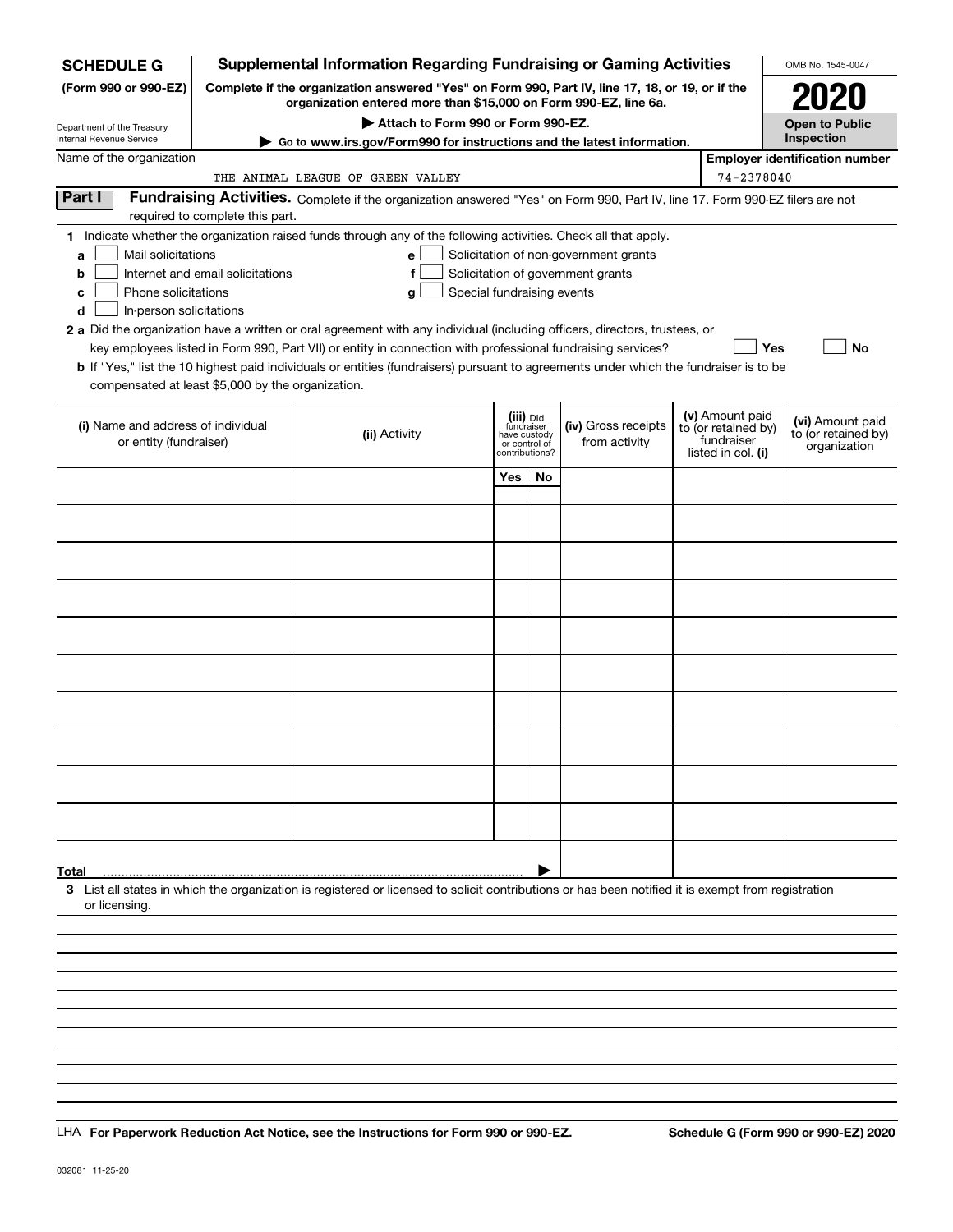**2**

**Part II** | Fundraising Events. Complete if the organization answered "Yes" on Form 990, Part IV, line 18, or reported more than \$15,000

|                 |          | of fundraising event contributions and gross income on Form 990-EZ, lines 1 and 6b. List events with gross receipts greater than \$5,000. |                                 |                         |                  |                            |
|-----------------|----------|-------------------------------------------------------------------------------------------------------------------------------------------|---------------------------------|-------------------------|------------------|----------------------------|
|                 |          |                                                                                                                                           | (a) Event $#1$                  | $(b)$ Event #2          | (c) Other events | (d) Total events           |
|                 |          |                                                                                                                                           |                                 |                         | <b>NONE</b>      | (add col. (a) through      |
|                 |          |                                                                                                                                           | AMERICAN BANDSTANDMISCELLANEOUS |                         |                  |                            |
|                 |          |                                                                                                                                           | (event type)                    | (event type)            | (total number)   | col. (c)                   |
| Revenue         |          |                                                                                                                                           |                                 |                         |                  |                            |
|                 | 1.       |                                                                                                                                           | 18,438.                         | 6,481.                  |                  | 24,919.                    |
|                 |          |                                                                                                                                           |                                 |                         |                  |                            |
|                 |          |                                                                                                                                           |                                 |                         |                  |                            |
|                 |          |                                                                                                                                           |                                 |                         |                  |                            |
|                 | 3        | Gross income (line 1 minus line 2)                                                                                                        | 18,438.                         | 6,481.                  |                  | 24,919.                    |
|                 |          |                                                                                                                                           |                                 |                         |                  |                            |
|                 |          |                                                                                                                                           |                                 |                         |                  |                            |
|                 |          |                                                                                                                                           |                                 |                         |                  |                            |
|                 | 5        |                                                                                                                                           |                                 |                         |                  |                            |
|                 |          |                                                                                                                                           |                                 |                         |                  |                            |
| Direct Expenses | 6        |                                                                                                                                           |                                 |                         |                  |                            |
|                 |          |                                                                                                                                           |                                 |                         |                  |                            |
|                 | 7        | Food and beverages                                                                                                                        |                                 |                         |                  |                            |
|                 |          |                                                                                                                                           |                                 |                         |                  |                            |
|                 | 8        |                                                                                                                                           |                                 |                         |                  |                            |
|                 | 9        |                                                                                                                                           | 6,084.                          | 5,416.                  |                  | 11,500.                    |
|                 | 10       | Direct expense summary. Add lines 4 through 9 in column (d)                                                                               |                                 |                         | ▶                | 11,500.                    |
|                 |          | 11 Net income summary. Subtract line 10 from line 3, column (d)                                                                           |                                 |                         |                  | 13,419.                    |
|                 | Part III | Gaming. Complete if the organization answered "Yes" on Form 990, Part IV, line 19, or reported more than                                  |                                 |                         |                  |                            |
|                 |          | \$15,000 on Form 990-EZ, line 6a.                                                                                                         |                                 |                         |                  |                            |
|                 |          |                                                                                                                                           |                                 | (b) Pull tabs/instant   |                  | (d) Total gaming (add      |
|                 |          |                                                                                                                                           | (a) Bingo                       | bingo/progressive bingo | (c) Other gaming | col. (a) through col. (c)) |
| Revenue         |          |                                                                                                                                           |                                 |                         |                  |                            |
|                 |          |                                                                                                                                           |                                 |                         |                  |                            |
|                 |          |                                                                                                                                           |                                 |                         |                  |                            |
|                 |          |                                                                                                                                           |                                 |                         |                  |                            |
| Expenses        |          |                                                                                                                                           |                                 |                         |                  |                            |
|                 | 3        |                                                                                                                                           |                                 |                         |                  |                            |
|                 |          |                                                                                                                                           |                                 |                         |                  |                            |
| Direct          | 4        |                                                                                                                                           |                                 |                         |                  |                            |
|                 |          |                                                                                                                                           |                                 |                         |                  |                            |
|                 |          | 5 Other direct expenses                                                                                                                   |                                 |                         |                  |                            |
|                 |          |                                                                                                                                           | %<br>Yes                        | Yes<br>%                | Yes<br>%         |                            |
|                 | 6.       | Volunteer labor                                                                                                                           | No                              | No                      | No               |                            |
|                 |          |                                                                                                                                           |                                 |                         |                  |                            |
|                 | 7        | Direct expense summary. Add lines 2 through 5 in column (d)                                                                               |                                 |                         |                  |                            |
|                 |          |                                                                                                                                           |                                 |                         |                  |                            |
|                 |          |                                                                                                                                           |                                 |                         |                  |                            |
|                 | 8        |                                                                                                                                           |                                 |                         |                  |                            |

**9**Enter the state(s) in which the organization conducts gaming activities:

| <b>a</b> Is the organization licensed to conduct gaming activities in each of these states? |  | Yes | No |
|---------------------------------------------------------------------------------------------|--|-----|----|
| <b>b</b> If "No," explain:                                                                  |  |     |    |

**10 a Yes No** Were any of the organization's gaming licenses revoked, suspended, or terminated during the tax year? ~~~~~~~~~ **b** If "Yes," explain: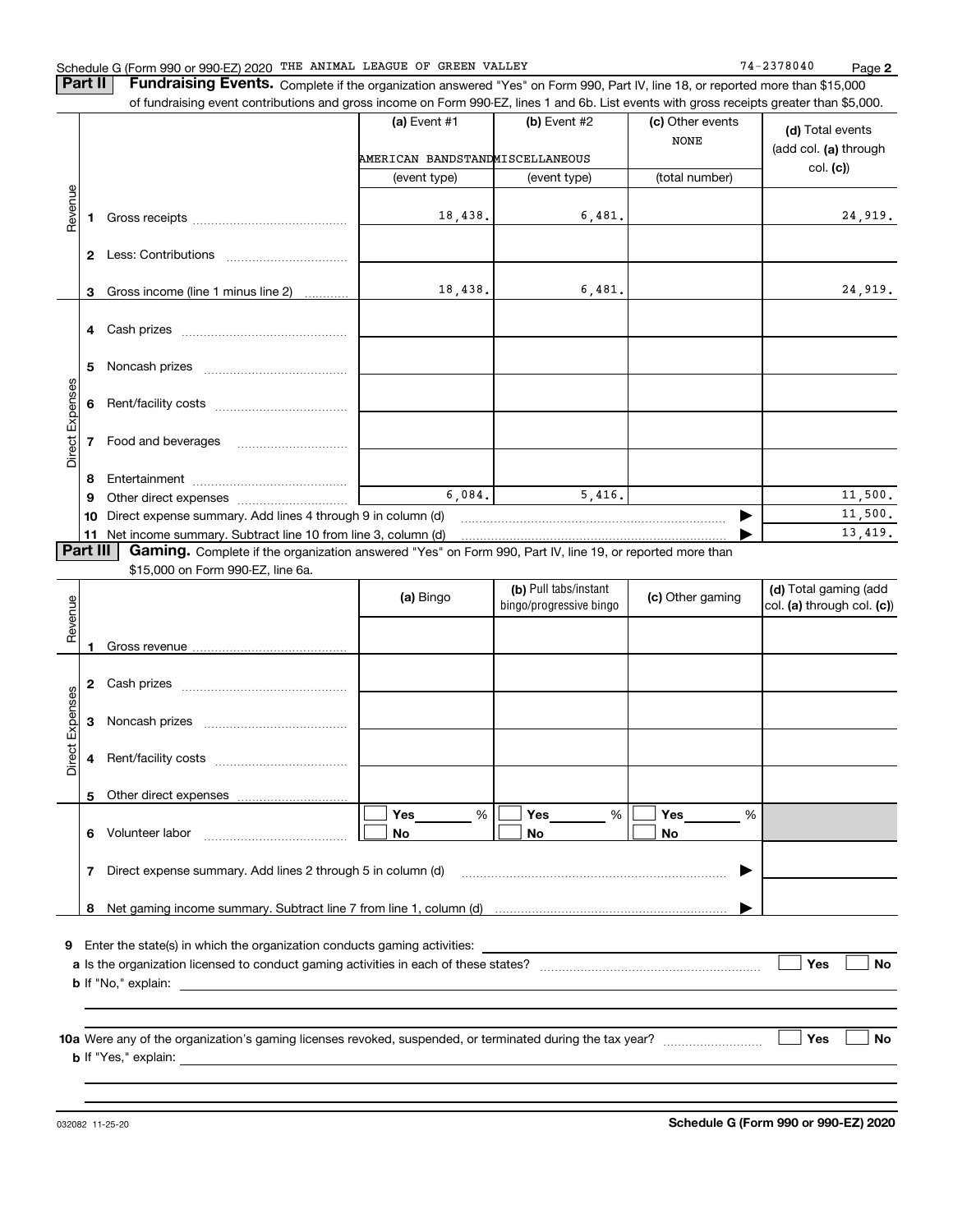| Schedule G (Form 990 or 990-EZ) 2020 THE ANIMAL LEAGUE OF GREEN VALLEY                                                                                                                                                                                       | $74 - 2378040$  |     | Page 3               |
|--------------------------------------------------------------------------------------------------------------------------------------------------------------------------------------------------------------------------------------------------------------|-----------------|-----|----------------------|
|                                                                                                                                                                                                                                                              |                 | Yes | <b>No</b>            |
| 12 Is the organization a grantor, beneficiary or trustee of a trust, or a member of a partnership or other entity formed                                                                                                                                     |                 |     |                      |
|                                                                                                                                                                                                                                                              |                 | Yes | No                   |
| 13 Indicate the percentage of gaming activity conducted in:                                                                                                                                                                                                  |                 |     |                      |
|                                                                                                                                                                                                                                                              | 13а             |     | %                    |
| <b>b</b> An outside facility <i>www.communicality communicality communicality communicality communicality communicality communically communically communically communically communically communically communically communically commu</i>                    | 13 <sub>b</sub> |     | %                    |
| 14 Enter the name and address of the person who prepares the organization's gaming/special events books and records:                                                                                                                                         |                 |     |                      |
| Name $\blacktriangleright$<br><u> 1989 - Andrea Stadt Britain, amerikansk politiker (</u>                                                                                                                                                                    |                 |     |                      |
| Address $\blacktriangleright$<br><u> 1989 - Johann Harry Harry Harry Harry Harry Harry Harry Harry Harry Harry Harry Harry Harry Harry Harry Harry</u>                                                                                                       |                 |     |                      |
| 15a Does the organization have a contract with a third party from whom the organization receives gaming revenue?                                                                                                                                             |                 | Yes | No                   |
|                                                                                                                                                                                                                                                              |                 |     |                      |
|                                                                                                                                                                                                                                                              |                 |     |                      |
| c If "Yes," enter name and address of the third party:                                                                                                                                                                                                       |                 |     |                      |
| Name $\blacktriangleright$<br><u> 1989 - Johann Stoff, amerikansk politiker (</u> † 1908)                                                                                                                                                                    |                 |     |                      |
| Address $\blacktriangleright$                                                                                                                                                                                                                                |                 |     |                      |
| <b>16</b> Gaming manager information:                                                                                                                                                                                                                        |                 |     |                      |
| Name $\blacktriangleright$                                                                                                                                                                                                                                   |                 |     |                      |
|                                                                                                                                                                                                                                                              |                 |     |                      |
| Gaming manager compensation > \$                                                                                                                                                                                                                             |                 |     |                      |
| Description of services provided $\blacktriangleright$                                                                                                                                                                                                       |                 |     |                      |
|                                                                                                                                                                                                                                                              |                 |     |                      |
|                                                                                                                                                                                                                                                              |                 |     |                      |
| Employee<br>Director/officer<br>Independent contractor                                                                                                                                                                                                       |                 |     |                      |
| <b>17</b> Mandatory distributions:                                                                                                                                                                                                                           |                 |     |                      |
| <b>a</b> Is the organization required under state law to make charitable distributions from the gaming proceeds to                                                                                                                                           |                 |     |                      |
| retain the state gaming license?                                                                                                                                                                                                                             |                 |     | $\Box$ Yes $\Box$ No |
| <b>b</b> Enter the amount of distributions required under state law to be distributed to other exempt organizations or spent in the                                                                                                                          |                 |     |                      |
| organization's own exempt activities during the tax year $\triangleright$ \$                                                                                                                                                                                 |                 |     |                      |
| <b>Part IV</b><br>Supplemental Information. Provide the explanations required by Part I, line 2b, columns (iii) and (v); and Part III, lines 9, 9b, 10b,<br>15b, 15c, 16, and 17b, as applicable. Also provide any additional information. See instructions. |                 |     |                      |
|                                                                                                                                                                                                                                                              |                 |     |                      |
|                                                                                                                                                                                                                                                              |                 |     |                      |
|                                                                                                                                                                                                                                                              |                 |     |                      |
|                                                                                                                                                                                                                                                              |                 |     |                      |
|                                                                                                                                                                                                                                                              |                 |     |                      |
|                                                                                                                                                                                                                                                              |                 |     |                      |
|                                                                                                                                                                                                                                                              |                 |     |                      |
|                                                                                                                                                                                                                                                              |                 |     |                      |
|                                                                                                                                                                                                                                                              |                 |     |                      |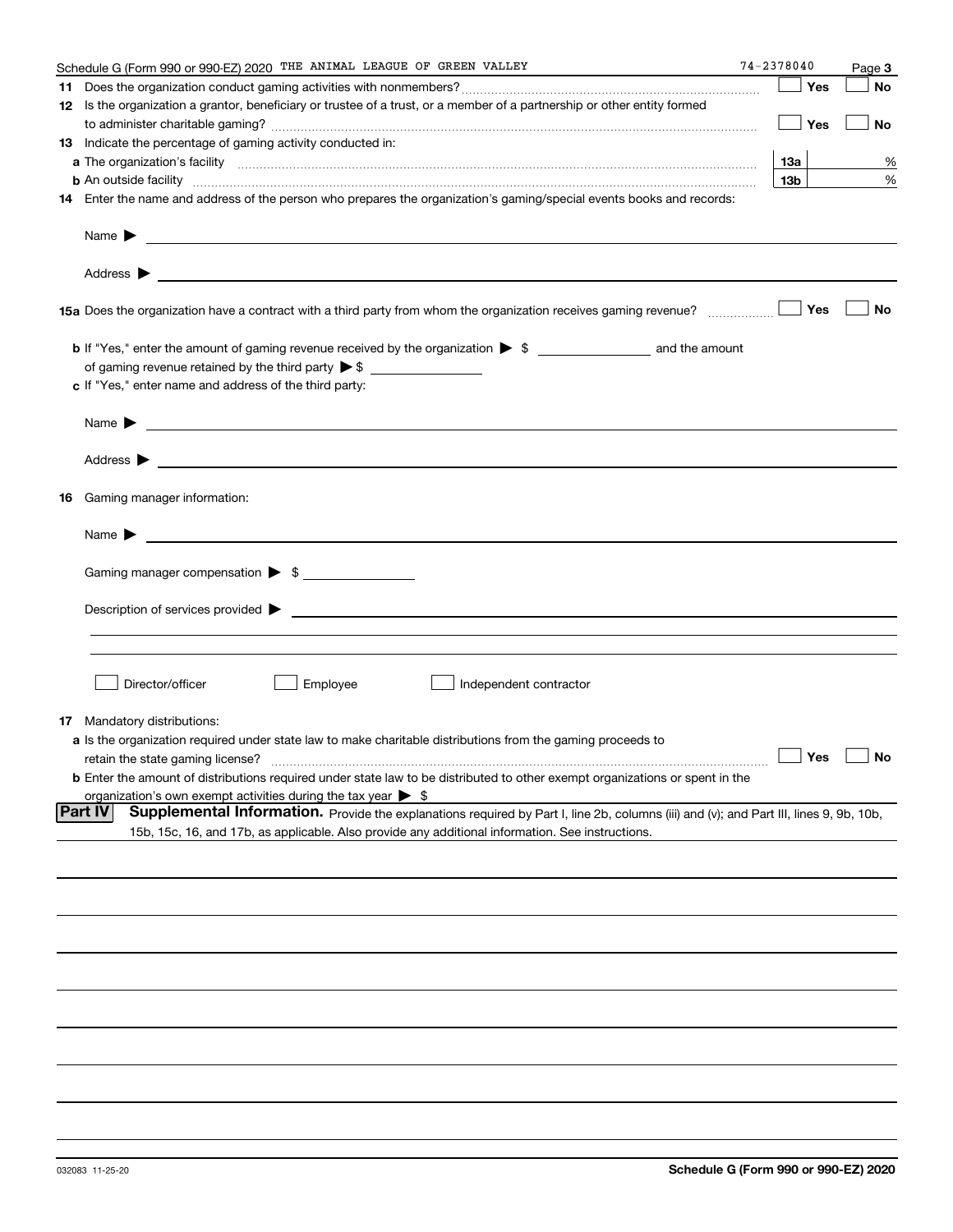| . . | 10011111004 |
|-----|-------------|
|     |             |
|     |             |
|     |             |
|     |             |
|     |             |
|     |             |
|     |             |
|     |             |
|     |             |
|     |             |
|     |             |
|     |             |
|     |             |
|     |             |
|     |             |
|     |             |
|     |             |
|     |             |
|     |             |
|     |             |
|     |             |
|     |             |
|     |             |
|     |             |
|     |             |
|     |             |
|     |             |
|     |             |
|     |             |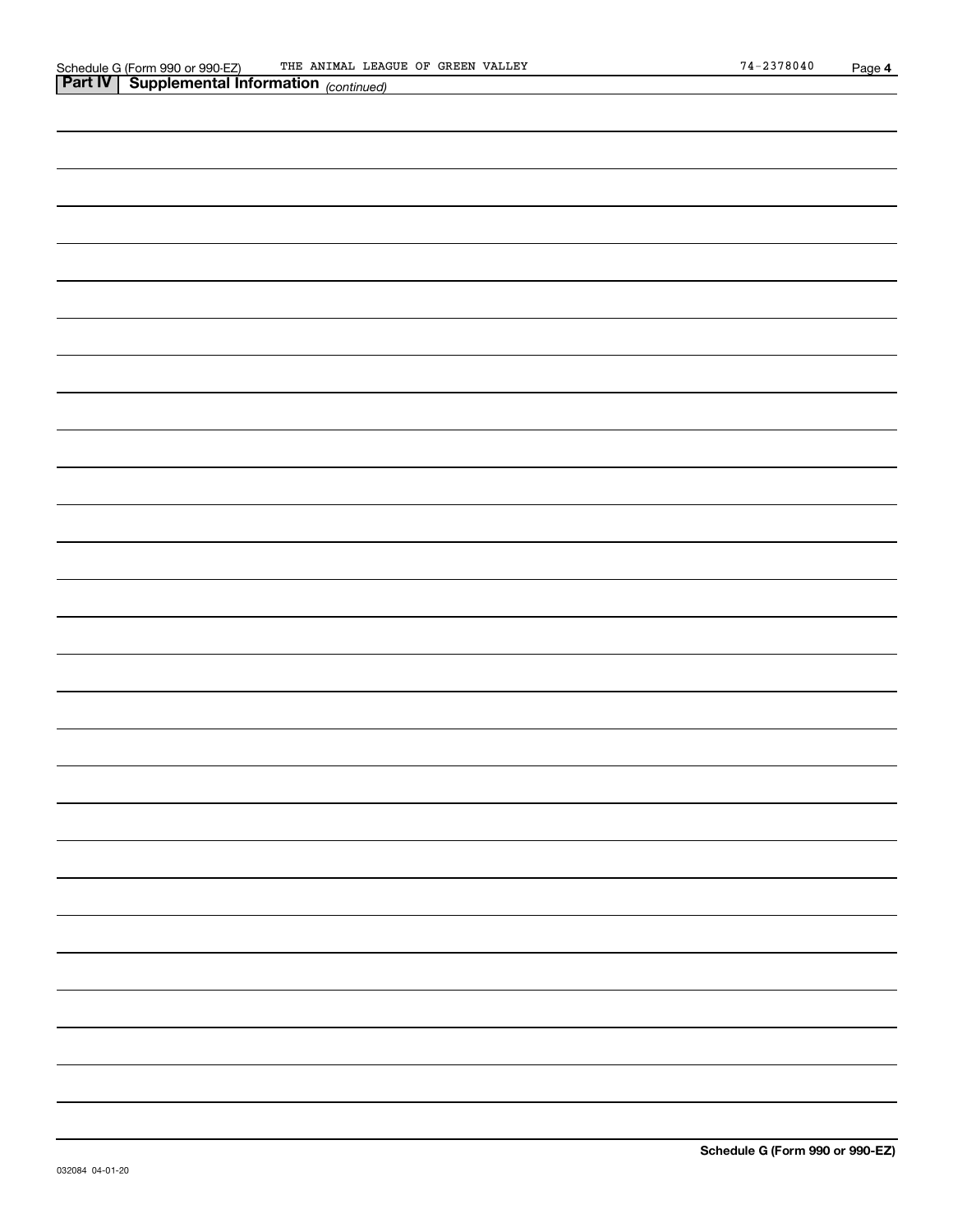## **SCHEDULE M (Form 990)**

# **Noncash Contributions**

OMB No. 1545-0047

| Department of the Treasury |
|----------------------------|
| Internal Revenue Service   |

**Complete if the organizations answered "Yes" on Form 990, Part IV, lines 29 or 30.** <sup>J</sup>**2020 Attach to Form 990.** J

 **Go to www.irs.gov/Form990 for instructions and the latest information.** J

**Open to Public Inspection**

**Employer identification number**

74-2378040

Name of the organization

THE ANIMAL LEAGUE OF GREEN VALLEY

| <b>Part I</b> | <b>Types of Property</b>                                                                                                       |                 |                                      |                                                    |            |                              |     |     |    |
|---------------|--------------------------------------------------------------------------------------------------------------------------------|-----------------|--------------------------------------|----------------------------------------------------|------------|------------------------------|-----|-----|----|
|               |                                                                                                                                | (a)<br>Check if | (b)<br>Number of<br>contributions or | (c)<br>Noncash contribution<br>amounts reported on |            | (d)<br>Method of determining |     |     |    |
|               |                                                                                                                                | applicable      |                                      | items contributed Form 990, Part VIII, line 1g     |            | noncash contribution amounts |     |     |    |
| 1.            |                                                                                                                                |                 |                                      |                                                    |            |                              |     |     |    |
| 2             |                                                                                                                                |                 |                                      |                                                    |            |                              |     |     |    |
| з             |                                                                                                                                |                 |                                      |                                                    |            |                              |     |     |    |
| 4             | Books and publications                                                                                                         |                 |                                      |                                                    |            |                              |     |     |    |
| 5             | Clothing and household goods                                                                                                   | X               |                                      |                                                    |            | 220,916. RESALE VALUE        |     |     |    |
| 6             |                                                                                                                                | $\mathbf x$     | $\overline{a}$                       |                                                    |            | 14,500. SALES PRICE          |     |     |    |
| 7             |                                                                                                                                |                 |                                      |                                                    |            |                              |     |     |    |
| 8             |                                                                                                                                |                 |                                      |                                                    |            |                              |     |     |    |
| 9             | Securities - Publicly traded                                                                                                   | X               | $\mathbf{1}$                         |                                                    | 13,970.FMV |                              |     |     |    |
| 10            | Securities - Closely held stock                                                                                                |                 |                                      |                                                    |            |                              |     |     |    |
| 11            | Securities - Partnership, LLC, or                                                                                              |                 |                                      |                                                    |            |                              |     |     |    |
|               | trust interests                                                                                                                |                 |                                      |                                                    |            |                              |     |     |    |
| 12            | Securities - Miscellaneous                                                                                                     |                 |                                      |                                                    |            |                              |     |     |    |
| 13            | Qualified conservation contribution -                                                                                          |                 |                                      |                                                    |            |                              |     |     |    |
|               | Historic structures                                                                                                            |                 |                                      |                                                    |            |                              |     |     |    |
|               | Qualified conservation contribution - Other                                                                                    |                 |                                      |                                                    |            |                              |     |     |    |
| 14            | Real estate - Residential                                                                                                      | X               | $\mathbf{1}$                         |                                                    |            | 198,000. MARKET PRICE        |     |     |    |
| 15            |                                                                                                                                |                 |                                      |                                                    |            |                              |     |     |    |
| 16            |                                                                                                                                |                 |                                      |                                                    |            |                              |     |     |    |
| 17            |                                                                                                                                |                 |                                      |                                                    |            |                              |     |     |    |
| 18            |                                                                                                                                |                 |                                      |                                                    |            |                              |     |     |    |
| 19            |                                                                                                                                |                 |                                      |                                                    |            |                              |     |     |    |
| 20            | Drugs and medical supplies                                                                                                     |                 |                                      |                                                    |            |                              |     |     |    |
| 21            |                                                                                                                                |                 |                                      |                                                    |            |                              |     |     |    |
| 22            |                                                                                                                                |                 |                                      |                                                    |            |                              |     |     |    |
| 23            |                                                                                                                                |                 |                                      |                                                    |            |                              |     |     |    |
| 24            | Archeological artifacts                                                                                                        |                 |                                      |                                                    |            |                              |     |     |    |
| 25            | ( FURNITURE<br>Other $\blacktriangleright$                                                                                     | x               | 1                                    | 2,330. SALES PRICE                                 |            |                              |     |     |    |
| 26            | Other $\blacktriangleright$                                                                                                    |                 |                                      |                                                    |            |                              |     |     |    |
| 27            | Other $\blacktriangleright$                                                                                                    |                 |                                      |                                                    |            |                              |     |     |    |
| 28            | Other $\blacktriangleright$                                                                                                    |                 |                                      |                                                    |            |                              |     |     |    |
| 29            | Number of Forms 8283 received by the organization during the tax year for contributions                                        |                 |                                      |                                                    |            |                              |     |     |    |
|               | for which the organization completed Form 8283, Part V, Donee Acknowledgement                                                  |                 |                                      | 29                                                 |            |                              |     |     |    |
|               |                                                                                                                                |                 |                                      |                                                    |            |                              |     | Yes | No |
|               | 30a During the year, did the organization receive by contribution any property reported in Part I, lines 1 through 28, that it |                 |                                      |                                                    |            |                              |     |     |    |
|               | must hold for at least three years from the date of the initial contribution, and which isn't required to be used for          |                 |                                      |                                                    |            |                              |     |     |    |
|               | exempt purposes for the entire holding period?                                                                                 |                 |                                      |                                                    |            |                              | 30a |     | х  |
|               | <b>b</b> If "Yes," describe the arrangement in Part II.                                                                        |                 |                                      |                                                    |            |                              |     |     |    |
| 31            | Does the organization have a gift acceptance policy that requires the review of any nonstandard contributions?                 |                 |                                      |                                                    |            |                              |     |     | х  |
|               | 32a Does the organization hire or use third parties or related organizations to solicit, process, or sell noncash              |                 |                                      |                                                    |            |                              |     |     |    |
|               | contributions?                                                                                                                 |                 |                                      |                                                    |            |                              | 32a | х   |    |
|               | <b>b</b> If "Yes," describe in Part II.                                                                                        |                 |                                      |                                                    |            |                              |     |     |    |
| 33            | If the organization didn't report an amount in column (c) for a type of property for which column (a) is checked,              |                 |                                      |                                                    |            |                              |     |     |    |
|               | describe in Part II.                                                                                                           |                 |                                      |                                                    |            |                              |     |     |    |
| LHA           | For Paperwork Reduction Act Notice, see the Instructions for Form 990.<br>Schedule M (Form 990) 2020                           |                 |                                      |                                                    |            |                              |     |     |    |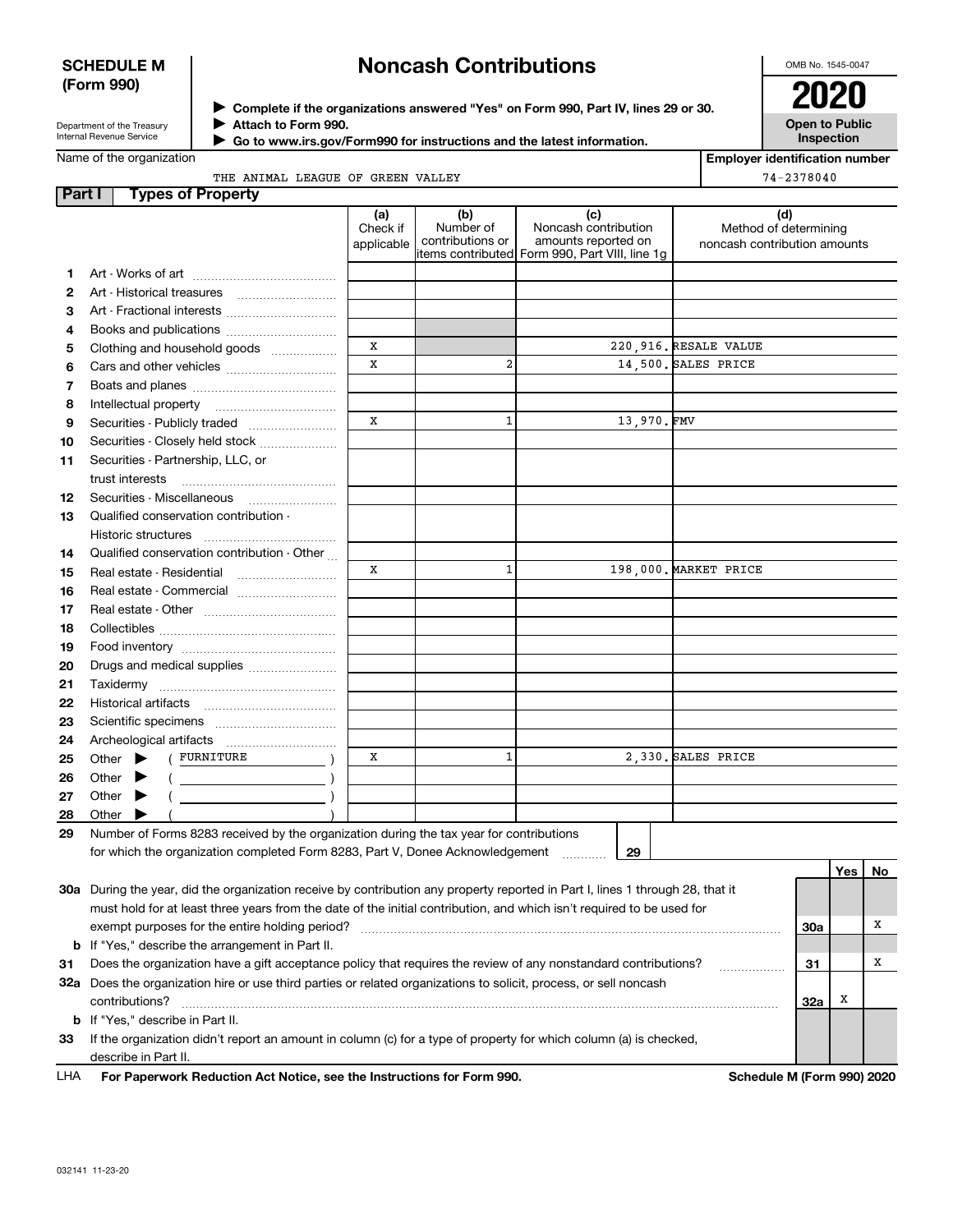| 990) 2020<br>Schedule M (<br>$-0.5$ | <b>GREEN VALLEY</b><br>OF<br>LEAGUE<br>THE<br>ANIMAI | $\overline{\phantom{a}}$ | Page |
|-------------------------------------|------------------------------------------------------|--------------------------|------|
| −                                   |                                                      |                          |      |

Part II | Supplemental Information. Provide the information required by Part I, lines 30b, 32b, and 33, and whether the organization is reporting in Part I, column (b), the number of contributions, the number of items received, or a combination of both. Also complete this part for any additional information.

SCHEDULE M, PART I, COLUMN (B):

THE ANIMAL LEAGUE OF GREEN VALLEY RECEIVES CONTRIBUTIONS OF VARIOUS

ITEMS FOR RESALE AT THE ORGANIZATION'S THRIFT STORE. IT IS NOT

REASONABLE TO ESTIMATE THE NUMBER OF THESE INDIVIDUAL DONATIONS.

SCHEDULE M, LINE 32B:

AN AUTOMOBILE THAT WAS DONATED DURING 2020 WAS SOLD FOR THE

ORGANIZATION BY A LOCAL AUTO DEALERSHIP.

**2**

 $74 - 2378040$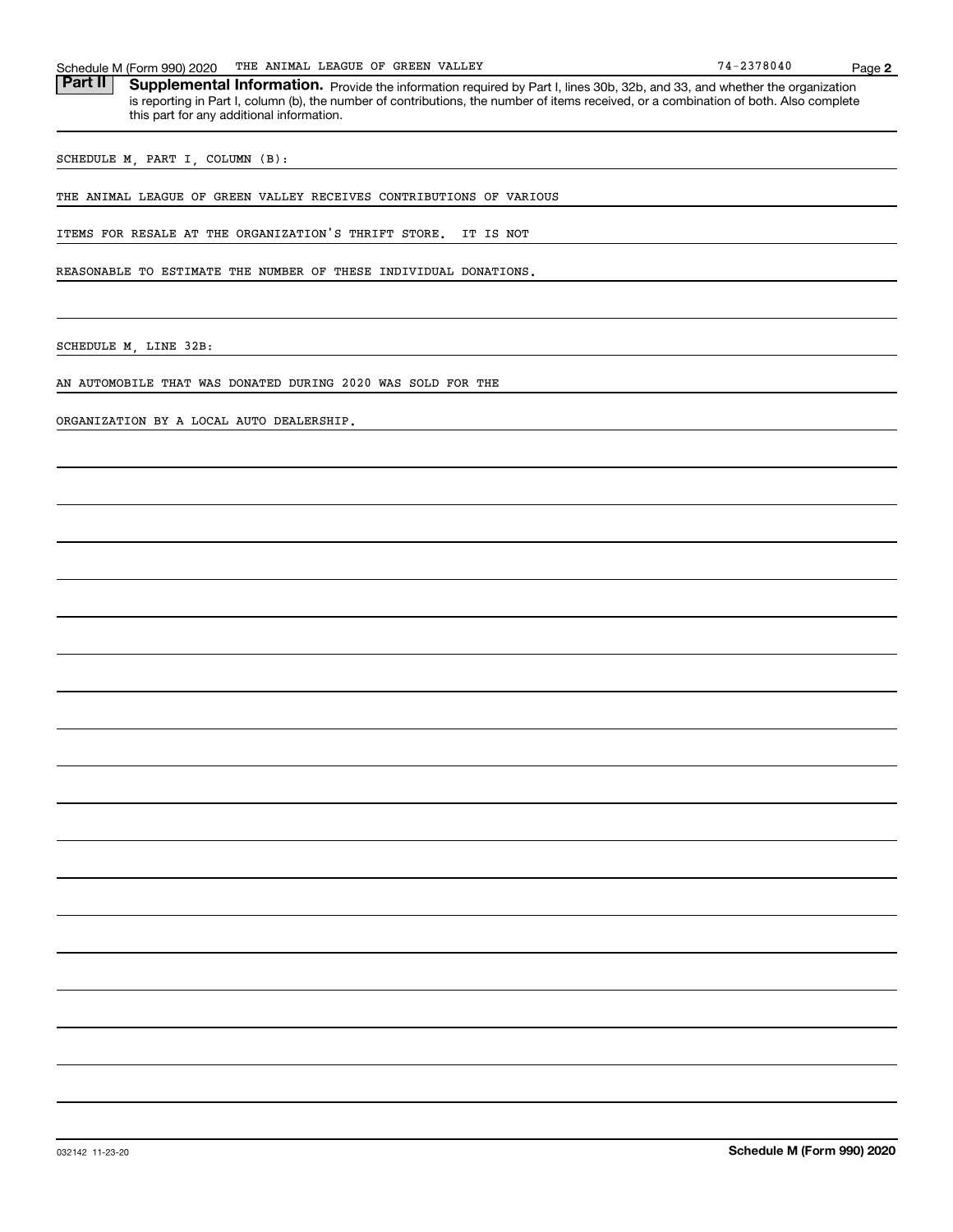| <b>SCHEDULE O</b> |  |
|-------------------|--|
|-------------------|--|

**(Form 990 or 990-EZ)**

Department of the Treasury Internal Revenue Service Name of the organization

## **Supplemental Information to Form 990 or 990-EZ**

**Complete to provide information for responses to specific questions on Form 990 or 990-EZ or to provide any additional information. | Attach to Form 990 or 990-EZ. | Go to www.irs.gov/Form990 for the latest information.**



**Employer identification number**

THE ANIMAL LEAGUE OF GREEN VALLEY **74-2378040** 

FORM 990, PART I, LINE 1, DESCRIPTION OF ORGANIZATION MISSION:

TO PROMOTE AND PROVIDE FOR THE HUMANE TREATMENT OF COMPANION ANIMALS IN

THE GREATER GREEN VALLEY/SAHUARITA AREA. THE ANIMAL LEAGUE OF GREEN

VALLEY GIVES PRIORITY TO ANIMALS OF OWNERS WHO ARE UNABLE TO CARE FOR

THEM FOR REASONS OF HEALTH OR CHANGE IN LIFE SITUATIONS. THE LEAGUE

ALSO ACCEPTS AS MANY UNWANTED OR ABANDONED ANIMALS AS ITS SPACE

PERMITS.

FORM 990, PART VI, SECTION A, LINE 6:

THE ORGANIZATION HAS AROUND 950 OUTSIDE MEMBERS WHO MAKE CONTRIBUTIONS EACH

YEAR. THE ORGANIZATION CONSIDERS ANYONE WHO DONATES \$50 OR MORE ANNUALLY

TO BE A MEMBER AND HAVE THE RIGHT TO ELECT THE BOARD OF DIRECTORS AT THE

ANNUAL MEETING.

FORM 990, PART VI, SECTION A, LINE 7A:

THE ORGANIZATION HAS MEMBERS WHO ELECT BOARD OF DIRECTORS AT THE ANNUAL

MEETING ACCORDING TO THE ORGANIZATION'S BY-LAWS.

FORM 990, PART VI, SECTION B, LINE 11B:

THE 990 DRAFT WILL BE SENT TO EACH MEMBER OF THE BOARD OF DIRECTORS BEFORE

FILING. ANY COMMENTS AND CHANGES FROM BOARD OF DIRECTORS WILL BE DISCUSSED

WITH TAX PREPARER AND ADDRESSED ACCORDINGLY.

FORM 990, PART VI, SECTION C, LINE 19:

THE ORGANIZATION MAKES ITS GOVERNING DOCUMENTS AND FINANCIAL STATEMENTS

AVAILABLE TO THE PUBLIC UPON REQUEST. THE FINANCIAL STATEMENTS ARE ARE ALSO

LHA For Paperwork Reduction Act Notice, see the Instructions for Form 990 or 990-EZ. Schedule O (Form 990 or 990-EZ) 2020